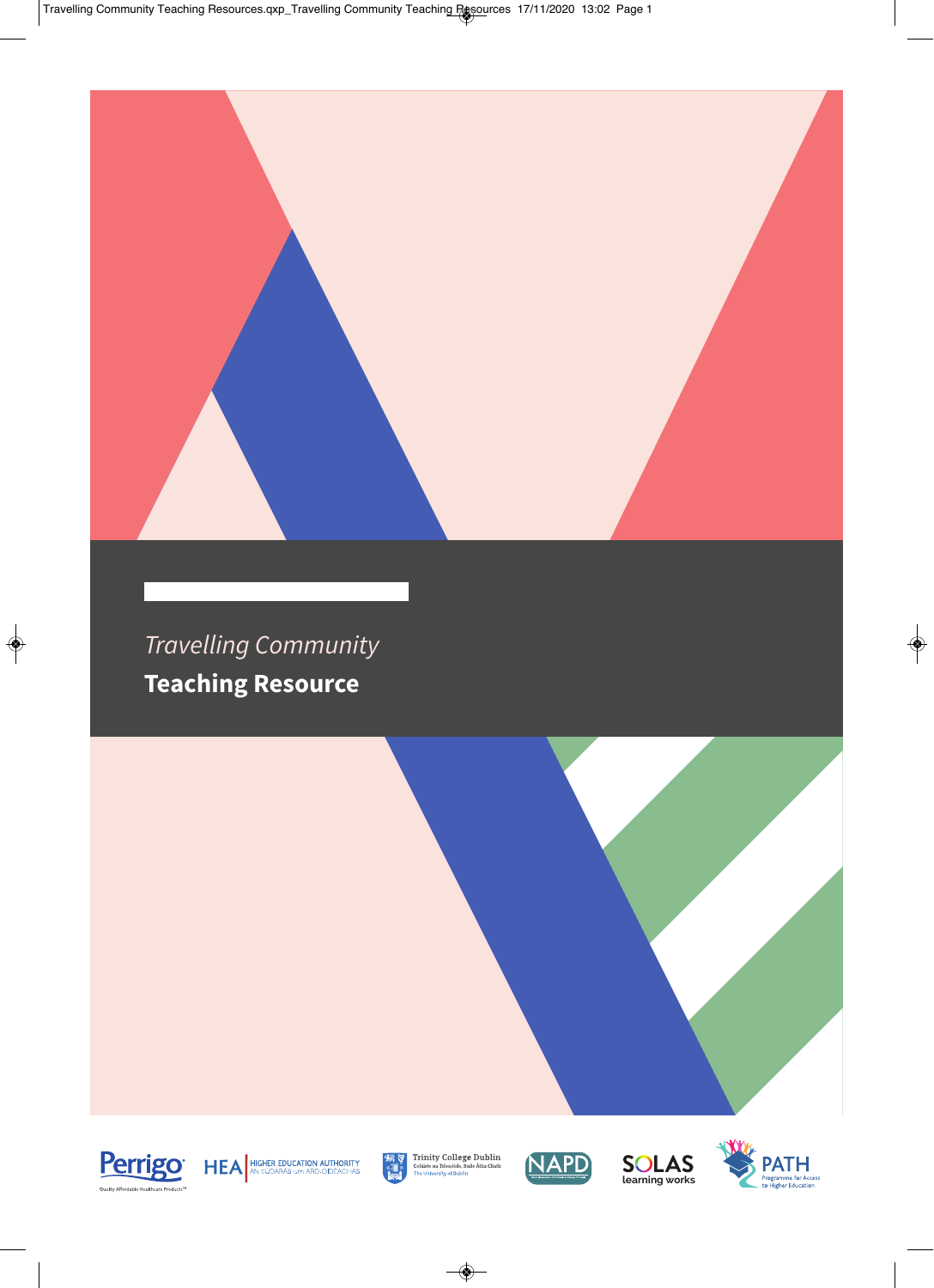02/03

## **CONTENTS**

- **03 |** INTRODUCTION
- **04 |** WHY IT'S NEEDED
- **05 |** AUTHOR
- **05 |** CONTRIBUTORS
- **06 |** HOW TO USE THIS HANDBOOK
- **10 |** THE IRISH TRAVELLING COMMUNITY
- **16 |** USEFUL READINGS AND RESEARCH
- **26 |** SOCIAL MEDIA ACTIVISTS
- **30 |** TRAVELLERS IN MUSIC, ART AND SPORT
- **36 |** TEACHER TRAINING IN TRAVELLER CULTURE
- **38 |** TRAVELLER ORGANISATIONS BY COUNTY
- **44 |** ACCESS OFFICES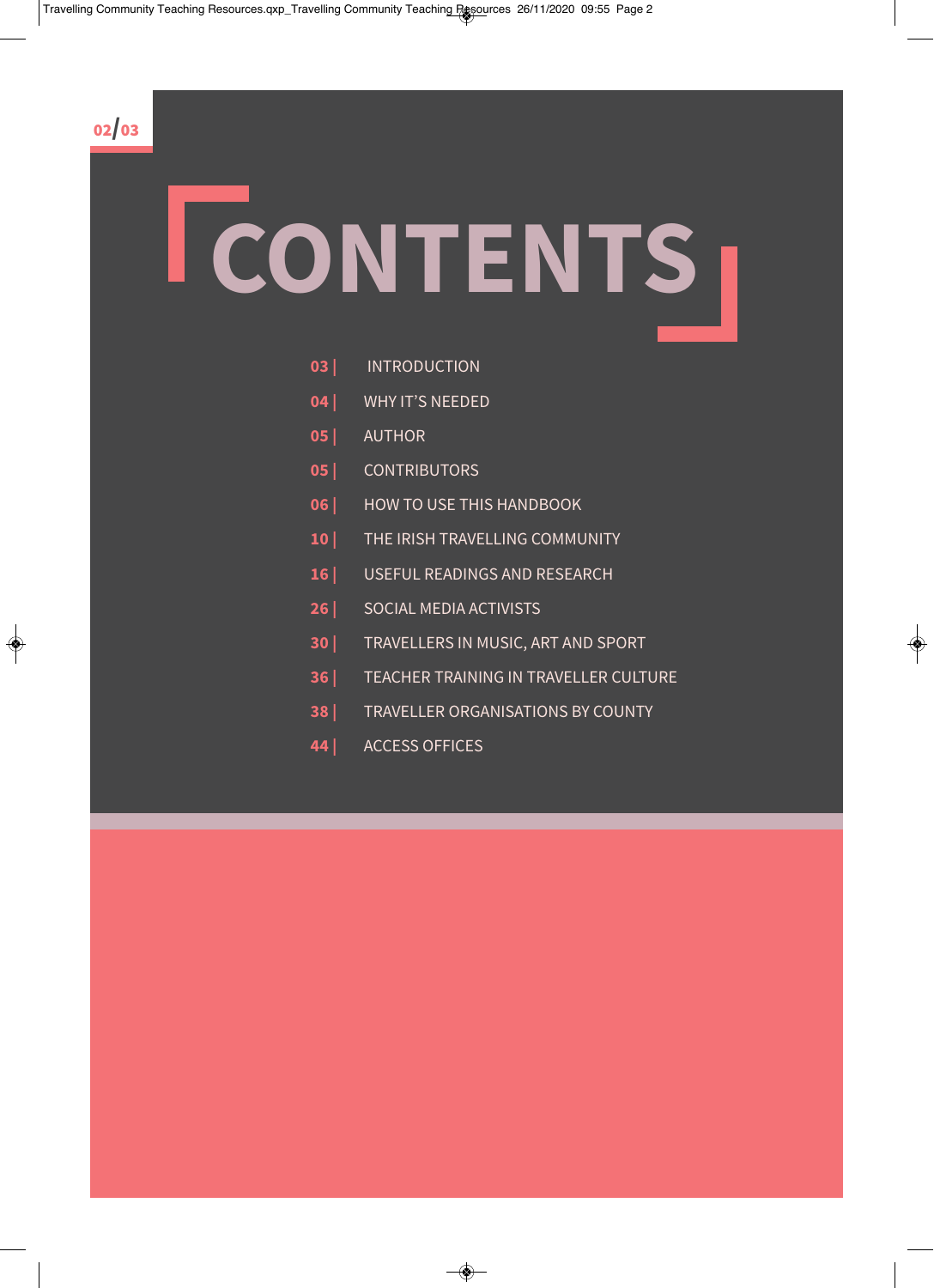## **Intro**duction

**AS PART OF OUR CONTINUOUS EFFORTS TO SUPPORT INTERCULTURAL AND INCLUSIVE EDUCATION, WE ARE DELIGHTED TO PRESENT THIS LEARNING RESOURCE FOR USE IN CLASSROOMS AROUND THE COUNTRY. THIS HANDBOOK IS BASED ON THE BELIEF THAT THROUGH INCLUSIVE EDUCATION, EDUCATORS CAN DEVELOP A GREATER UNDERSTANDING OF THE IMPORTANT THINGS TO CONSIDER WHEN WORKING ALONGSIDE ALL CHILDREN (TYAGI, 2016).**

The main aim of this handbook is to support educators in all sectors of the education system by providing helpful information about teacher training programmes, supports and resources pertaining to the Travelling Community and Traveller culture so that collectively we can create more change towards inclusive education in every classroom. We hope that this handbook will support you, your school or college, and create opportunities for us to learn and grow together.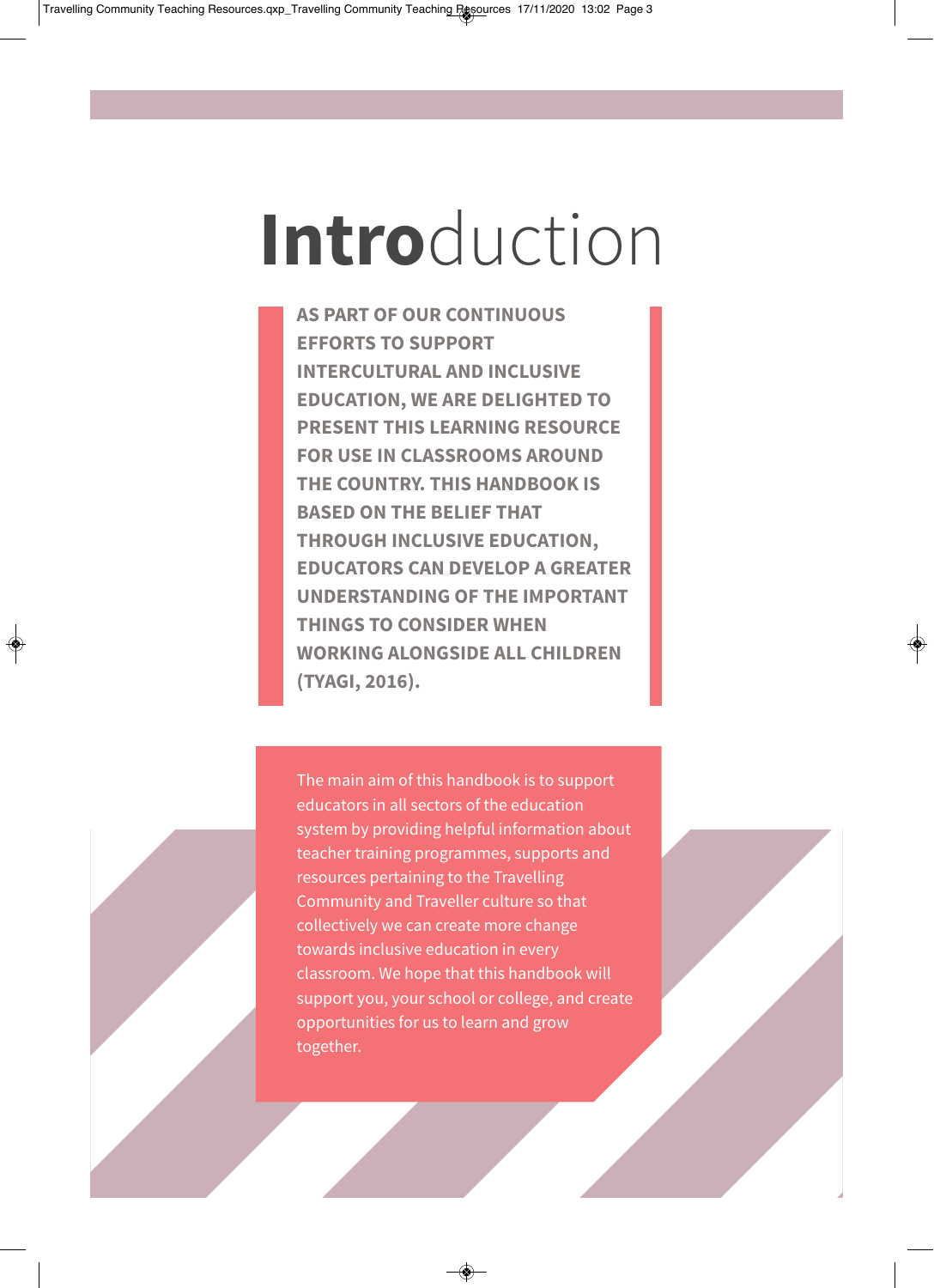

# **Why It's Needed:**

The Irish Travelling Community are a minority group that have and continue to encounter many forms of social exclusion across a wide range of contexts. These include but are not limited to; access to employment, access to health services, and experiences of poor educational progression. Research findings have highlighted the need for Traveller ethnicity, culture and unique traditions to be acknowledged, included, explored and supported in the Irish Education system (Forkan, 2006; Hamilton et al., 2012). It is crucial for educators that an inclusive and positive learning environment is created through the development of a learning space for the mutual engagement of all that simultaneously prevents minority groups from being silenced by a single dominant discourse (Kennedy et al., 2005). To do so effectively requires the awareness of the many socio-cultural and economic factors which influence educational disadvantage for Irish Travellers (Brookfield, 2017). This includes acknowledging the ways in which the Irish education system has evolved, historically and culturally to the present moment, and the ways in which the curriculum, classroom practices and organisation of learning contribute greatly to the reproduction of class inequalities, further marginalising groups like the Travelling Community.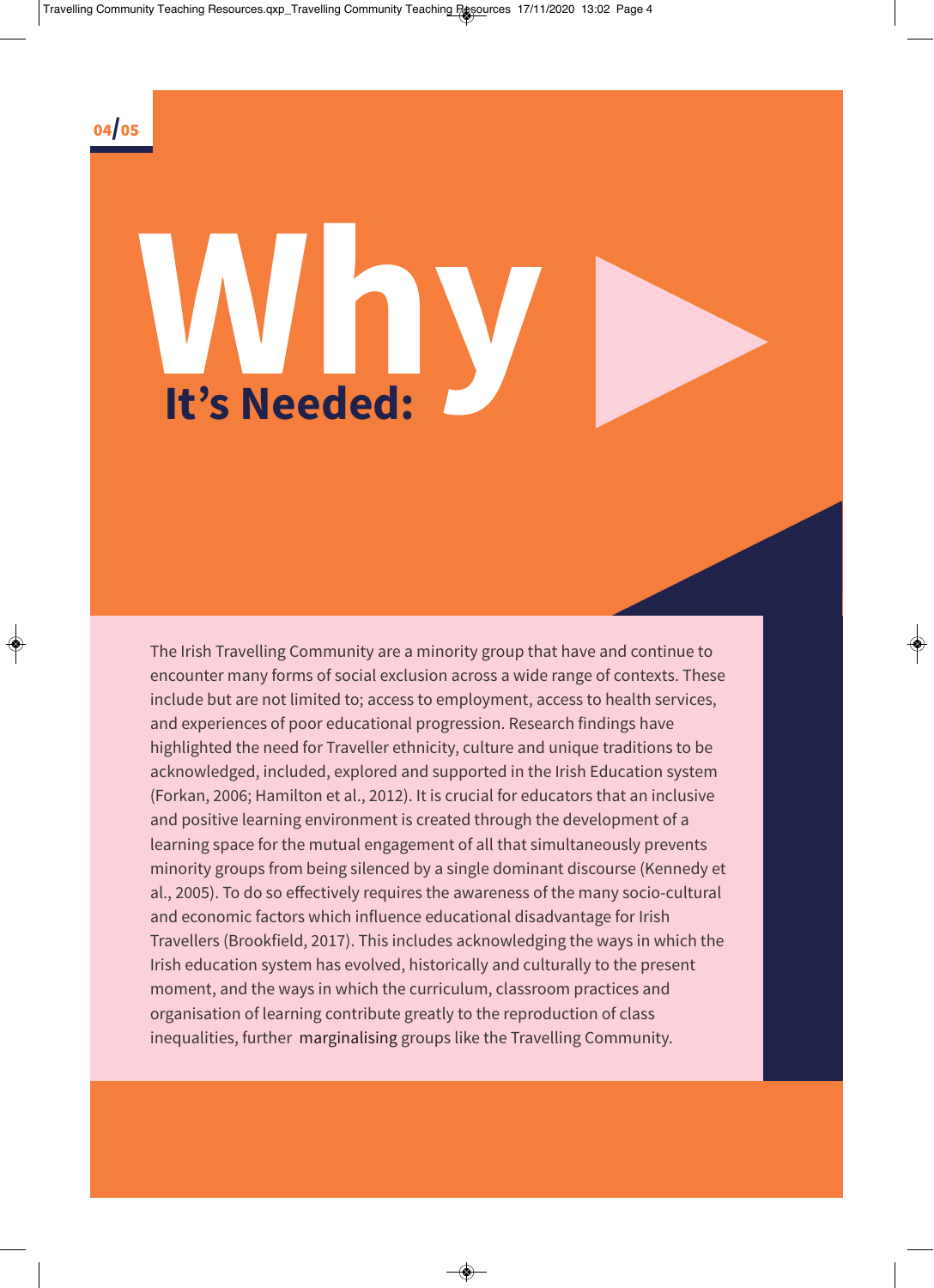#### **Author | Annmarie Collins**

As a teacher, I know how crucial a role we play in shaping the lives of young people. Through our work we can inspire, motivate, and encourage children and students to be passionate about learning. I also know that our role comes with challenges as we try to manage busy curriculums while also acting as role models, mentors, and caregivers. With that in mind, I wanted to create a resource that helps us in our busy role by providing us with quick access to positive and useful resources about the Travelling Community that we can use in the classroom. My inspiration for this comes from my own experiences with educators who allowed and encouraged me to share the culture and traditions of the Travelling Community in a variety of subjects, as well as my own teacher training in Marino Institute of Education. I hope that both the positive and challenging learning in this resource can assist us as educators in our work and in developing our understanding of the needs and the potential of learners from the Travelling Community. If you have anything that you feel might be beneficial to this resource, please do not hesitate to share your ideas with me through the following email: **[collinsa@outlook.ie](mailto: collinsa@outlook.ie)**

#### **Contributors**

Special thanks go to the following who have been instrumental in developing this handbook.

Dr Becky Long - Trinity Access

Kathleen O'Toole-Brennan - Trinity Access Programmes

Sarah Grimson - Trinity Access Programmes

Dr Jane O'Hara - School of Education

Claire Cooper - Trinity Access

Buíochas speisialta le Miriam Colum and her inspiring work in Marino Institute of Education. Buíochas ó chroí leat!

Annmarie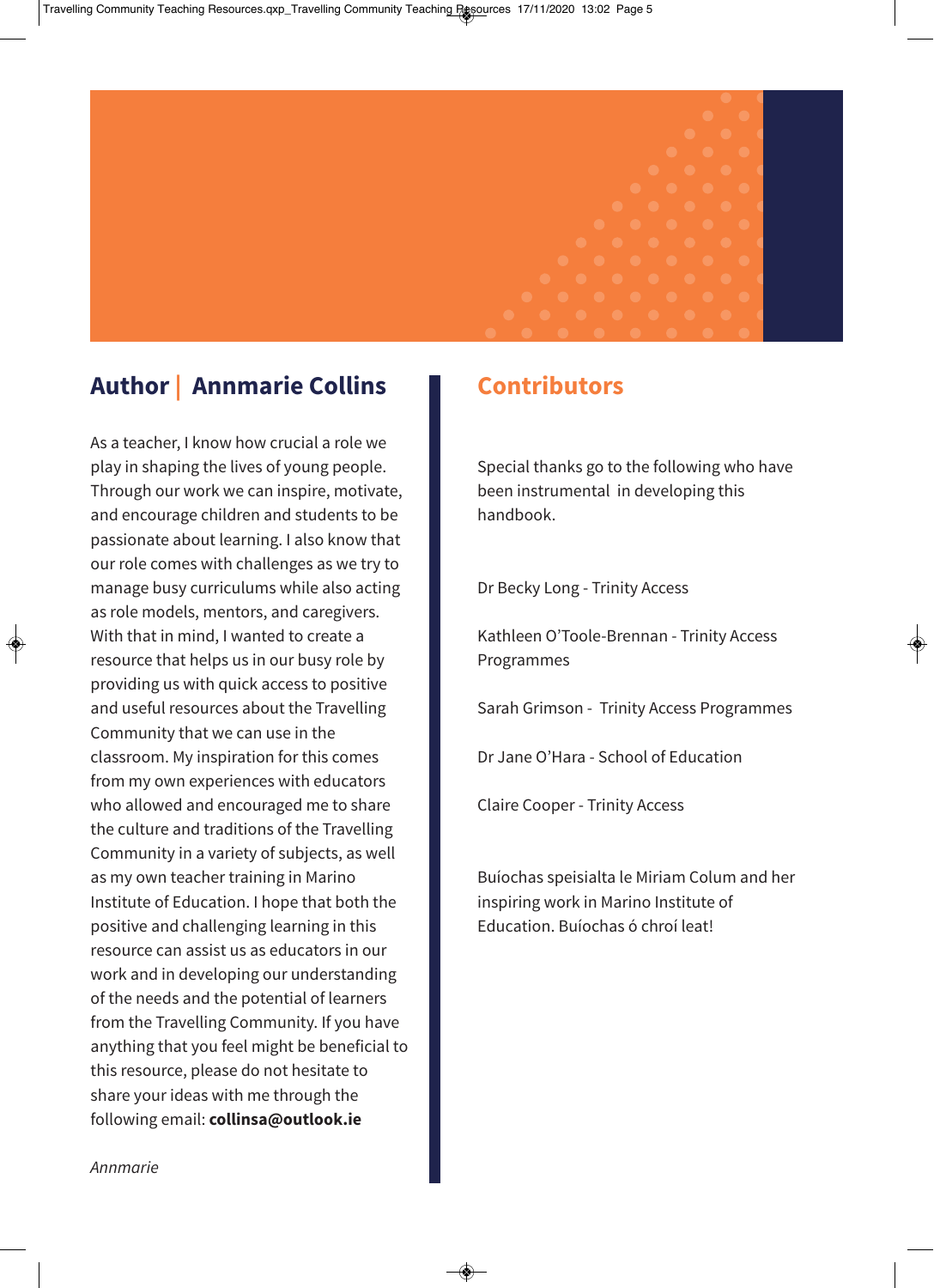

## **How to Use This Handbook**

**When designing and creating this handbook we wanted to keep it simple and accessible. The handbook features different sections that aim to guide you to information about the Travelling Community and members of the community from across the country to inspire you. The following are the various sections of the handbook:**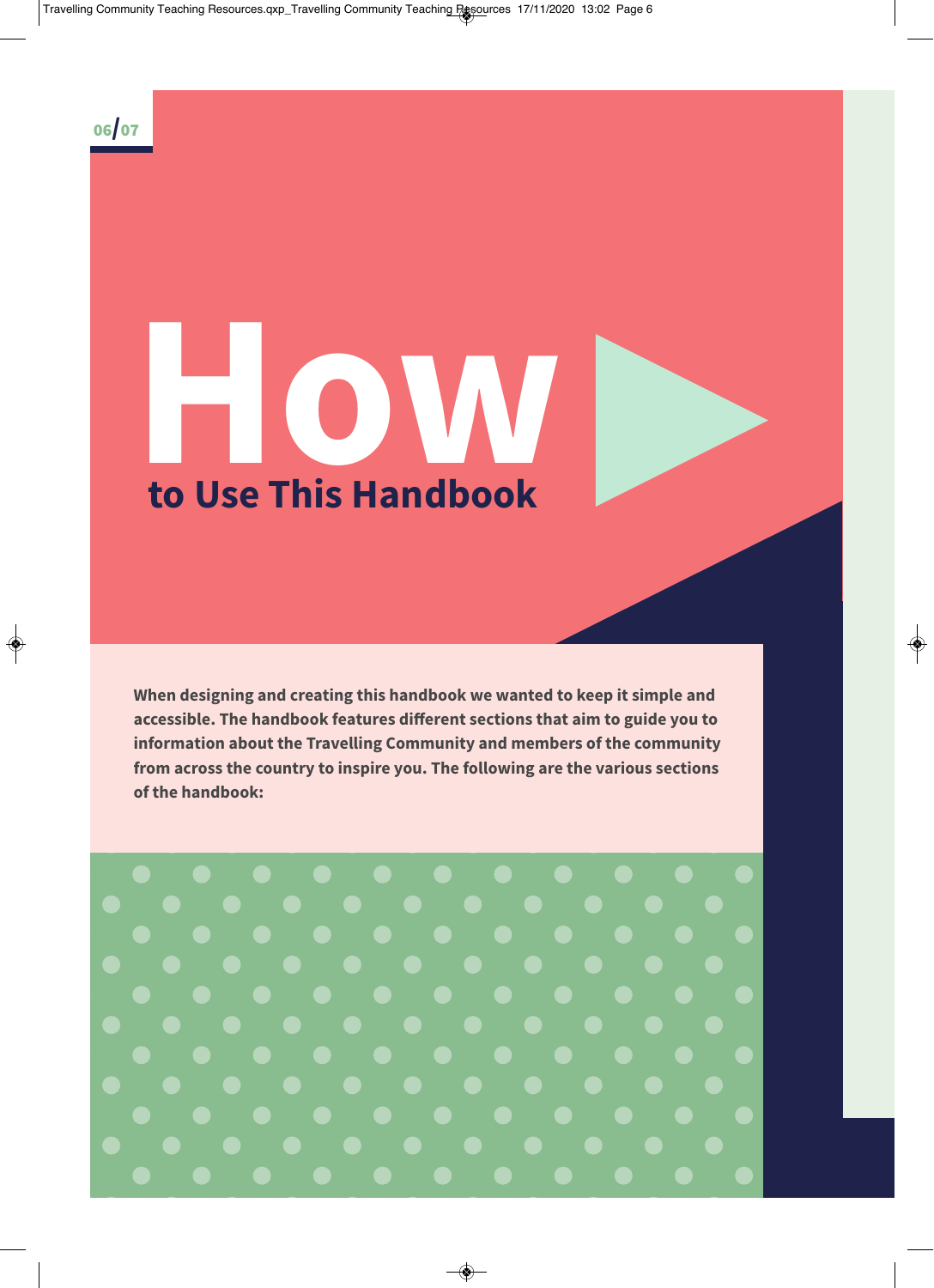#### **THE IRISH TRAVELLING COMMUNITY**

In this Section, readers will get a brief introduction to the history of the Travelling Community and the difficulties many Travellers encounter in education. This section is not intended to give an in-depth insight into the community; rather, it will introduce the history of the Travelling community to those who may be unfamiliar with the community. This section also aims to encourage further exploration of the community through various readings in the reading section of this handbook.

#### **READINGS**

In this section, educators will be introduced to a variety of readings, ranging from newspaper articles to critical research and children's books about the Travelling Community. This section may prove useful in classroom activities such as storytelling or as useful resources in a variety of subjects like SPHE and History. Some readings include success stories which can be beneficial for teachers and Career Guidance by introducing Traveller students to role models within the community, and to the idea of unlocking their own potential. This section can also help us to better understand our education system through the lens of negative personal experiences of Traveller students and provide us with different perspectives on power dynamics and the responsible exercise of authority as educators. These readings aim to encourage educators to reflect on their teaching and explore or create new teaching approaches that seek to gain maximum success for both them and their learners from the Travelling Community.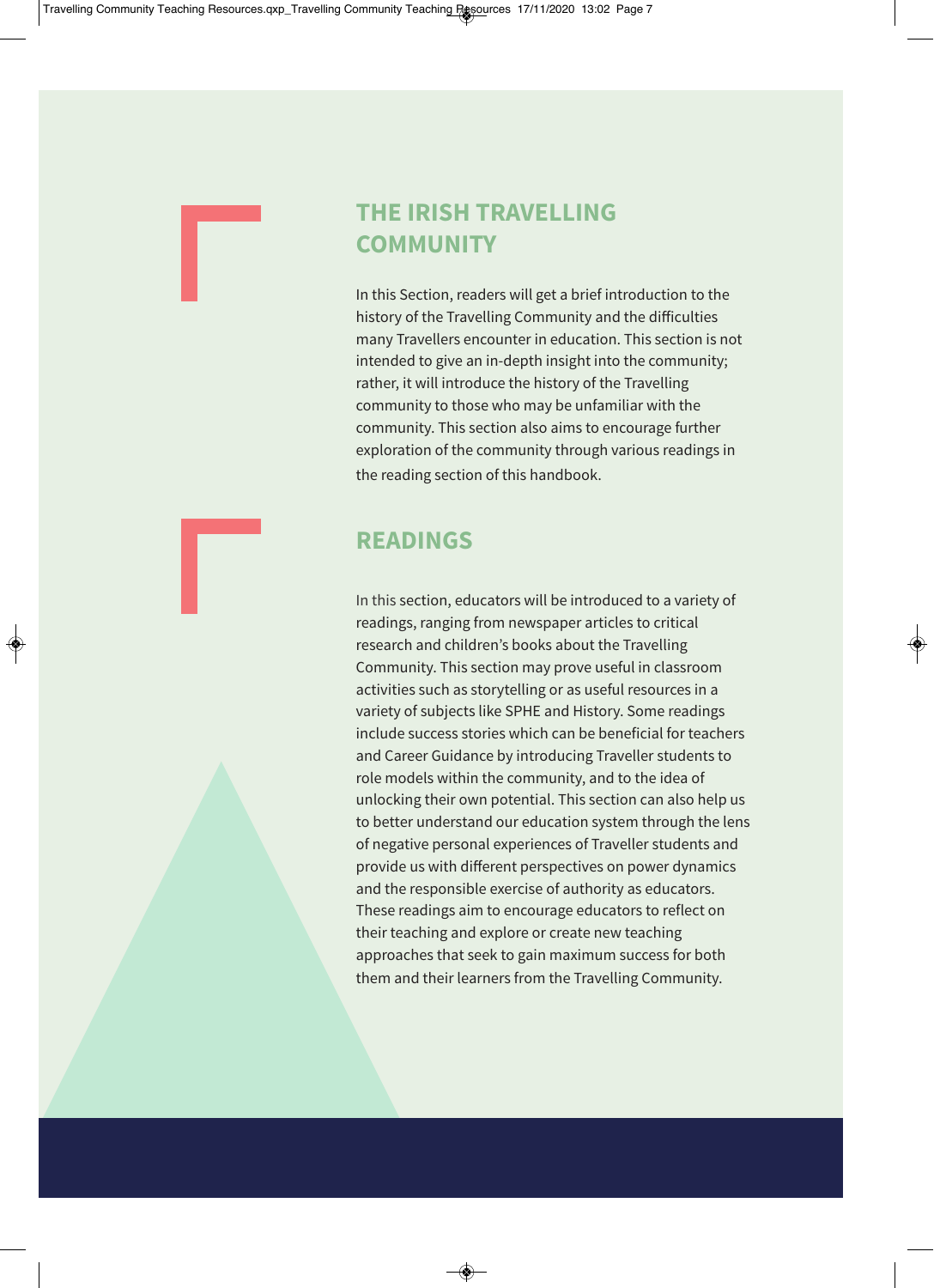#### **SOCIAL MEDIA**

In this section, educators will be provided with links to the social media accounts of various Traveller activists and organisations. Many of us are now turning to social media platforms to get news and information. Social media also gives a voice to underrepresented groups like the Travelling Community, by promoting awareness and showing solidarity. Educators are encouraged to offer their support and follow a page or Traveller activist they admire. These links may also prove useful for educators working with teenagers and adults from the Travelling Community.

#### **TRAVELLERS IN MUSIC, ART AND SPORT**

This section provides information and links to the many inspirational and talented members of the Travelling Community who have contributed their talents in the areas of Music, Art, Film and Sport. These may prove useful in bringing the talents of Travellers into these subjects and activities in the classroom.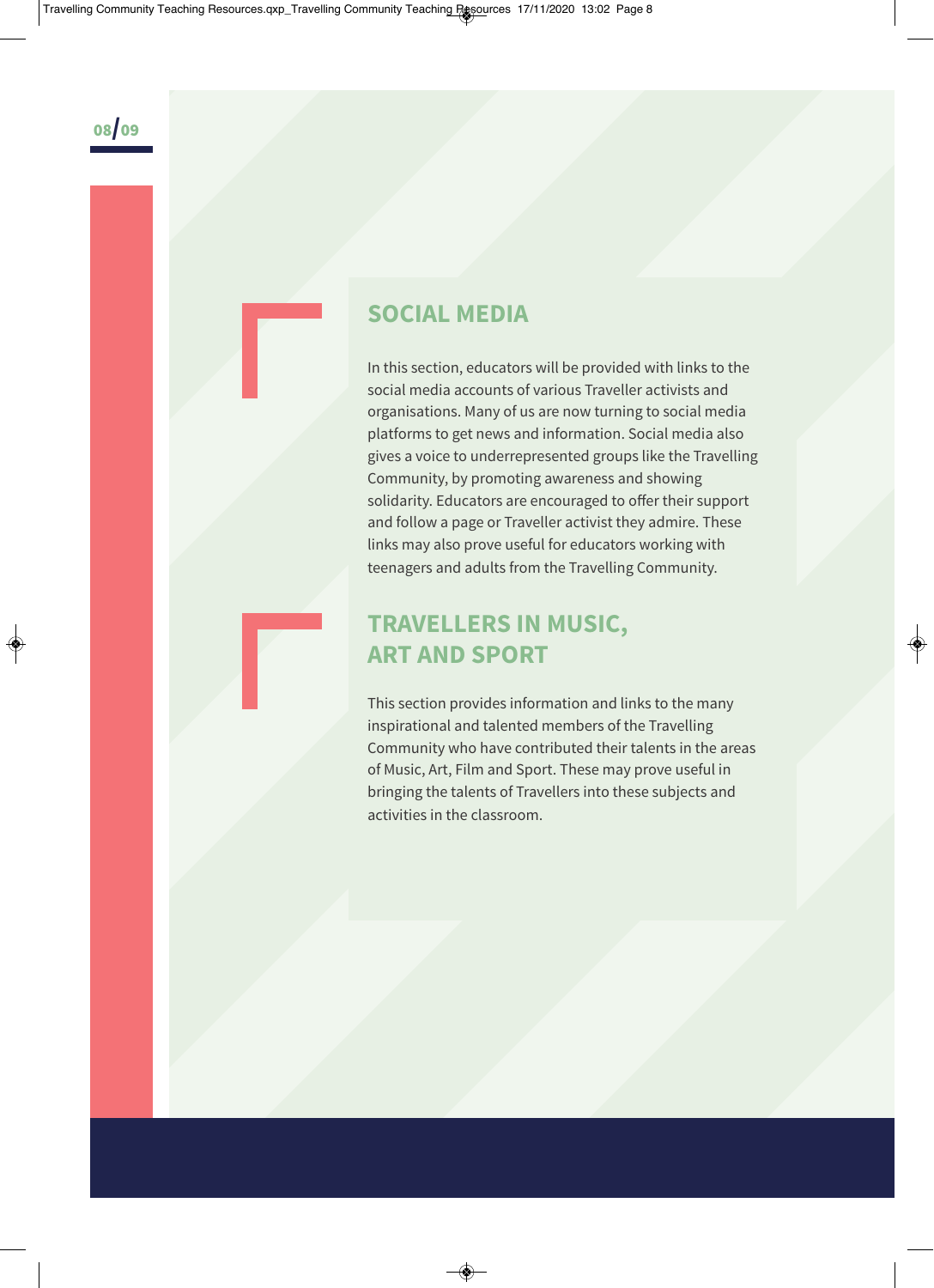#### **TEACHER TRAINING IN TRAVELLER CULTURE**

This section offers information and links to various programmes available for those who may want to learn more about the Travelling Community, their culture and traditions.

#### **TRAVELLER ORGANISATIONS BY COUNTY AND ACCESS OFFICES BY UNIVERSITY AND IT**

This section lists the contact details of the many Traveller organisations nationwide. Building a connection with these organisations is often a good way of staying up to date on local events and/or supports that may be available to the Traveller students across different age groups in classrooms. This section also includes the contact details of the Access Departments in various universities and institutes nationwide. These contacts may prove useful to those who may want to learn about access routes for students from the Traveller community who are looking to progress to third level.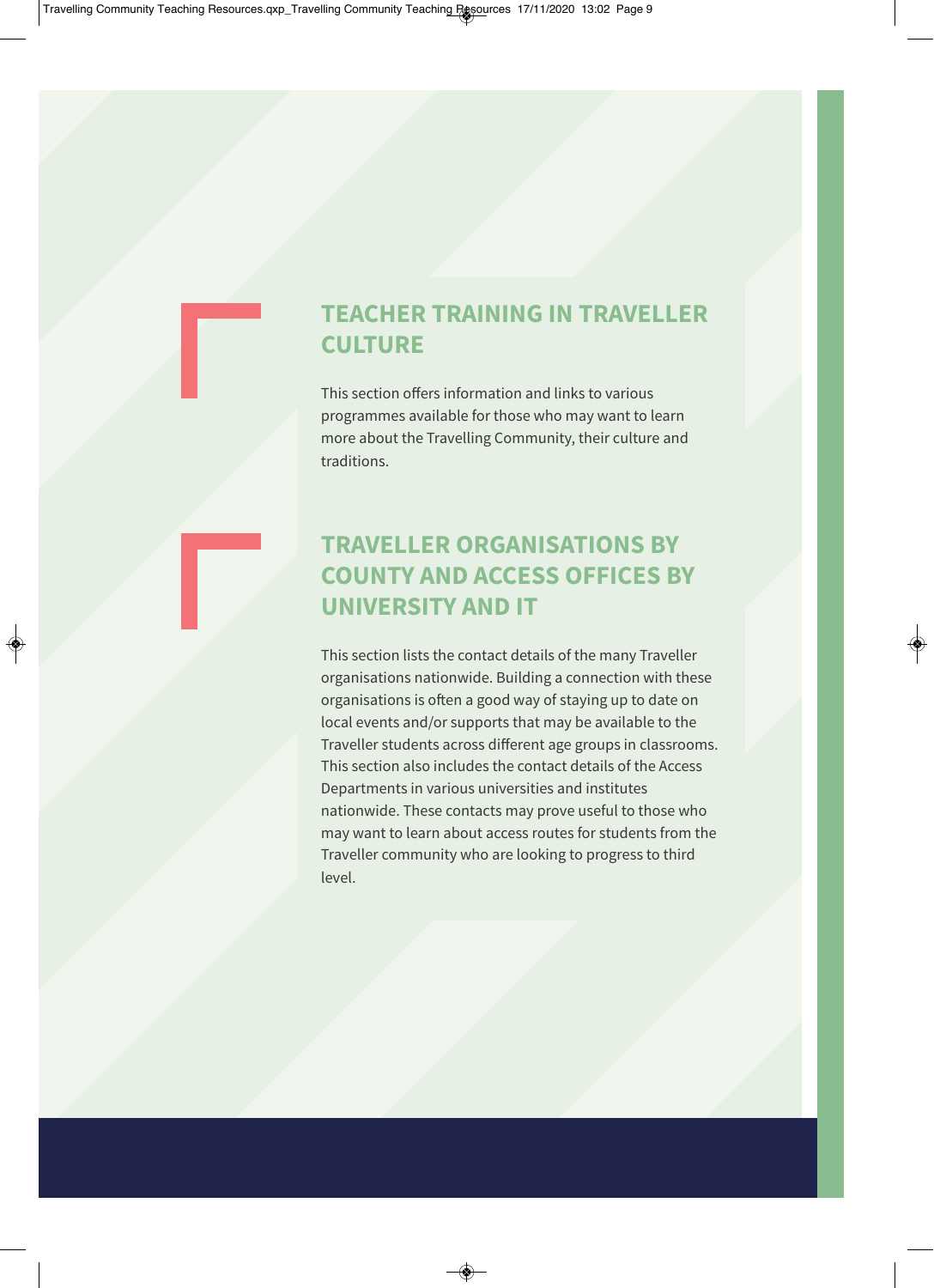10/11

Travelling Community **Teaching Resource** 

## **THE TRAVELLING COMMUNITY**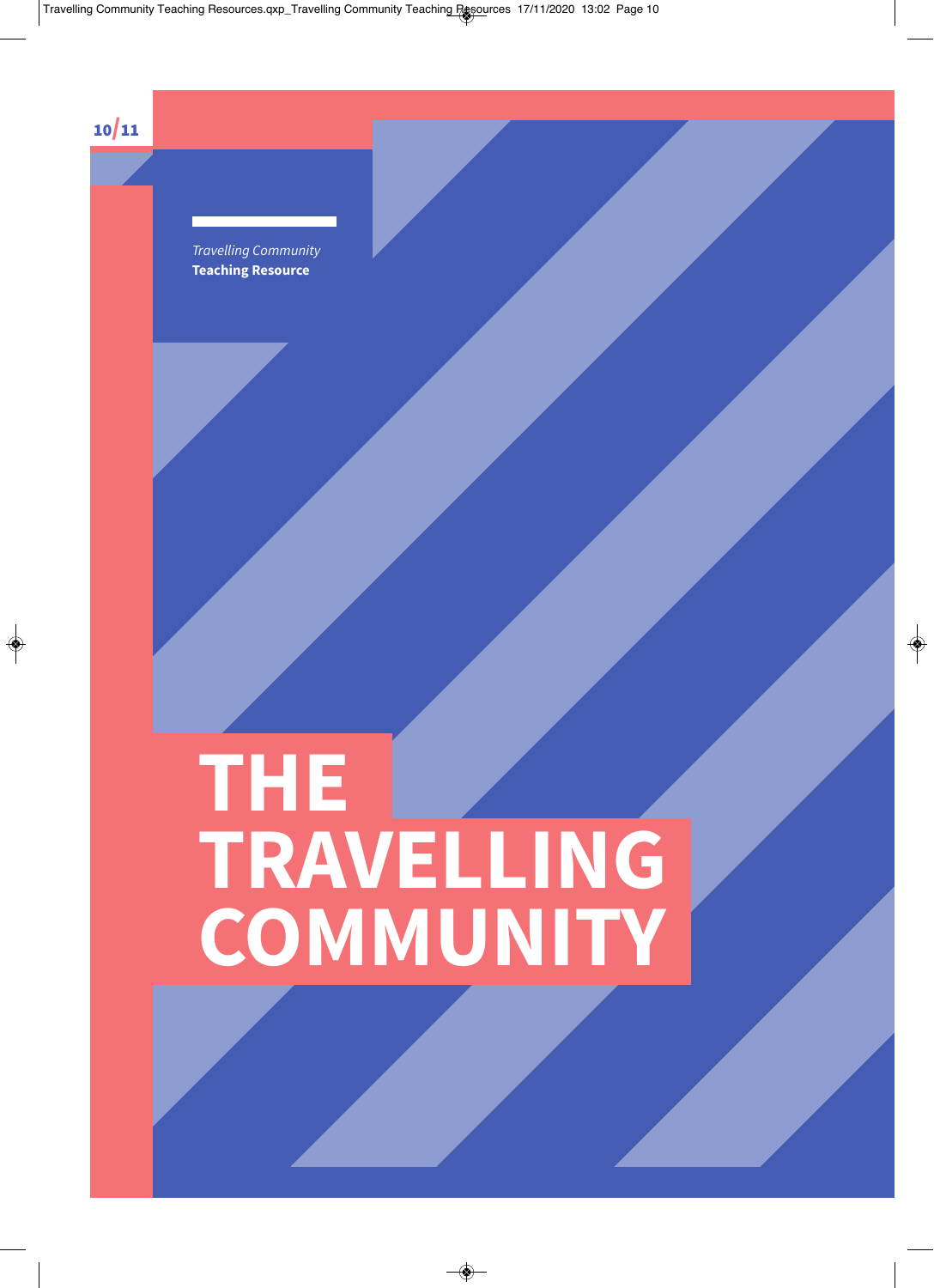**THE IRISH TRAVELLING COMMUNITY IS A COMMUNITY WITH A UNIQUE SET OF CULTURAL VALUES AND A LONG HISTORY OF NOMADISM, FIRST RECORDED AS FAR BACK AS THE 12TH CENTURY (AS CITED IN DEVINE & MCGILLICUDDY, 2019).**

The community has a shared language that is commonly known as Gammon or Cant which was historically used in the teaching and passing on of cultural practices and customs to future generations (Hayes, 2006). According to the most recent Census, there are roughly 31,000 Travellers in Ireland, making up just 0.7 percent of the Irish population. Within this cohort, over 70% are under the age of 34 (Central Statistics Office, 2017). Yet, despite being such a small community, the health and wellbeing of many Travellers is poor**.** Research relating to the health of the community notes how Traveller babies are 3.6 times more likely to die in comparison to babies from the settled community. Furthermore, the mortality rates of male Travellers have risen over the last decade of the twentieth century and the first decade of the twenty-first. Suicide rates in Traveller men are seven times that of the general population (Children's Rights Alliance, 2014; University College Dublin, 2010). These indicators of compromised mental health and suicide risk are associated with the high levels of discrimination that Travellers encounter in their daily lives, as well as the external pressure to conform and live as settled people.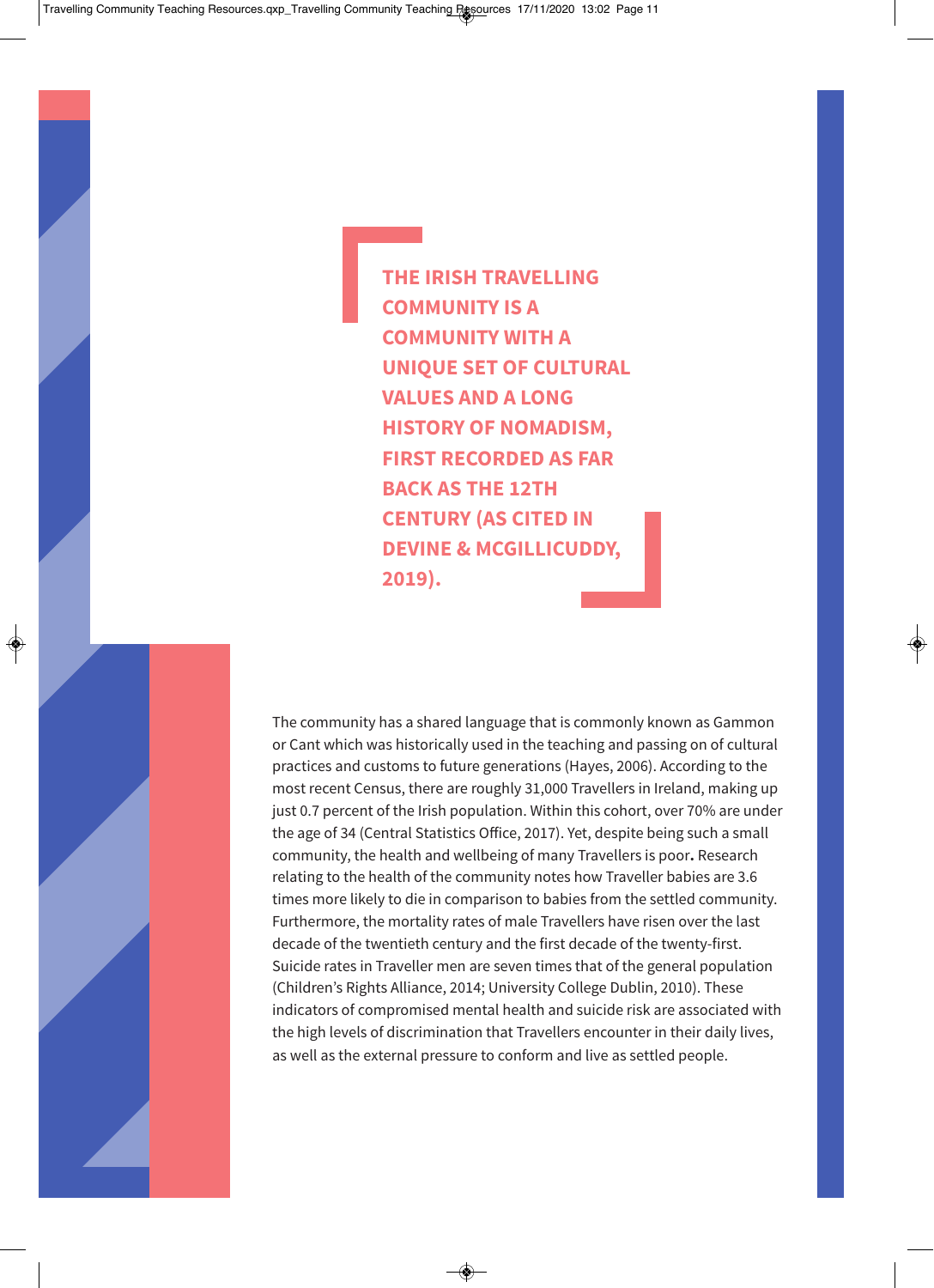## **THE TRAVELLING COMMUNITY AND EDUCATION**

FOR MANY CHILDREN WITHIN THE TRAVELLING COMMUNITY, EDUCATION IS VIEWED AS A POSITIVE PURSUIT. HOWEVER, FOR MANY OLDER TRAVELLERS, A FEAR OF FORMAL EDUCATION EXISTS, NAMELY THAT FORMAL EDUCATION WILL RESULT IN THE LOSS OF TRAVELLER TRADITIONS AND CULTURE; MANY TRAVELLERS HAVING A SUSPICION OF AUTHORITY THAT HAS BEEN CREATED AFTER YEARS OF PERSECUTION (BOWERS, 2013; COMMUNITY CONSULTANTS, 2018).

This fear and mistrust in the education system is understandable considering the historical poor treatment of the Travelling Community by the Irish State, both history; between 1963 and 1983, various governments prioritised the assimilation of the Travelling Community into mainstream settled culture (McDonagh, 2016). The 1963 Commission on Itinerancy Report described Travellers as "a problem to be solved" and shamed the Travelling Community for their unique culture, traditions and ways of living. This institutional discrimination contributed to the further marginalisation of the Travelling Community where discriminatory practices and views were continuously reiterated thus becoming standardised in society (Leahy, 2014). In the 1970s, some progress was made with the introduction of Resource Teachers for Travellers (RTTs), however, this was phased out in 2011 (Department of Education and Skills, 2011). Since the phasing out of RTTs, Travellers continue to experience discrimination in all education systems across the State with the school experience being distinctly different for Traveller students in comparison to students from the settled community with low teacher expectations, discrimination and the lack of availability of culturally relevant material being cited as some of the issues that limit the full participation and potential of Travellers in education (Carr, 2017).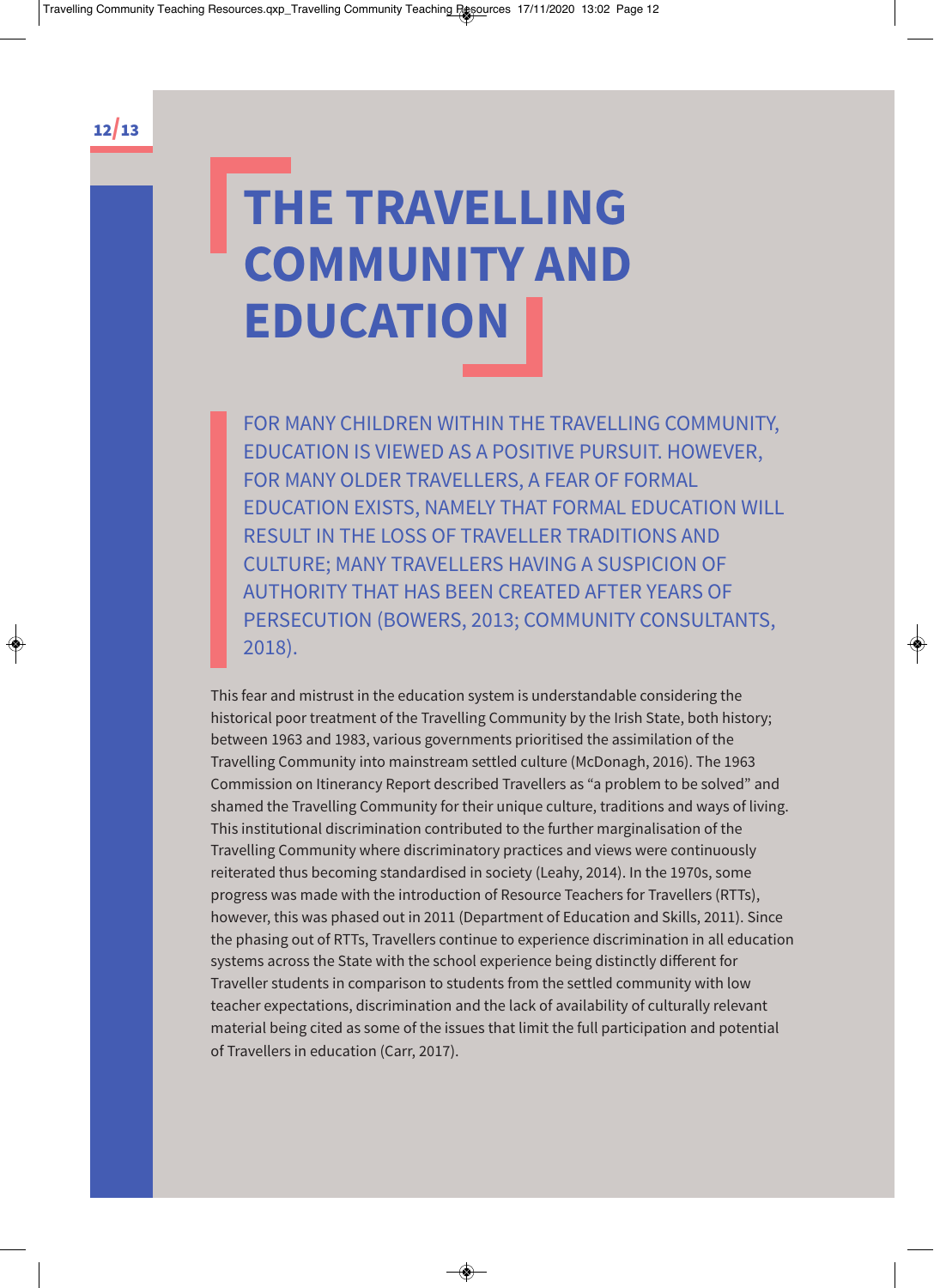## **TRAVELLER EDUCATIONAL PROGRESSION THROUGH STATISTICS**

JUST 13% OF TRAVELLER CHILDREN COMPLETE THEIR SECOND-LEVEL EDUCATION IN COMPARISON TO 92% OF THOSE FROM THE SETTLED COMMUNITY. JUST 1% OF TRAVELLERS PROGRESS TO THIRD LEVEL EDUCATION (WATSON, KENNY & MCGINNITY, 2017).

According to a recent report on Travellers in FET by SOLAS, the Further Education and Training Authority, figures reveal the total number of Traveller enrolments in FET to be 1,212, making up roughly 4% of the population of the Travelling community with 60% of these being under 25 years old. Of those Traveller enrolments, 41.2% had only basic primary education or lower. Roughly two-thirds (914) enrollees reported having attained a level of education corresponding to a lower primary or secondary education prior to joining FET. This report found that the majority of those enrolled were unemployed, with 59% found to be unemployed for over a year or more. This study also found Youthreach programmes and adult literacy courses had the greatest number of Traveller enrolments (Dulee-Kinsolving & Guerin, 2018).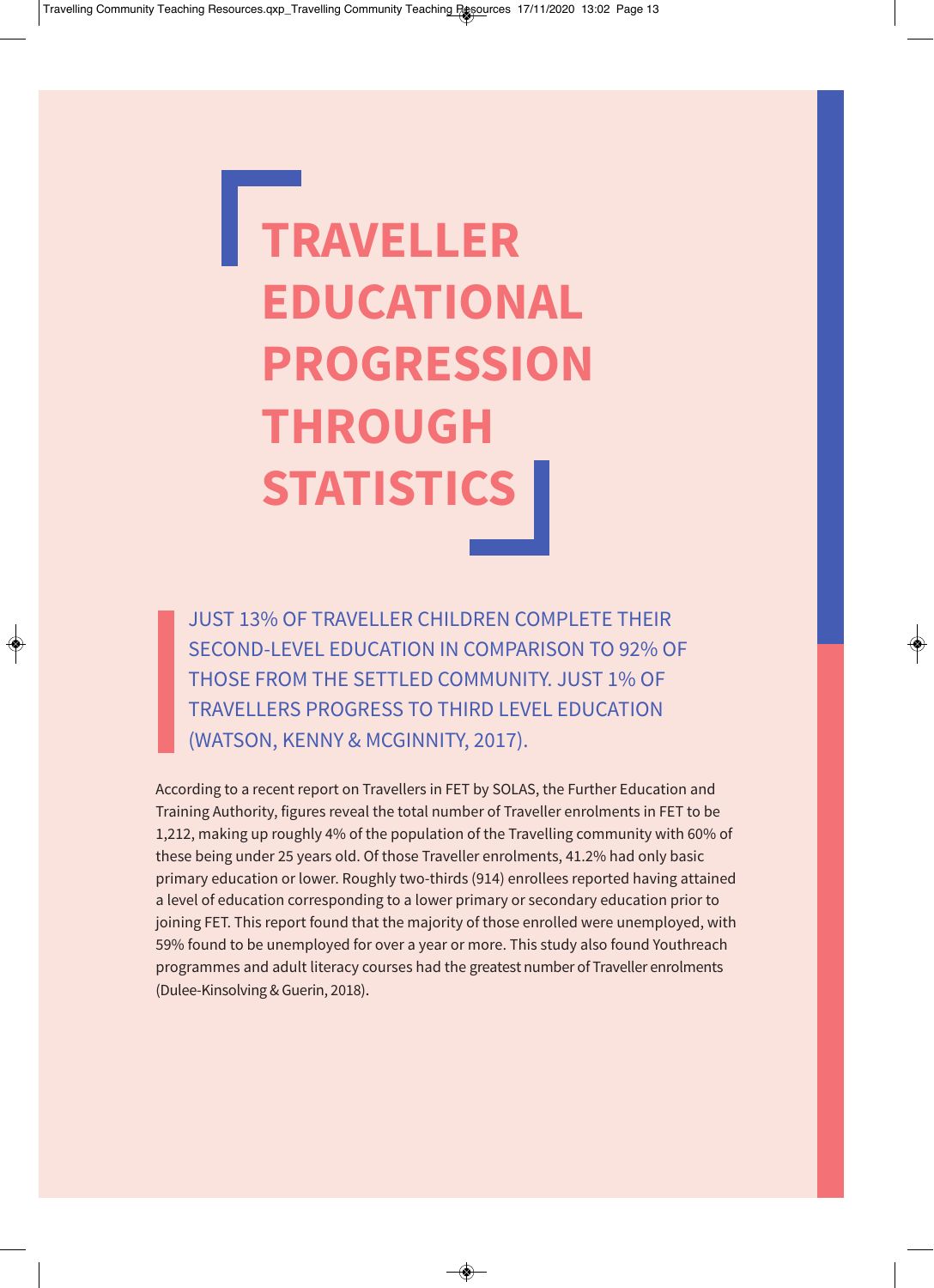#### **POSITIVE PROGRESS**

Some progress has been made in relation to Traveller education through the introduction of the 2017 National Traveller and Roma Inclusion Strategy (NTRIS) 2017 – 2021. This report was published by the Department of Justice and Equality and developed with the involvement of the Department of Education and Skills. In the NITRIS 2017-2021 Strategy there are 149 actions covering the themes of Cultural Identity and Education. The key education-related actions proposed through NITRIS include Travellers being supported in key areas including education, employment and economic development. The plan aims to develop education resources, the culture and history of the Travelling Community for use in primary, post primary and adult education settings. This is an important development with much research stressing the importance of the inclusion of non-dominant cultures in learning. Furthermore, NITRIS details actions on improving access, participation and outcomes for Travellers in education that are equal to those for the majority population**.** In 2017 the Travelling Community was recognised as an ethnic minority group by the Irish State (O'Halloran and Regan, 2017).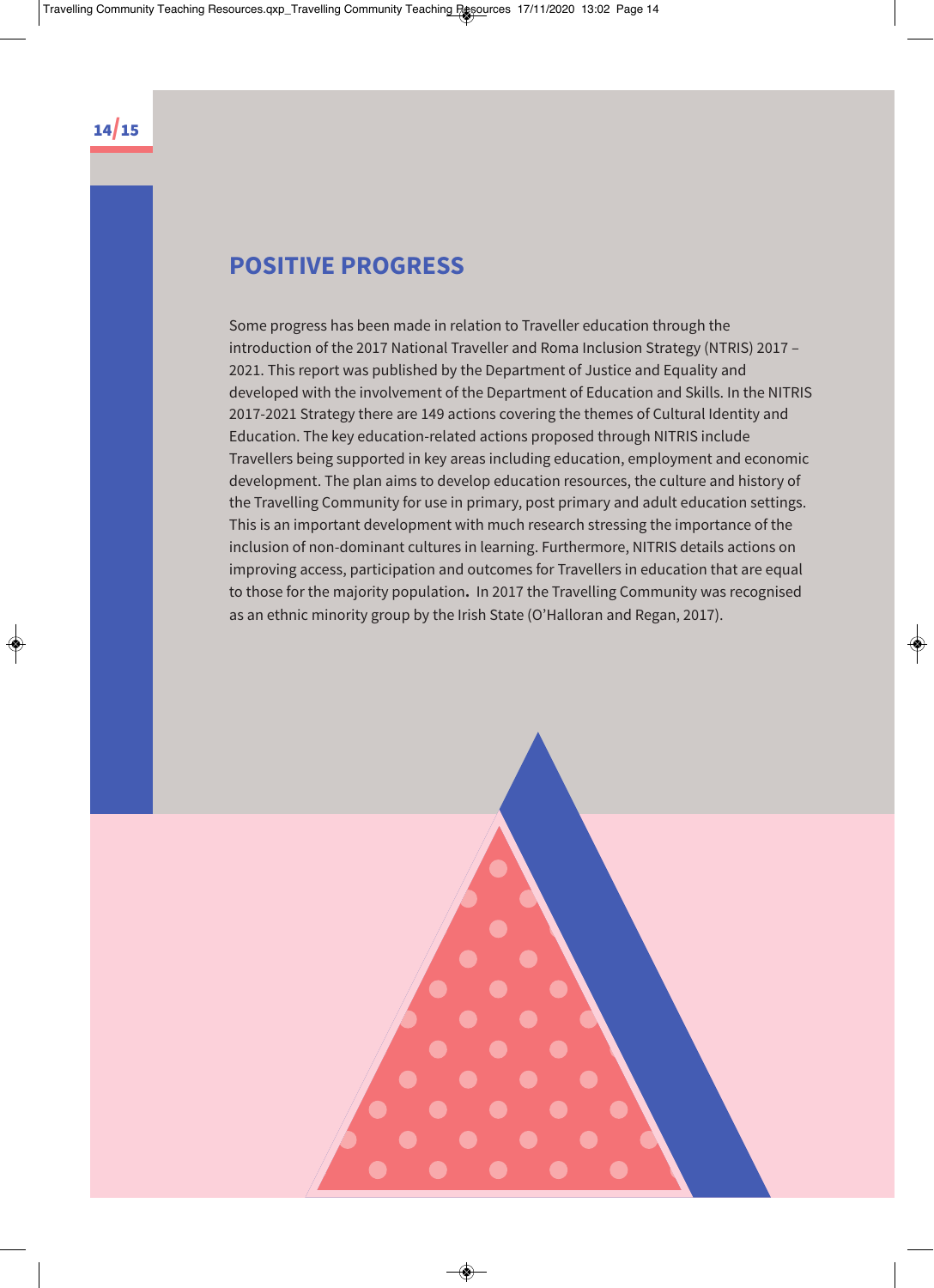#### **CONCLUSION**

The human desire for group acceptance is not just a source of physical and psychological well-being, it is also a source of identity (Schacter et al., 2012). For the Irish Travelling community, their ethnicity, culture and traditions are unique to them with research findings strengthening the enduring need for these to be acknowledged, accepted and encouraged in the Irish Education systems (Forkan, 2006; Hamilton et al., 2012). As educators, it is crucial that an inclusive and positive learning environment is created through the development of a learning space for the mutual engagement of all. We hope that the voices and stories from the Travelling Community in the following sections of this handbook will support educators in doing so by providing insight into the many socio-cultural and economic factors that influence educational disadvantage for Irish Travellers. We also hope that educators will have a greater understanding of things to consider when working alongside students from the Travelling Community.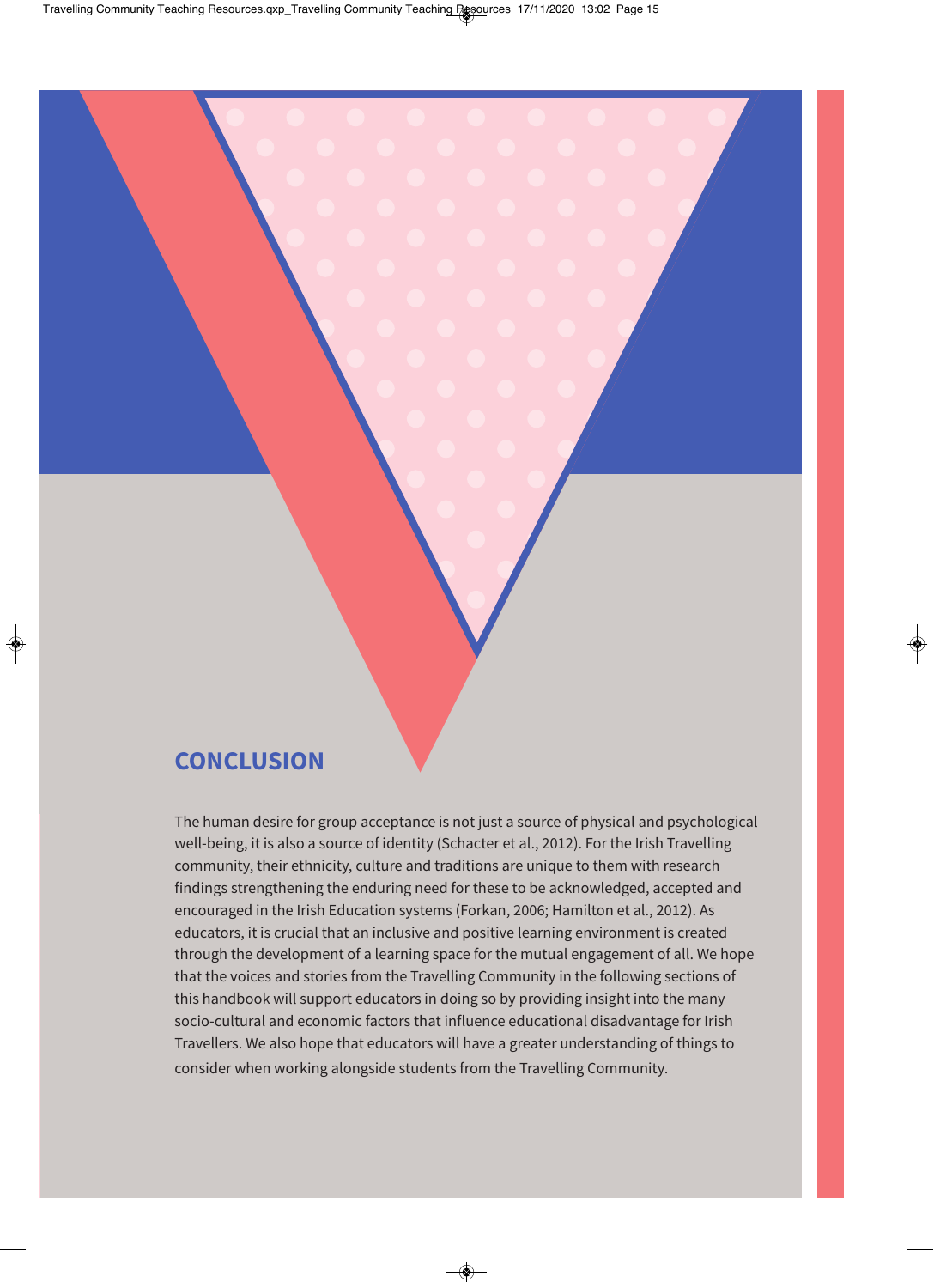

#### **Readings / Children's Books / Research / Research by Travellers**

Travelling Community **Teaching Resource** 

## USEFUL READINGS AND RESEARCH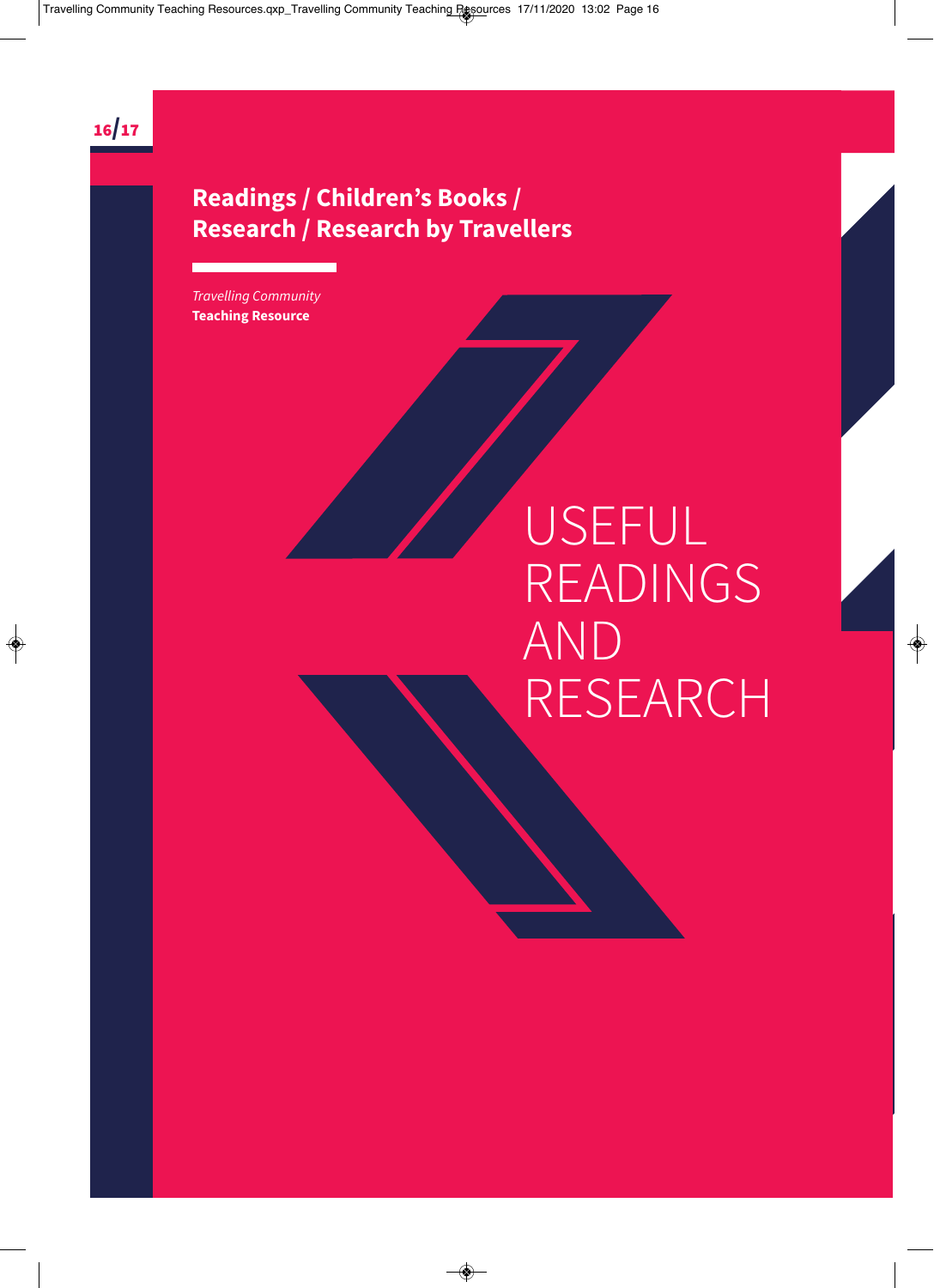#### **Readings**

| <b>About</b>                                                                                                                                                                                          | <b>Title</b>                                                                                                                                                    | <b>Suitable for:</b>                                      | <b>Theme</b>               | <b>Link</b>                         |
|-------------------------------------------------------------------------------------------------------------------------------------------------------------------------------------------------------|-----------------------------------------------------------------------------------------------------------------------------------------------------------------|-----------------------------------------------------------|----------------------------|-------------------------------------|
| <b>Chantelle Cawley</b><br>discusses the<br>barriers to<br>education that the<br>Travelling<br>Community face.                                                                                        | An Irish Traveller's<br>path to higher<br>education                                                                                                             | Everyone<br>$\geq$<br>Teachers<br>$\geq$                  | Educational<br>barriers    | <b>Click Here to</b><br><b>Read</b> |
| A bill to make the<br>teaching of<br>Traveller culture<br>and history<br>mandatory in<br>schools will be a<br>step towards<br>preventing<br>persistent<br>discrimination<br>against Travellers.       | Learning about<br><b>Traveller history</b><br>and culture will<br>benefit all History<br>of Irish Traveller<br>community to be<br>added to school<br>curriculum | > Everyone<br>Teachers<br>$\geq$                          | Education                  | <b>Click Here to</b><br><b>Read</b> |
| Just 9% of<br>Travellers sit the<br>Leaving: 'These<br>education findings<br>are frightening and<br>a poor reflection on<br>society'.                                                                 | Just 9% of<br>Travellers sit the<br>Leaving: 'These<br>education findings<br>are frightening and<br>a poor reflection on<br>society'                            | Everyone<br>$\, >$<br>Teachers<br>$\,>$<br>> Post Primary | Educational<br>Progression | <b>Click Here to</b><br><b>Read</b> |
| Ian McDonagh,<br>aged 17, who is a<br>Leaving Certificate<br>student at Merlin<br>College in Galway,<br>told the committee<br>that it was his own<br>dream and hopes<br>to join An Garda<br>Síochána. | Groups call for<br>initiatives for<br>Traveller children in<br>education                                                                                        | > Everyone<br>> Teachers                                  | <b>Education Politics</b>  | <b>Click Here to</b><br><b>Read</b> |
| Traveller culture is<br>set to join the school<br>curriculum. What<br>could lessons look<br>like?                                                                                                     | Groups call for<br>initiatives for<br>Traveller children in<br>education                                                                                        | > Teachers                                                | Education                  | <b>Click Here to</b><br><b>Read</b> |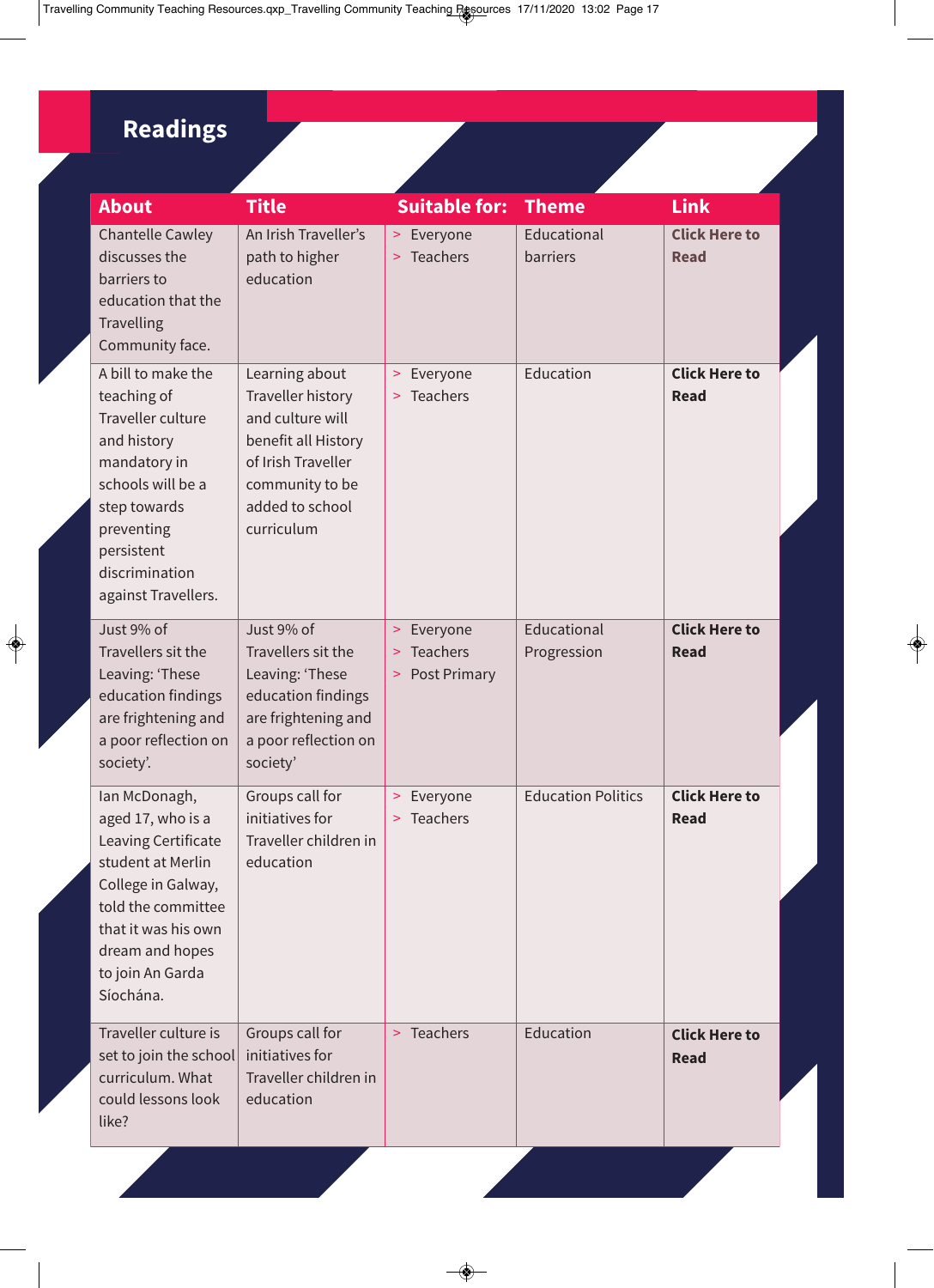#### **Readings**

| About                                                                                                                                         | <b>Title</b>                                                                                                                                         | <b>Suitable for:</b>                                                          | <b>Theme</b>               | <b>Link</b>                         |
|-----------------------------------------------------------------------------------------------------------------------------------------------|------------------------------------------------------------------------------------------------------------------------------------------------------|-------------------------------------------------------------------------------|----------------------------|-------------------------------------|
| <b>Rise in Traveller</b><br>educational<br>attainment survey.                                                                                 | Rise in Traveller<br>educational<br>attainment - survey                                                                                              | > Everyone<br>Teachers<br>$\geq$                                              | Educational<br>Progression | <b>Click Here to</b><br><b>Read</b> |
| Eileen Flynn:<br><b>Irish Traveller makes</b><br>history by becoming<br>a senator.                                                            | Eileen Flynn:<br><b>Irish Traveller makes</b><br>history by becoming<br>a senator                                                                    | Everyone<br>$\geq$                                                            | <b>Politics</b>            | <b>Click Here to</b><br><b>Read</b> |
| Sindy Joyce is the<br>first Traveller to<br>graduate with a PhD<br>in Ireland.                                                                | Sindy Joyce is first<br>Traveller to graduate<br>with a PhD in Ireland                                                                               | > Everyone<br>Teachers<br>$\,>$                                               | Educational<br>Progression | <b>Click Here to</b><br><b>Read</b> |
| Just 1% of Traveller<br>children go on to<br>higher education.                                                                                | Just 1% of Traveller<br>children go on to<br>higher education                                                                                        | Everyone<br>$\geq$<br><b>Teachers</b><br>$\, > \,$<br><b>Third Level</b><br>> | Educational<br>barriers    | <b>Click Here to</b><br><b>Read</b> |
| What does ethnic<br>recognition mean<br>for Irish Travellers?                                                                                 | Q&A: What does<br>ethnic recognition<br>mean for Irish<br>Travellers?                                                                                | Everyone<br>>                                                                 | Positive<br>Progression    | <b>Click Here to</b><br><b>Read</b> |
| 'When everyone<br>else was learning<br>Irish, I was given a<br>colouring book and<br>told 'you don't<br>need to learn Irish.'                 | 'I actually made<br>friendships with<br>proper settled<br>people'                                                                                    | Everyone<br>$\,>$<br>Teachers<br>$\geq$                                       | Educational<br>barriers    | <b>Click Here to</b><br><b>Read</b> |
| Kathleen Lawrence<br>is the first ever<br>member of the<br>Traveller<br>community to earn<br>a place on the<br>Washington Ireland<br>Program. | <b>Dublin Traveller</b><br>who left school at<br>15 is thriving as she<br>lands prestigious<br>internship on<br>Capitol Hill in the<br><b>States</b> | > Everyone<br>> Teachers                                                      | Educational<br>Progression | <b>Click Here to</b><br><b>Read</b> |
| A Traveller talks<br>about her final year<br>as a student in<br>Sociology and Law<br>at Maynooth<br>University.                               | Kathleen is boldly<br>traveling a new<br>path                                                                                                        | Everyone<br>$\geq$<br><b>Teachers</b><br>>                                    | Educational<br>Progression | <b>Click Here to</b><br><b>Read</b> |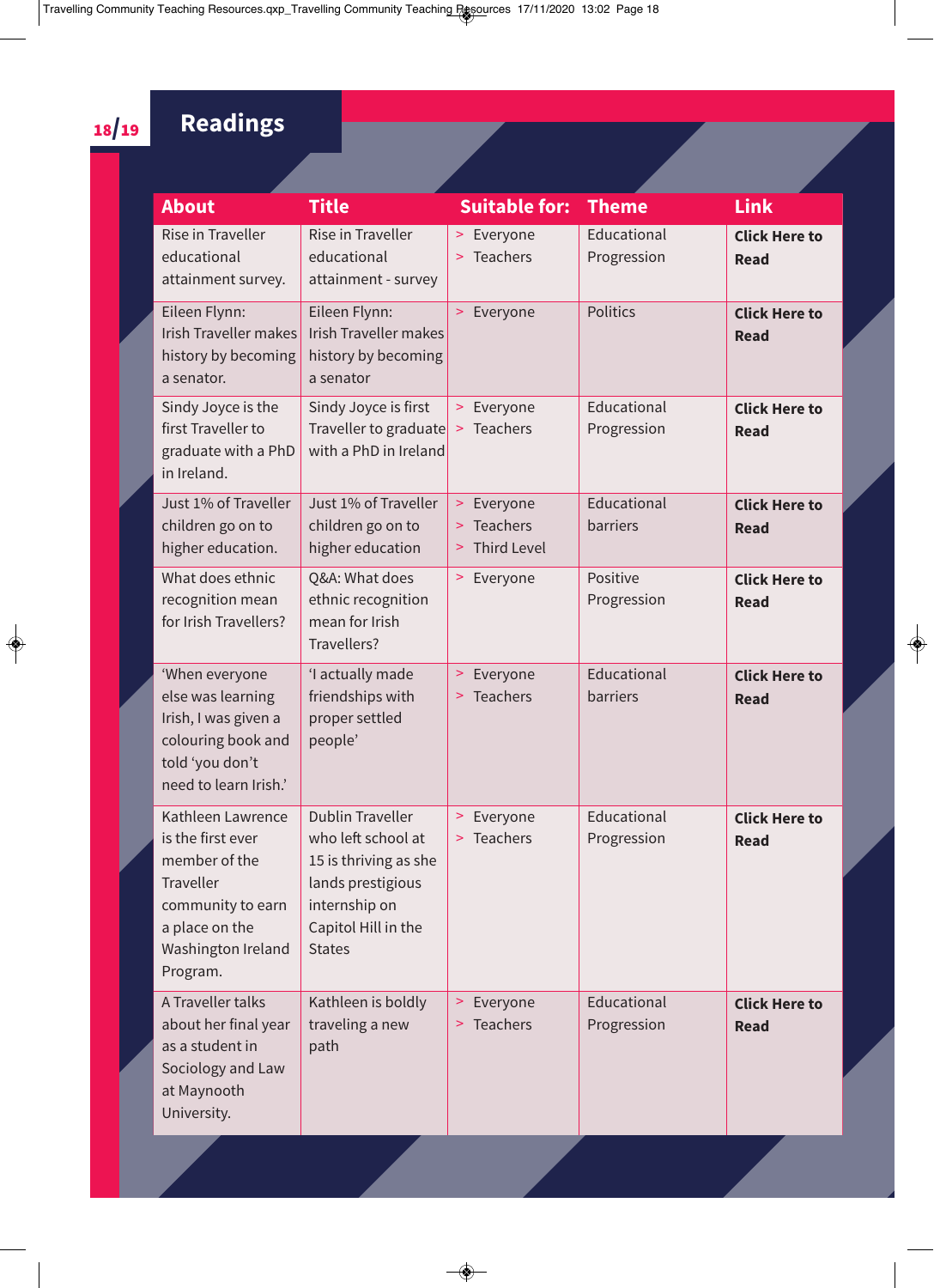| <b>About</b>                                                                                                                                                                                                                                                                                                                  | <b>Title</b>                                                                        | <b>Suitable for:</b>                            | <b>Theme</b>               | <b>Link</b>                               |
|-------------------------------------------------------------------------------------------------------------------------------------------------------------------------------------------------------------------------------------------------------------------------------------------------------------------------------|-------------------------------------------------------------------------------------|-------------------------------------------------|----------------------------|-------------------------------------------|
| Members of the<br>Travelling community<br>officially launched the<br>first Traveller student<br>society in Ireland at<br>NUIG this week.                                                                                                                                                                                      | Ireland's first<br>Traveller student<br>society launches at<br><b>NUIG</b>          | Everyone<br>$\geq$<br>> Teachers                | Educational<br>Progression | <b>Click Here to</b><br><b>Read</b>       |
| Former student John<br><b>Connors wins Best</b><br>Actor IFTAs 2018.                                                                                                                                                                                                                                                          | Former student<br>John Connors wins<br><b>Best Actor IFTAs</b><br>2018              | Everyone<br>$\geq$<br><b>Teachers</b><br>$\geq$ | Educational<br>Progression | <b>Click Here to</b><br><b>Read</b>       |
| This book showcases<br>classic works with<br>neglected writers and<br>marginalised voices -<br>women, LGBT writers,<br>Traveller folk-tales,<br>neglected 19th-century<br>authors and the first<br>wave of 'new Irish'<br>writers from all over<br>the world now making<br>a life in Ireland.                                 | The Art of the<br>Glimpse: 100 Irish<br>short stories<br>Hardcover - 1 Oct.<br>2020 | Everyone<br>$\geq$<br><b>Teachers</b><br>$\geq$ | Positive                   | <b>Click Here to</b><br><b>Learn More</b> |
| <b>The Traveller Prison</b><br>Links Programme 2014-<br>2015 was carried out in<br>Wheatfield Prison with<br>the support of the<br>Governors and staff<br>and the St Stephens'<br>Green Trust. This book<br>of short stories<br>provides an interesting<br>reading experience for<br>Travellers and non-<br>Travellers alike. | I am a Traveller in<br>Prison                                                       | Everyone<br>$\geq$                              |                            | <b>Click Here to</b><br><b>Read</b>       |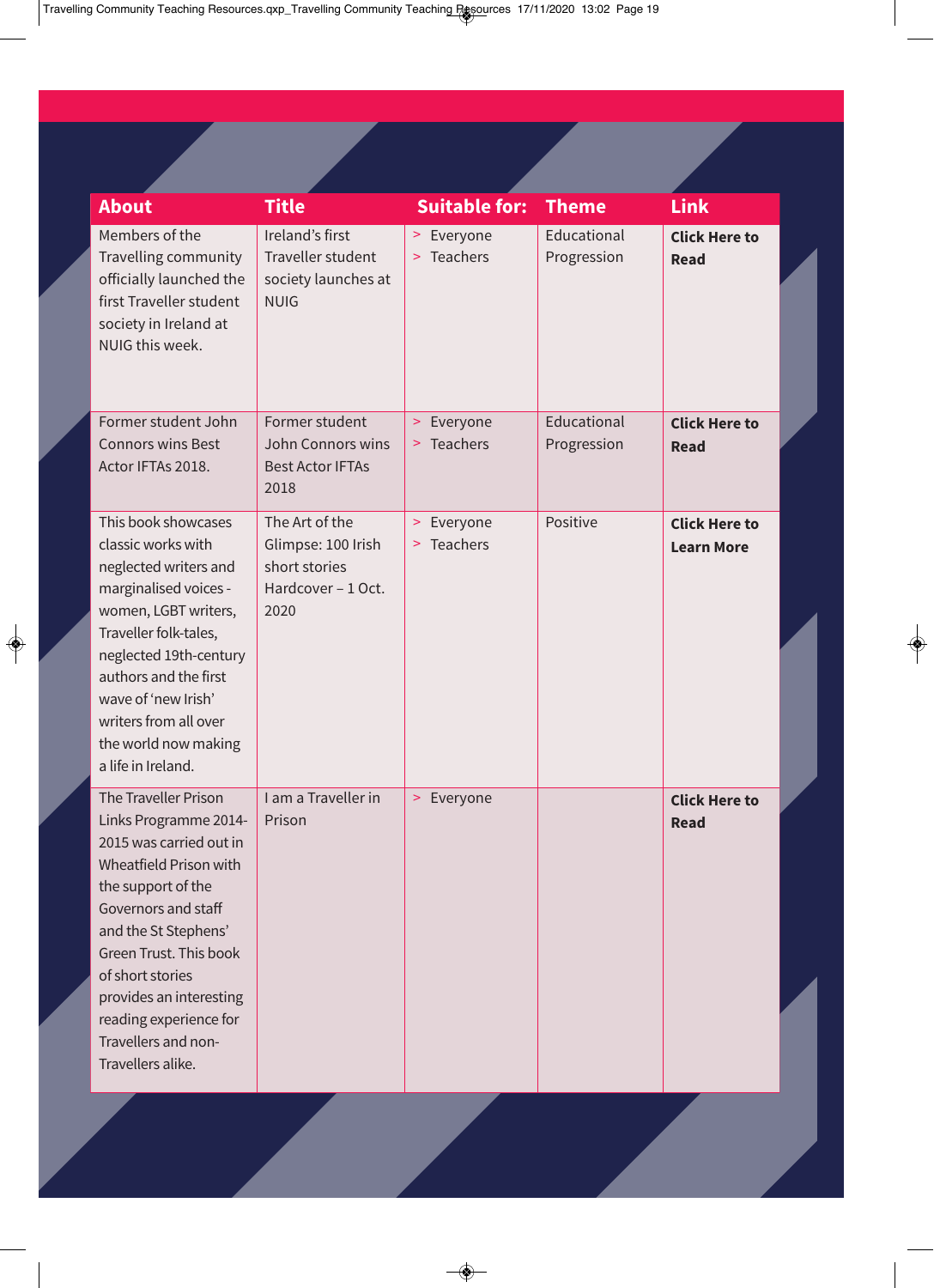#### **Children's Books**

| <b>Title</b>               | <b>About</b>                                                                                                                                                                                                                                                                                                                                                                                                                                                                                                                                                                                                                    | <b>Ages:</b> | <b>Author</b>                                     | <b>Link</b>      |
|----------------------------|---------------------------------------------------------------------------------------------------------------------------------------------------------------------------------------------------------------------------------------------------------------------------------------------------------------------------------------------------------------------------------------------------------------------------------------------------------------------------------------------------------------------------------------------------------------------------------------------------------------------------------|--------------|---------------------------------------------------|------------------|
| The Lost Homework          | Sonny devotes his weekend to<br>helping his neighbours and fellow<br>Travellers with a variety of tasks. He<br>uses many skills, from calculating the<br>amount of fuel needed for a journey,<br>to restoring a caravan. In fact, the<br>only thing he doesn't do over the<br>weekend is his homework - his<br>workbook is missing! What will his<br>teacher say?                                                                                                                                                                                                                                                               | 4-9 Years    | Richard<br>O'Neill                                | <b>Book Link</b> |
| Polonius the Pit<br>Pony   | When Polonius the pit pony escapes<br>from the coal mine he's worked in all<br>his life, he joins a family of Travellers.<br>Although he enjoys the freedom and<br>the fresh air that their lifestyle offers,<br>he wishes he could give something<br>back to the family in return. When the<br>chance arrives for him to do<br>something to help, he rises to the<br>challenge and uses his intelligence<br>and skills to save the day. Based on<br>true events and retold by a master of<br>the oral tradition, this story bears<br>witness to the Traveller values of<br>independence, initiative, courage and<br>hard work. | 4-9 Years    | Richard<br>O'Neill                                | <b>Book Link</b> |
| Yokki and the Parno<br>Gry | When a Traveller family experiences a<br>run of bad luck, an imaginative boy<br>called Yokki lifts their spirits with<br>tales of a magical white horse. A<br>traditional Traveller family folk tale<br>which inspires hope and celebrates<br>creativity. Told by a Romani<br>storyteller together with a picture<br>book author to positively reflect<br>Travelling cultures.                                                                                                                                                                                                                                                  | 4-9 Years    | Richard<br>O'Neill<br>and<br>Katharine<br>Quarmby | <b>Book Link</b> |

20/21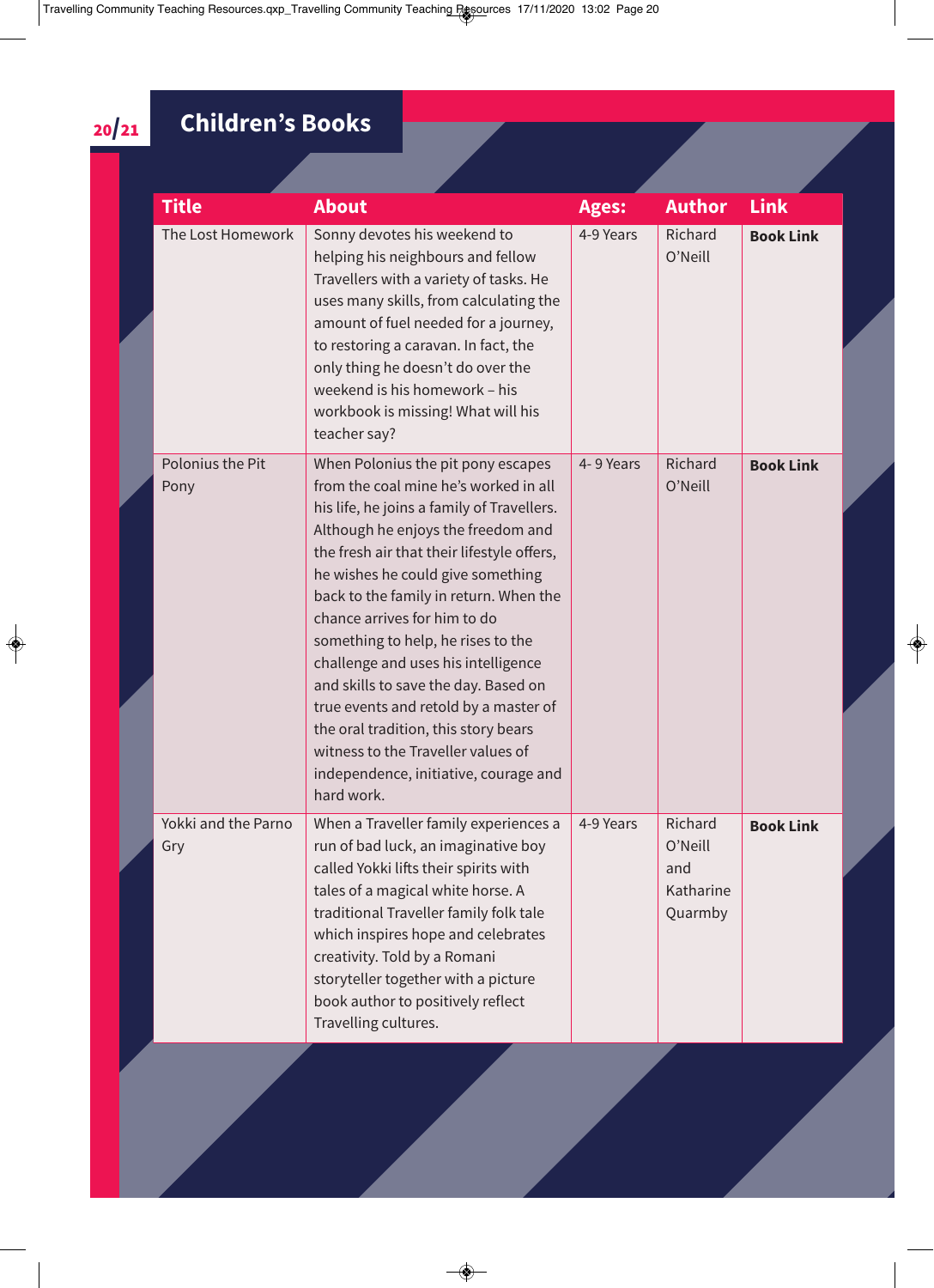| <b>Title</b>                                     | <b>About</b>                                                                                                                                                                                                                                                                                                                                                                                                                                                                                                                                                      | <b>Ages:</b> | <b>Author</b>               | Link                                              |
|--------------------------------------------------|-------------------------------------------------------------------------------------------------------------------------------------------------------------------------------------------------------------------------------------------------------------------------------------------------------------------------------------------------------------------------------------------------------------------------------------------------------------------------------------------------------------------------------------------------------------------|--------------|-----------------------------|---------------------------------------------------|
| Ossiri and the Bala<br>Mengro                    | A Traveller girl creates her own<br>musical instrument from a willow<br>branch and lots of recycled objects.<br>She plays it enthusiastically but it<br>sounds terrible! Ignoring warnings<br>not to awaken the ogre in the hills,<br>Ossiri goes there to practice playing<br>her instrument. Will she wake the<br>ogre and will it appreciate her<br>playing? Told by a Romani storyteller<br>and a picture book author, this<br>original tale offers a fascinating<br>insight into Travelling lifestyles and<br>cultures.                                      | 4-9 Years    | Richard<br>O'Neill          | <b>Book Link</b>                                  |
| The Giant Tent                                   | This book brings together a<br>collection of artwork and stories that<br>were created by children in Ballina,<br>Co. Mayo, in response to the<br>Travellers' Journey/Mincéir Misli'd<br>exhibition at the National Museum of<br>Ireland - Country Life, Castlebar.<br>After an initial trip to the museum,<br>the children - from Scoil losa and<br>Involve Youth Project - went on their<br>own journey of exploration, working<br>alongside writer Mary Branley and<br>artist Cas McCarthy to develop this<br>colourful celebration of identity and<br>culture. | 8-12 Years   | Mary<br><b>Branley</b>      | Link to<br><b>Book</b>                            |
| "I'm Not allowed To<br>Play with You<br>Anymore" | A children's book about bullying at<br>school and its effects on the Gypsy<br>and Traveller community. The author<br>of this book is a member of the<br>Travelling Community.                                                                                                                                                                                                                                                                                                                                                                                     |              | Cassie<br>Marie<br>McDonagh | <b>Link to Free</b><br><b>Download</b><br>of Book |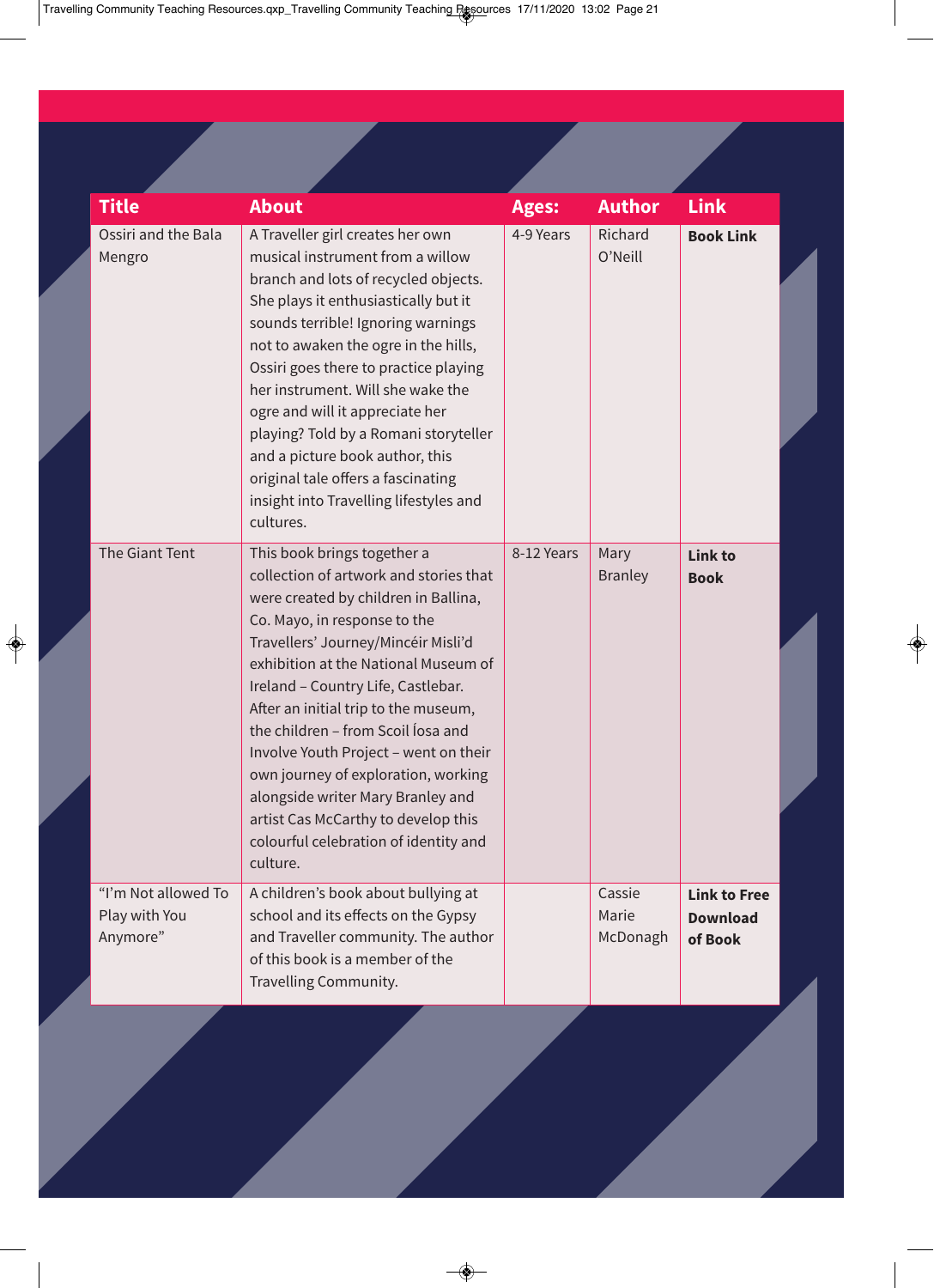#### **Children's Books**

| <b>Title</b>                            | <b>About</b>                                                                                                                                                                                                                                                                                                                                                                                                                                                                                                                                                                                                                                          | <b>Ages:</b>       | <b>Author</b>                            | <b>Link</b>                                                    |  |
|-----------------------------------------|-------------------------------------------------------------------------------------------------------------------------------------------------------------------------------------------------------------------------------------------------------------------------------------------------------------------------------------------------------------------------------------------------------------------------------------------------------------------------------------------------------------------------------------------------------------------------------------------------------------------------------------------------------|--------------------|------------------------------------------|----------------------------------------------------------------|--|
| Cant is Cool                            | Produced by the Navan Travellers<br>Workshop, this free PDF book is a<br>mini vocabulary book of the Cant<br>language and a fantastic resource for<br>teachers who want to learn more<br>about the language.                                                                                                                                                                                                                                                                                                                                                                                                                                          | Any Age            | Navan<br><b>Travellers</b><br>Workshop   | <b>Click Here</b><br>to Access<br>this Free<br><b>PDF Book</b> |  |
| Learn to Speak Cant                     | The Westmeath Traveller Project<br>created a book for those with an<br>interest in learning Cant.                                                                                                                                                                                                                                                                                                                                                                                                                                                                                                                                                     | Any Age            | Westmeath<br><b>Traveller</b><br>Project | <b>Click Here</b><br>to Learn<br><b>More</b>                   |  |
| The Pavee and the<br><b>Buffer Girl</b> | Jim and his family have halted in<br>Dundray and the education people<br>have been round mouthing the law.<br>In school, the Traveller kids suffer at<br>the hands of teachers and other<br>pupils alike, called 'tinker-stinkers',<br>dirty gyps' and worse. Then the<br>punches start. The only friendly face<br>is Kit, a settled girl who takes Jim<br>under her wing and teaches him to<br>read in the great cathedral chamber<br>of the cave below the town. With Kit<br>and the reading, Jim seems to have<br>found a way to exist in Dundray but<br>everyday prejudice and a shocking<br>act of violence see his life uprooted<br>once again. | $12 - 15$<br>Years | Siobhan<br>Dowd                          | <b>Book Link</b>                                               |  |

22/23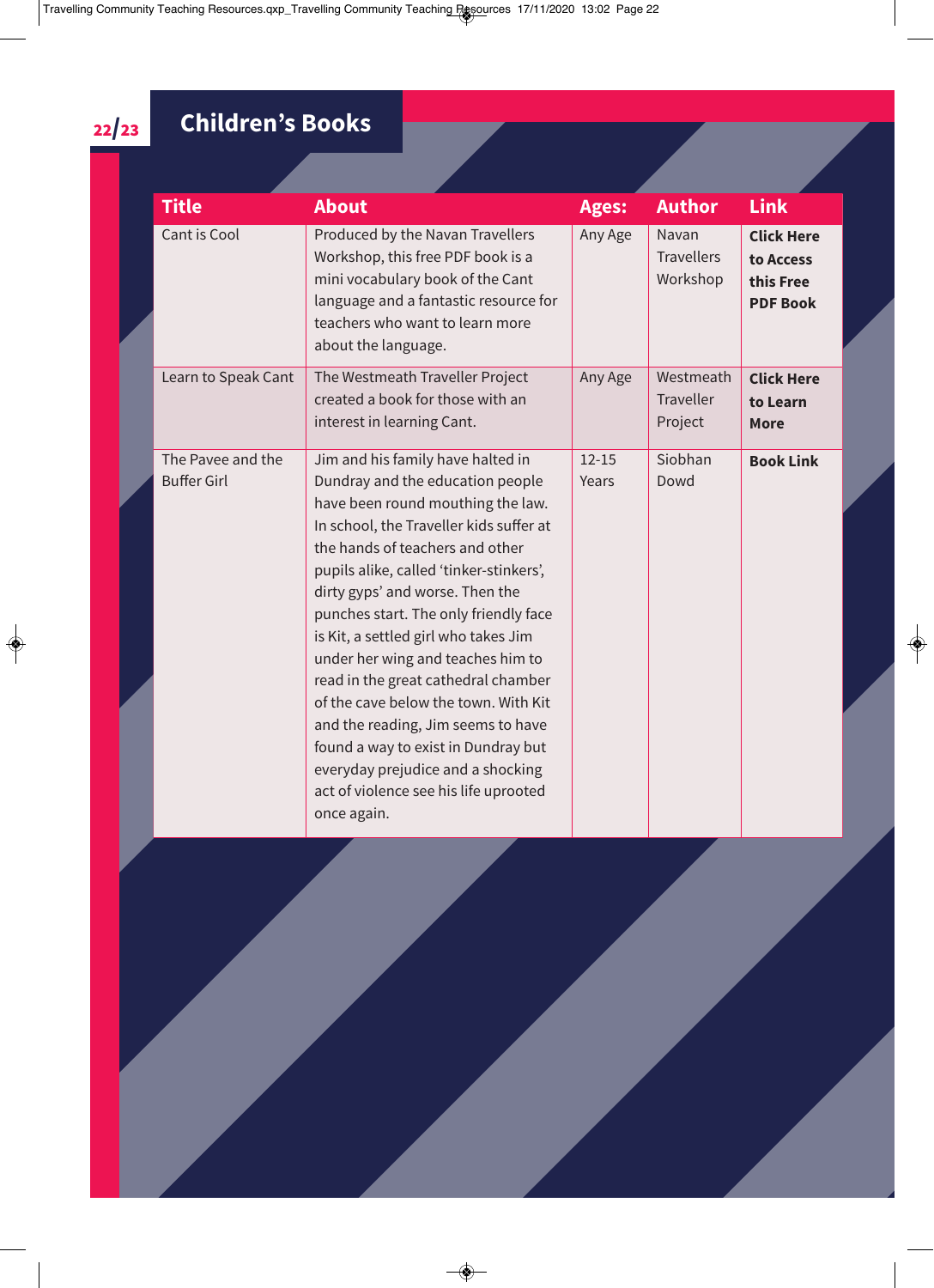#### **Research**

| <b>Title</b>                                                                                                                                | <b>Publication Year</b> | <b>Type</b>    | <b>Suitable for</b>                                                                             | <b>Link</b>                  |
|---------------------------------------------------------------------------------------------------------------------------------------------|-------------------------|----------------|-------------------------------------------------------------------------------------------------|------------------------------|
| Report and<br>Recommendations<br>for a Traveller<br><b>Education Strategy</b>                                                               | 2005                    | Report         | > Teachers<br>> Third Level Students<br>Researchers<br>$\geq$                                   | <b>Click Here</b><br>to Read |
| The TEACH Report:<br><b>Traveller</b><br>Education &<br><b>Adults: Crisis</b><br>challenge and<br>change                                    | 2010                    | Report         | > Teachers<br><b>Third Level Students</b><br>Researchers<br>$\geq$                              | <b>Click Here</b><br>to Read |
| <b>Traveller Children</b><br>and Education:<br>Progress and<br>Problems                                                                     | 2006                    | Report         | > Youth Workers<br>> Teachers<br><b>Third Level Students</b><br>$\geq$<br>Researchers<br>$\geq$ | <b>Click Here</b><br>to Read |
| The Impact of the<br>Arts on Traveller<br>Education; an<br><b>Exploratory Study</b>                                                         | 2016                    | <b>Masters</b> | > Teachers<br>> Third Level Students<br>Researchers<br>$\geq$                                   | <b>Click Here</b><br>to Read |
| Survey of Traveller<br>Education<br>Provision                                                                                               | 2005                    | Report         | > Primary Teachers<br>> Post Primary Teachers<br>Researchers<br>$\geq$                          | <b>Click Here</b><br>to Read |
| Guidelines on<br><b>Traveller</b><br>Educationin<br><b>Primary Schools</b>                                                                  | 2002                    | Report         | > Primary Teachers<br>> Third Level Students<br>Researchers<br>$\geq$                           | <b>Click Here</b><br>to Read |
| A Living Theory of<br>a Practice of Social<br>Justice: Realising<br>the Right of<br><b>Traveller Children</b><br>to Educational<br>Equality | 2006                    | PhD            | > Teachers<br>> Third Level Students<br>> Researchers                                           | <b>Click Here</b><br>to Read |
| Educational<br><b>Inclusion: Meeting</b><br>the Needs of All<br><b>Traveller Pupils</b>                                                     | 2014                    | Report         | > Teachers<br><b>Third Level Students</b><br>$\geq$<br>Researchers<br>$\geq$                    | <b>Click Here</b><br>to Read |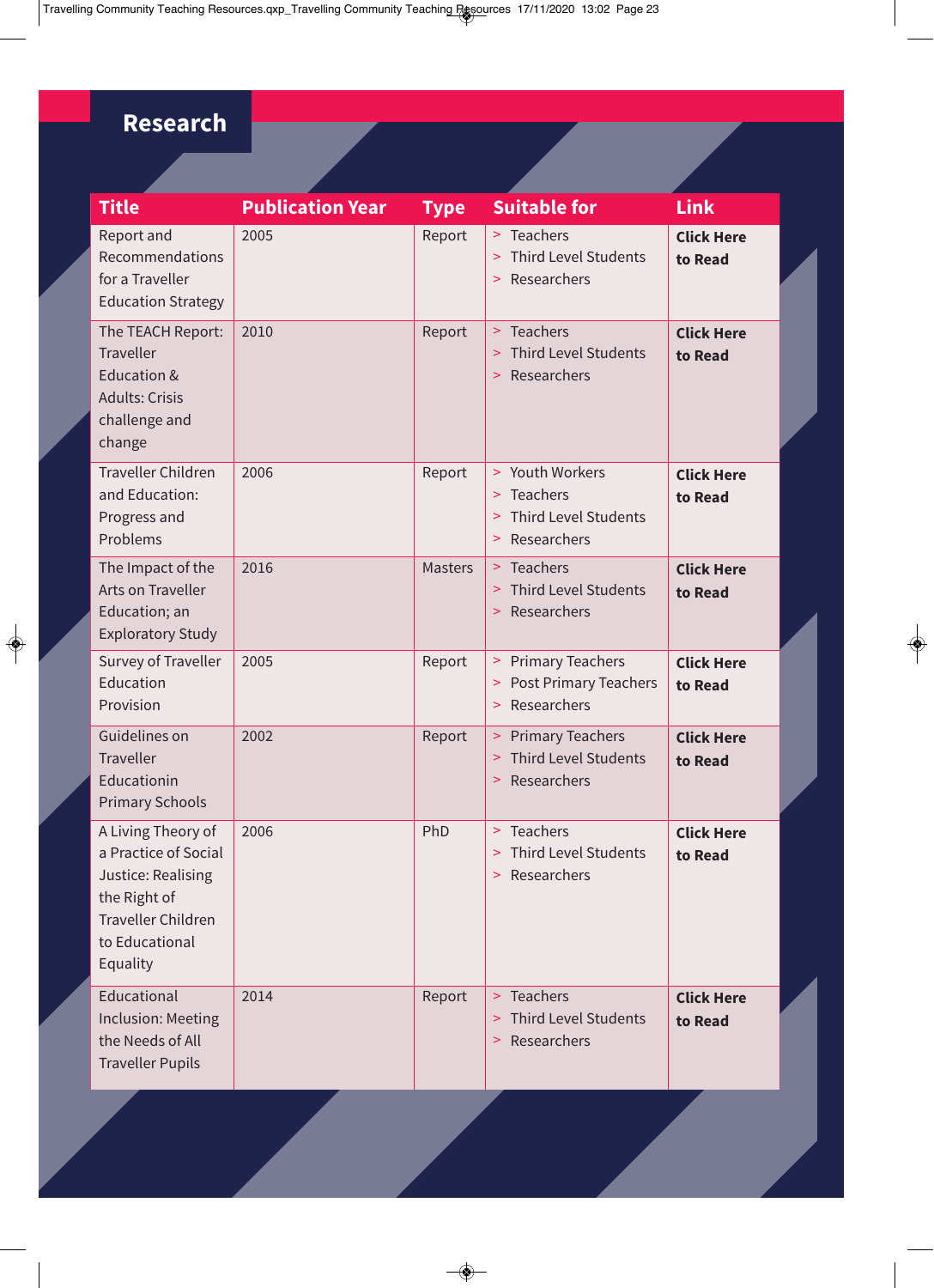#### 24/25 **Research**

| <b>Title</b>                                                                                                                                                                                                                                                                                             | <b>Publication Year</b> | <b>Type</b>        | <b>Suitable for</b>                                                                                                                                                   | <b>Link</b>                  |
|----------------------------------------------------------------------------------------------------------------------------------------------------------------------------------------------------------------------------------------------------------------------------------------------------------|-------------------------|--------------------|-----------------------------------------------------------------------------------------------------------------------------------------------------------------------|------------------------------|
| Joint Committee on<br><b>Education and Skills</b><br>debate                                                                                                                                                                                                                                              | 2019                    | Report             | > Teachers<br>> Researchers                                                                                                                                           | <b>Click Here</b><br>to Read |
| Report on the<br>Committee's<br><b>Examination onthe</b><br>Progression of<br><b>Travellers from</b><br>Primary-, to<br>Secondary- and<br>Third-Level<br>Education                                                                                                                                       | 2019                    | Report             | <b>Primary Teachers</b><br>$\,>$<br>Post-Primary<br>$\,>$<br><b>Third Level Educators</b><br>$\geq$<br><b>Third Level Students</b><br>$\geq$<br>Researchers<br>$\geq$ | <b>Click Here</b><br>to Read |
| Optimism despite<br>disappointment:<br>Irish traveller<br>parents' reports of<br>their own school<br>experiences and their<br>views on education                                                                                                                                                         | 2018                    | Journal<br>article | > Primary Teachers<br>> Post-Primary<br>> Third Level Educators<br>> Third Level Students                                                                             | <b>Click Here</b><br>to Read |
| Teaching our<br>Traveller children to<br>read: An action<br>research project                                                                                                                                                                                                                             | 2010                    | Journal<br>Article | > Primary Teachers<br>> Post-Primary<br>> Third Level Students<br>> Researchers                                                                                       | <b>Click Here</b><br>to Read |
| Reports on:<br>> Taskforce on<br>Traveller<br>Education<br>> Report of Task<br>Force on Traveller<br>Education<br>> Traveller Child in<br><b>Education Action</b><br>Framework<br>> School Circular<br>> Traveller Education<br><b>Support Service</b><br>> Funding for<br><b>Traveller</b><br>Education |                         | Website            | > Teachers<br>> Third Level Students<br>> Researchers                                                                                                                 | <b>Click Here</b><br>to Read |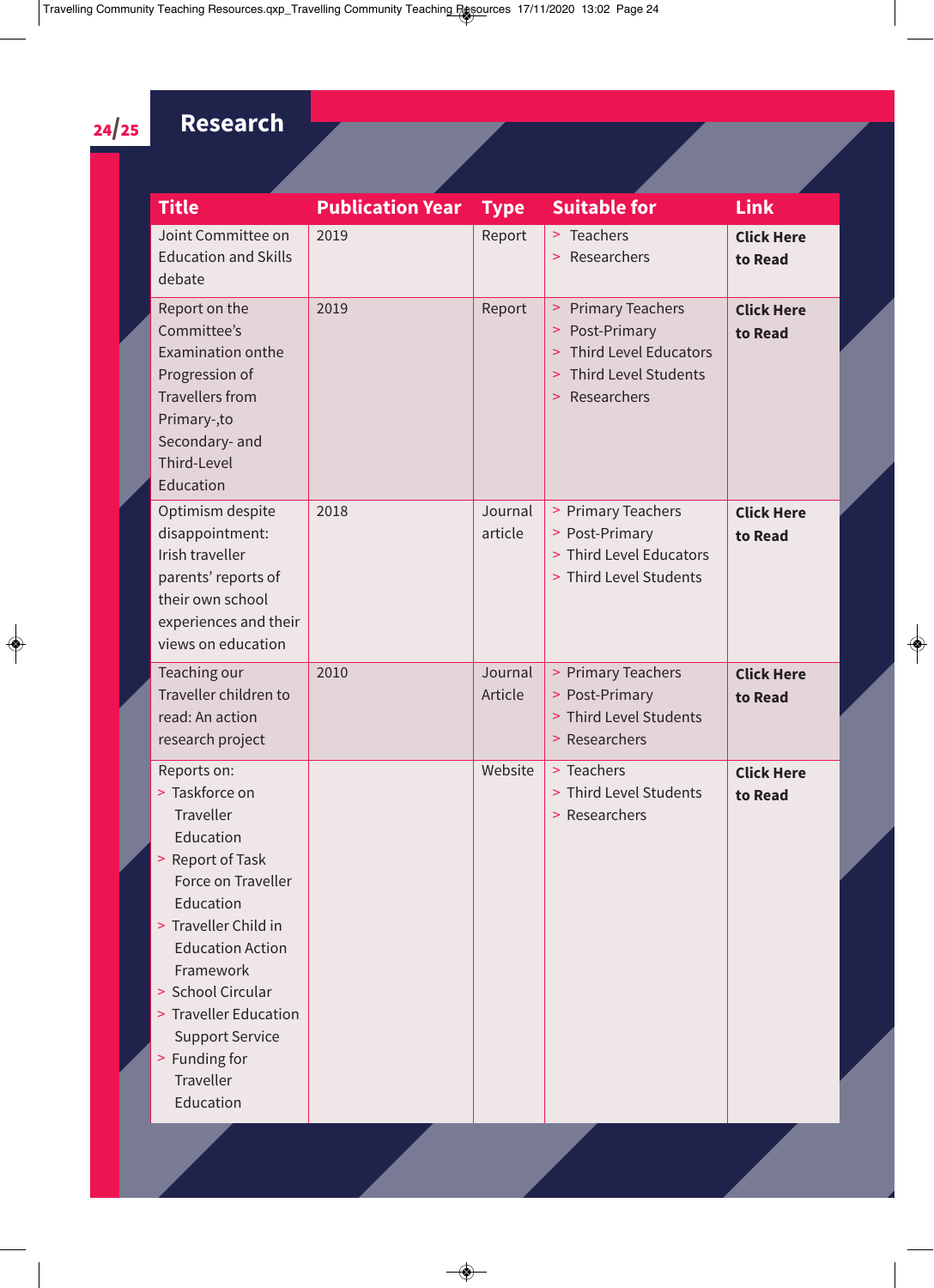#### **Research by Travellers**

| <b>Title</b>                                                                                                                                                              | <b>Author</b>         | <b>Type</b>         | <b>Suitable for</b>                                                  | <b>Link</b>                  |  |
|---------------------------------------------------------------------------------------------------------------------------------------------------------------------------|-----------------------|---------------------|----------------------------------------------------------------------|------------------------------|--|
| <b>Traveller outcomes</b><br>in education:<br>A Traveller<br>perspective.                                                                                                 | Kathleen<br>Lawerence | <b>Dissertation</b> | > Teachers<br><b>Third Level Students</b><br>$\geq$<br>> Researchers | <b>Click Here</b><br>to Read |  |
| <b>Travellers and</b><br>Education                                                                                                                                        | Pavee Point           | Report              | > Teachers<br>> Third Level Students                                 | <b>Click Here</b><br>to Read |  |
| Divided Spaces: An<br>Examination of<br>everyday racism and<br>its impact on young<br>Travellers' spatial<br>mobility                                                     | Dr. Sindy<br>Joyce    | PhD                 | > Teachers<br>> Third Level Students                                 | <b>Click Here</b><br>to Read |  |
| Divided Spaces: An<br>Examination of<br><b>Restrictions Placed</b><br>on Young Travellers<br>and Spatial Mobility<br>in Galway City Their<br>Perceptions - Their<br>Voice | Dr. Sindy<br>Joyce    | <b>Masters</b>      | > Teachers<br>> Third Level Students<br>> Researchers                | <b>Click Here</b><br>to Read |  |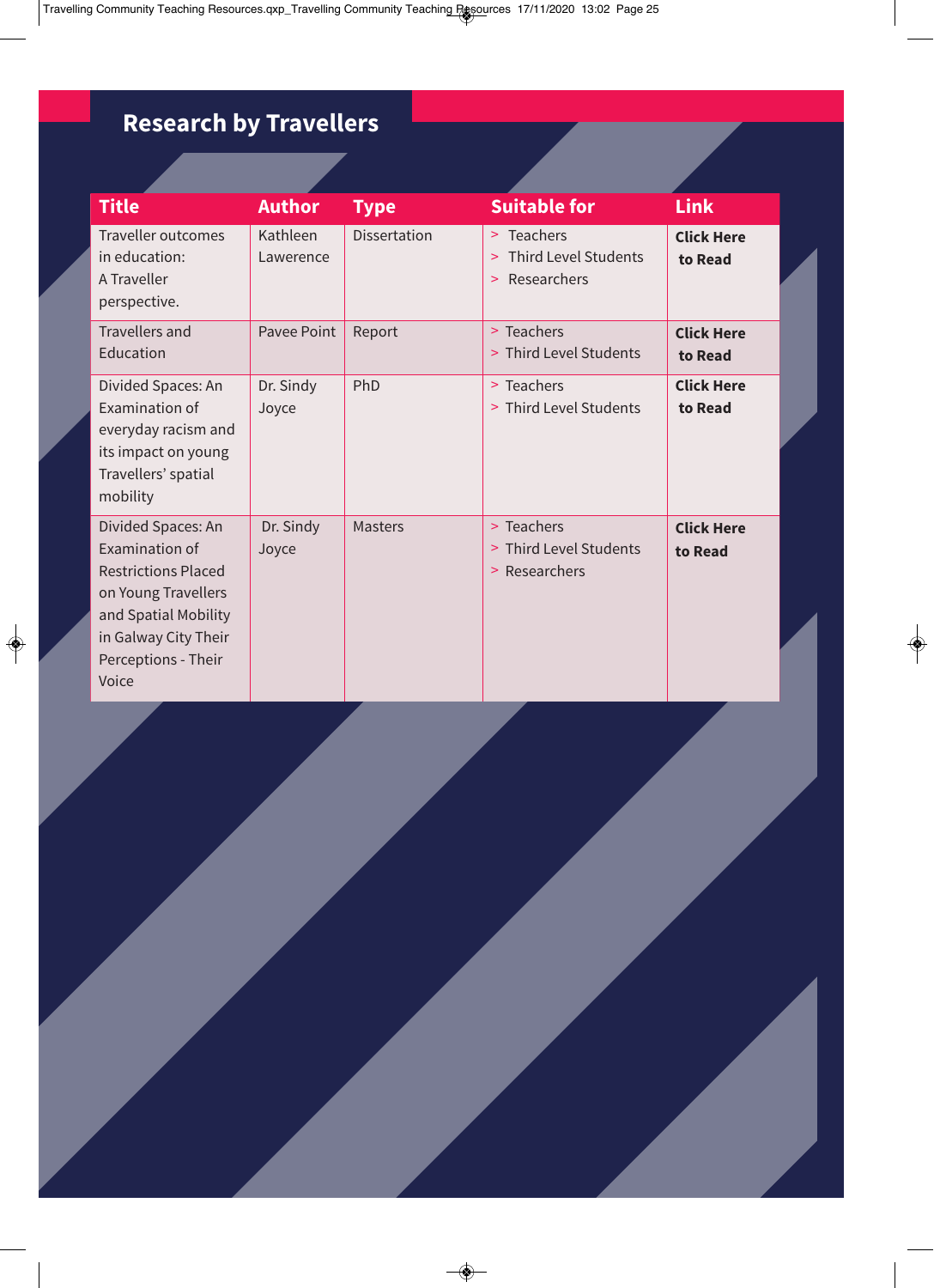

#### **Social Media**

Travelling Community **Teaching Resource** 

## SOCIAL MEDIA ACTIVISTS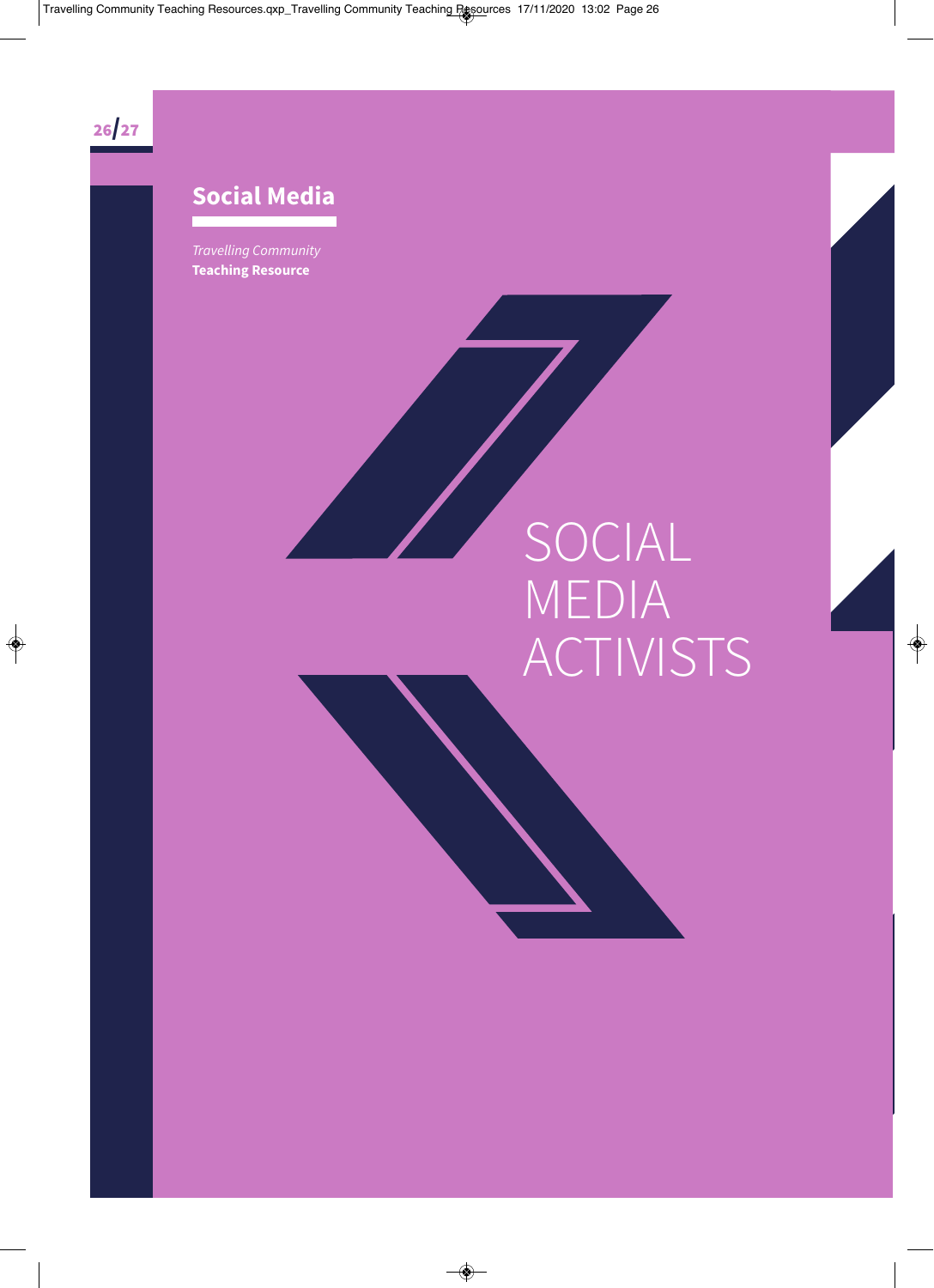| <b>Name</b>                    | <b>About</b>                                                                                                                                                                     | <b>Social Media</b> | <b>Twitter Handle</b>               |
|--------------------------------|----------------------------------------------------------------------------------------------------------------------------------------------------------------------------------|---------------------|-------------------------------------|
| <b>Senator Eileen</b><br>Flynn | <b>Irish Traveller Woman</b><br>passionately challenging<br>inequalities in society.                                                                                             | Twitter             | @Love1solidarity                    |
| Dr. Sindy Joyce                | Indigenous Mincéir<br>Beoir/She/Her, Human Rights.<br>Defender, sociologist, lecturer,<br>consultant, activist and<br>Member of President Michael D<br>Higgins Council of State. | Twitter             | @SindyLJoyce                        |
| <b>Brigid Quilligan</b>        | Mother. Minceir. Activist.<br>Feminist. Proud indigenous<br>ethnic minority woman.                                                                                               | Twitter             | @BrigidQuilligan                    |
| Oein<br>DeBhairduin            | An Mincéiri fein.                                                                                                                                                                | Twitter             | @Oeiny                              |
| Dr. Rosaleen<br>McDonagh       | PhD Northumbria University-<br>Disability studies. Racism &<br>Traveller woman                                                                                                   | Twitter             | @paveebeoir                         |
| Kathleen<br>Lawerence          | Education support worker,<br>MSc Human Rights and an Irish<br>Traveller.                                                                                                         | Twitter             | @katiesunshine26                    |
| Francesca<br>Huthchinson       | Mincéir Artist. Sharing my<br>stories and capturing my<br>culture through Fine Art                                                                                               | Twitter             | @HFrancescaArt                      |
| Margaret<br>O'Brien            | Traveller Beour / Passionate<br>about Social Inclusion. Works<br>in supporting Women in<br>Domestic Abuse.                                                                       | Twitter             | @mags_hanley                        |
| Martin Mongan                  | Proud Irish Traveller. Intern at<br>@Limerick_Leader                                                                                                                             | Twitter             | @MartinMongan_                      |
| David Friel                    | Social Care Practitioner,<br>Masters in Social Care and<br>Social Justice, Irish Traveller<br>and activist with egalitarian<br>views.                                            | Twitter             | @DavidF97                           |
| Rosemarie<br>Maughan           | Minceir Beoir. Mother, Human<br><b>Rights Activist</b>                                                                                                                           | Twitter             | @Rosemarie Maughan<br>@Minceirbeoir |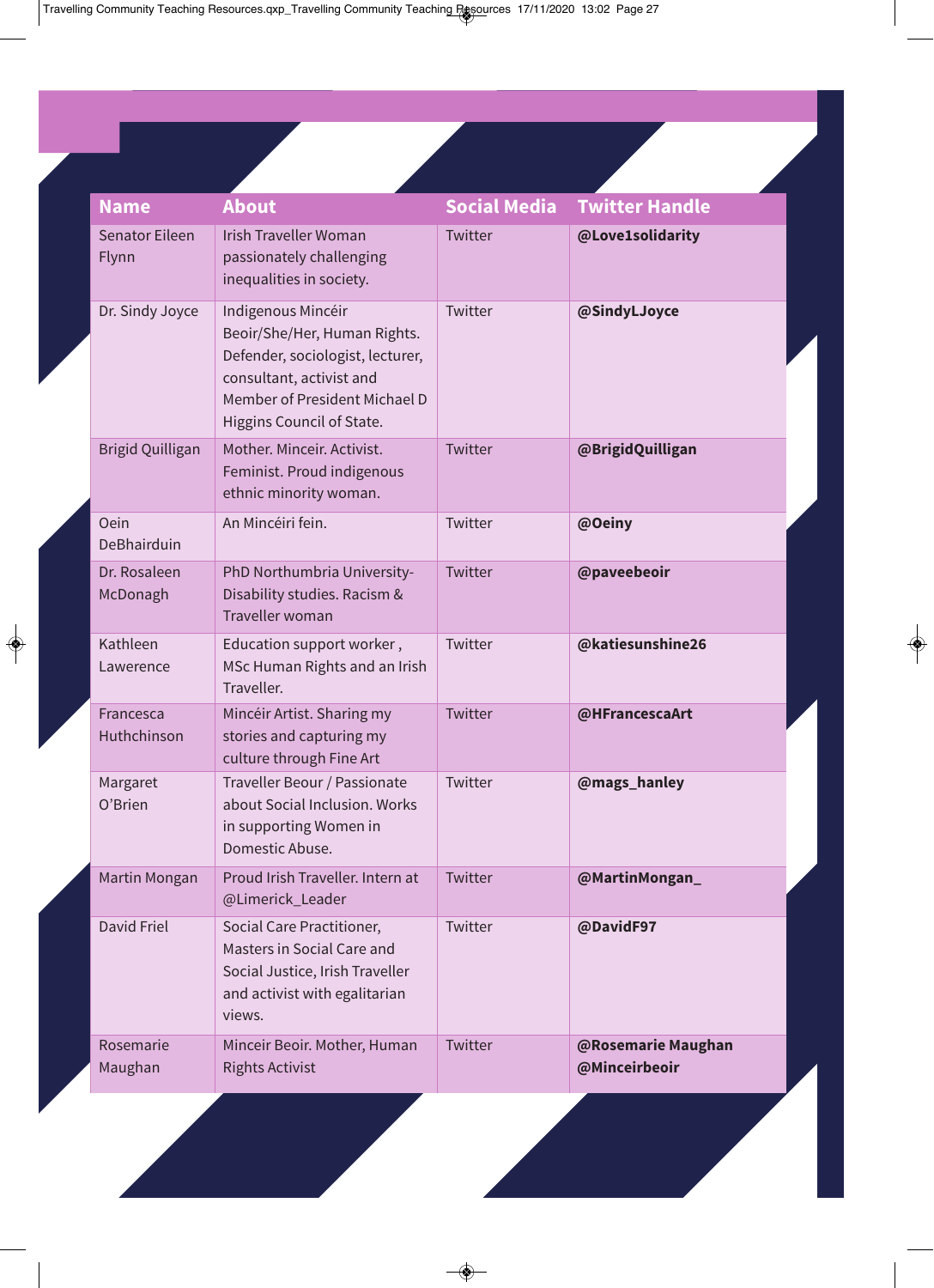#### 28/29 **SOCIAL MEDIA**

| <b>Name</b>                    | <b>About</b>                                                                                                  |         | <b>Social Media Twitter Handle</b> |
|--------------------------------|---------------------------------------------------------------------------------------------------------------|---------|------------------------------------|
| Martin Beanz<br>Warde          | Irish Traveller stand up comic<br>and Tome Feen.<br>Sociologist, animals<br>rights, writer poet, Egalitarian. | Twitter | @martinbeanz                       |
| James Gerald<br>Pio P Lawrence | Gay Irish Traveller & Proud.                                                                                  | Twitter | @JamesLaawrence                    |
| <b>Owen Patrick</b><br>Ward    | Early School Leaver, Hons BA &<br>MA, Teacher, Access Centre<br>Údarás na hOllscoile                          | Twitter | @OwenPWard1                        |
| Mike Power                     | Editor, Travellers' Voice<br>Magazine                                                                         | Twitter | @m1kepower                         |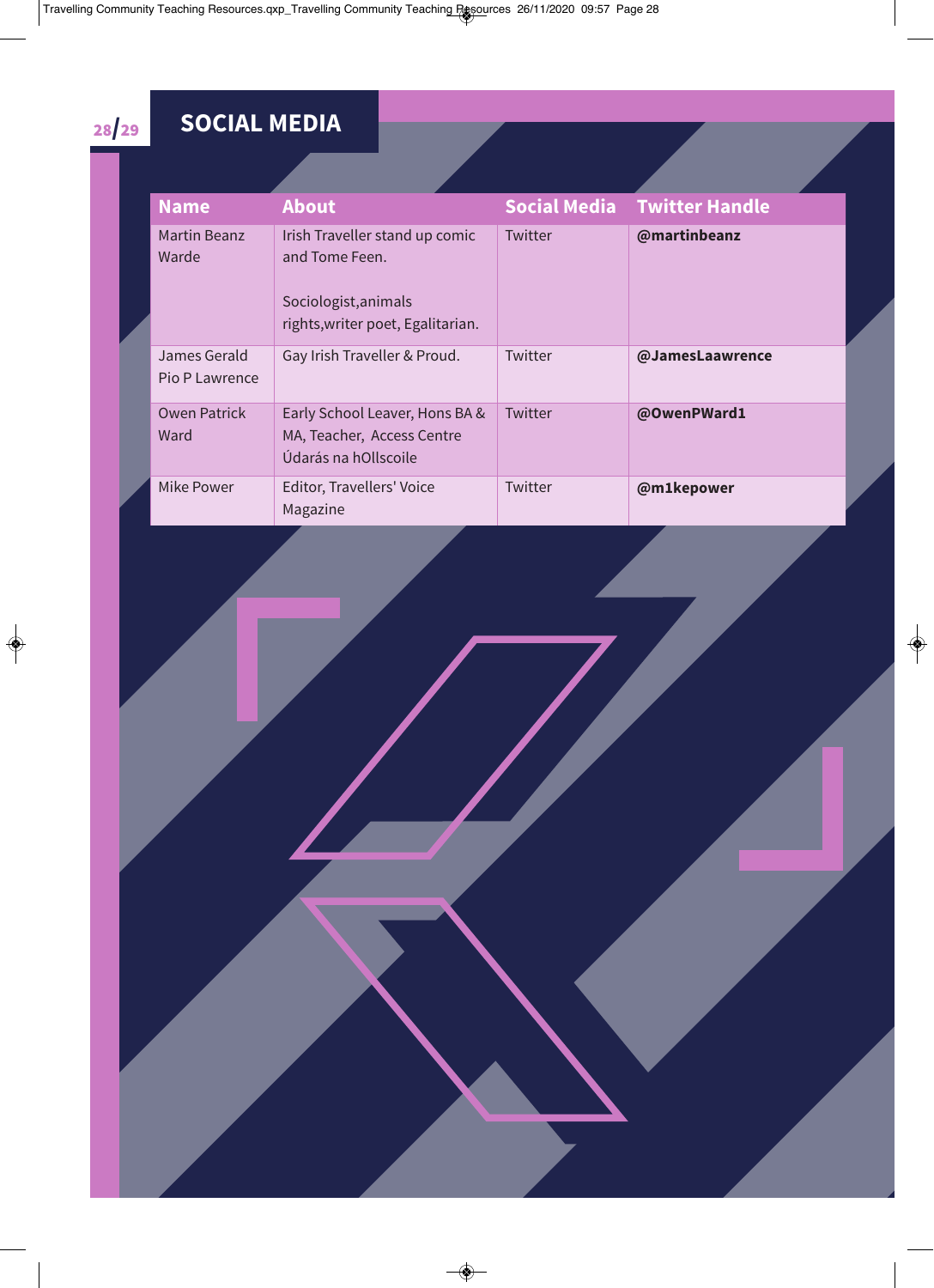| <b>Name</b>                    | <b>About</b>                                                                                                                                                                |         | <b>Social Media Twitter Handle</b> |
|--------------------------------|-----------------------------------------------------------------------------------------------------------------------------------------------------------------------------|---------|------------------------------------|
| <b>Anne Marie</b><br>Quilligan | Mincéir Beoir                                                                                                                                                               | Twitter | @amquilli                          |
| Timothy J<br>Hogan (T.J)       | <b>Coordinator of East Cork</b><br><b>Traveller Project</b>                                                                                                                 | Twitter | @TJ4local2019                      |
| Davie<br>Donaldson             | Scottish Traveller   Social<br>Justice Advocate   Video<br>@BBCScotland  Features -<br>Various  Engagement<br>@ei_folklore Chair<br>@Roma_Voice Founder<br>@SocietyDialogue | Twitter | @DavieDonaldson                    |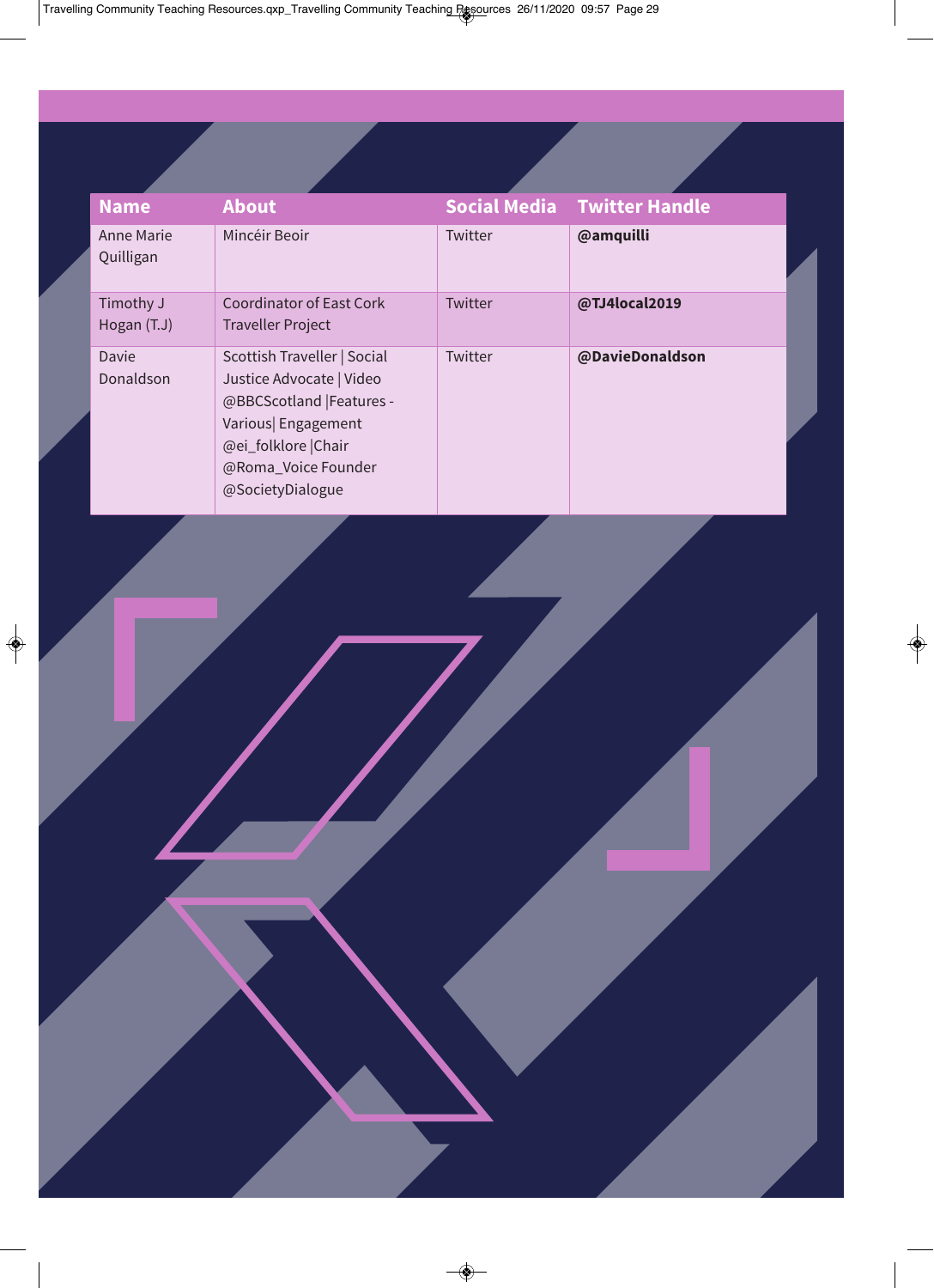#### **Ceol / Art / Exhibions / Film / Podcasts / Sport**

Travelling Community **Teaching Resource** 

### TRAVELLERS IN MUSIC, ART AND SPORT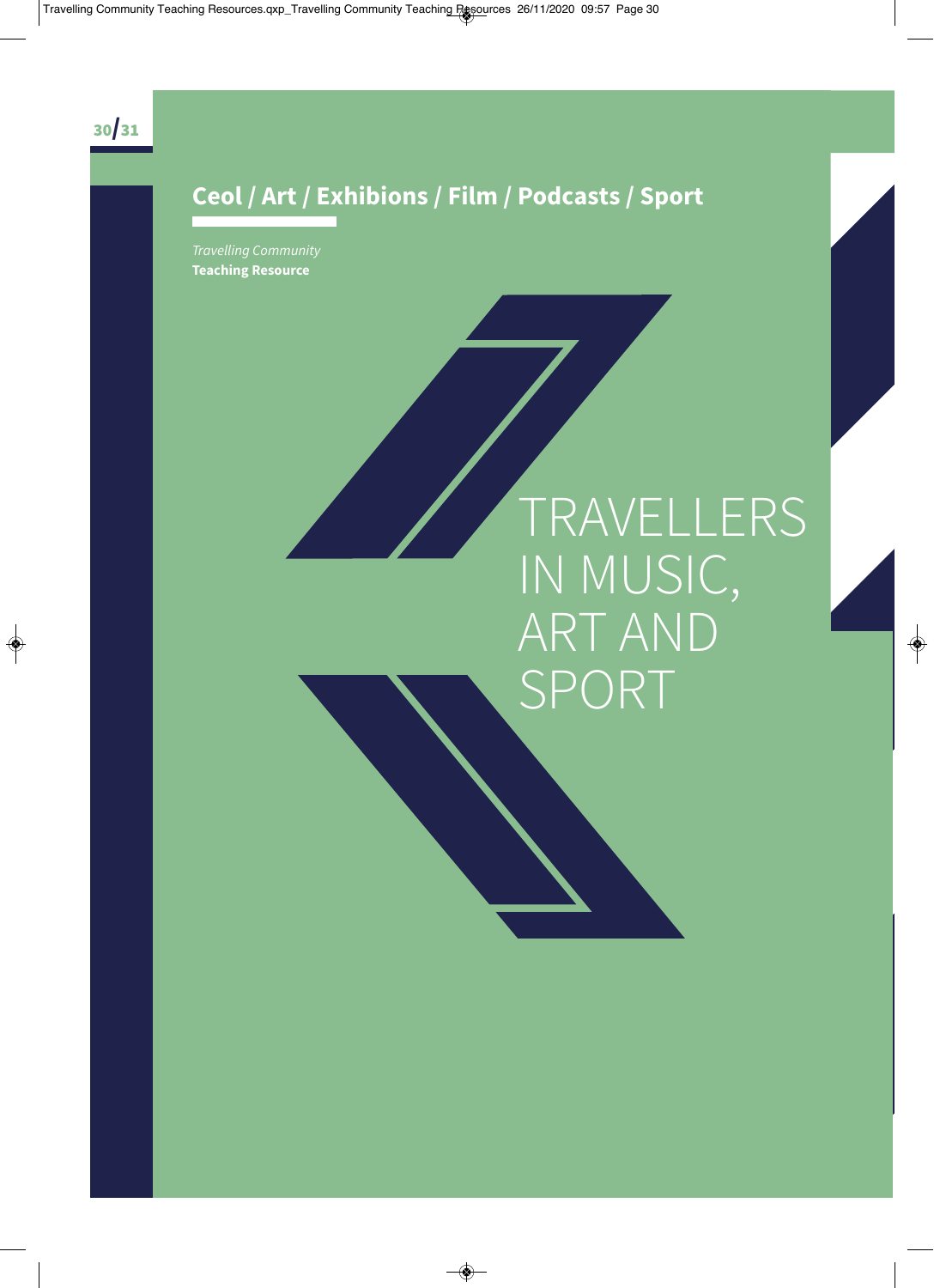#### **Ceol**

| <b>Artists</b>               | <b>About</b>                                                                                                                                                                                                                                                                               | <b>Instruments:</b>                                              | <b>Link</b>                                                                                                                     |
|------------------------------|--------------------------------------------------------------------------------------------------------------------------------------------------------------------------------------------------------------------------------------------------------------------------------------------|------------------------------------------------------------------|---------------------------------------------------------------------------------------------------------------------------------|
| The Fureys                   | An Irish male folk band<br>originally formed in 1974. The<br>group consisted initially of four<br>brothers who grew up in<br>Ballyfermot, Dublin. Eddie,<br>Finbar, Paul and George Furey<br>are of Irish Traveller heritage.                                                              | > Tin Whistle<br>> Banjo<br>> Pipes<br>> Tin whistle<br>> Guitar | <b>Click Here to Listen</b><br><b>Click Here to Listen</b><br><b>Click Here to Listen</b><br><b>Click Here to Listen</b>        |
| Patrick "Pecker"<br>Dunne    | An Irish musician and seanchaí.<br>Dunne was born in Castlebar,<br>County Mayo. His family were<br>Irish Travellers originally from<br>County Wexford. Dunne became<br>known to a wide Irish audience<br>from his regular busking at GAA<br>sporting fixtures, particularly in<br>Munster. | > Banjo<br>> Fiddle<br>> Melodeon<br>> Guitar                    | <b>Click Here to Listen</b><br><b>Click Here to Listen</b>                                                                      |
| Deoraí                       | Deoraí, the contemporary Irish<br>language music/film creator.                                                                                                                                                                                                                             | Contemporary Irish<br>language music                             | <b>Click Here to Listen</b>                                                                                                     |
| The Dunne<br><b>Brothers</b> | They were Travellers who went<br>all over the country from Cork<br>to Donegal by horse and<br>caravan, playing at fairs and<br>football matches, stopping at<br>towns along the way to busk.                                                                                               | > Fiddle<br>> Banjo<br>> Trad music                              | <b>Click Here to Listen</b><br><b>Click Here To Listen</b><br><b>Click Here to Read more</b><br><b>About the Dunne Brothers</b> |
| Thomas<br>McCarthy           | Thomas McCarthy is an Irish<br>Traveller, Singer, Storyteller.<br>From Birr in County Offaly,<br>Thomas is a traditional music<br>singer and musician and the<br>Traditional Singer of the Year in<br>the Gradam Ceoil Awards 2019.                                                        | > Trad Music                                                     | <b>Click Here to Learn More</b>                                                                                                 |
| Johnny Doran                 | From Rathnew in Wicklow,<br>Johnny was an extraordinarily<br>gifted travelling musician and is<br>recognised as one the greatest<br>uilleann pipers known to<br>traditional music.                                                                                                         | > Uilleann Pipes                                                 | <b>Click Here to Learn More</b>                                                                                                 |
| John Doherty                 | John Doherty from Donegal<br>influenced whole generations<br>of musicians including Mairéad<br>Ní Mhaonaigh of Altan. A<br>travelling tinsmith, Doherty<br>was entirely self-taught.                                                                                                       | > Fiddle                                                         | <b>Click Here to Learn More</b>                                                                                                 |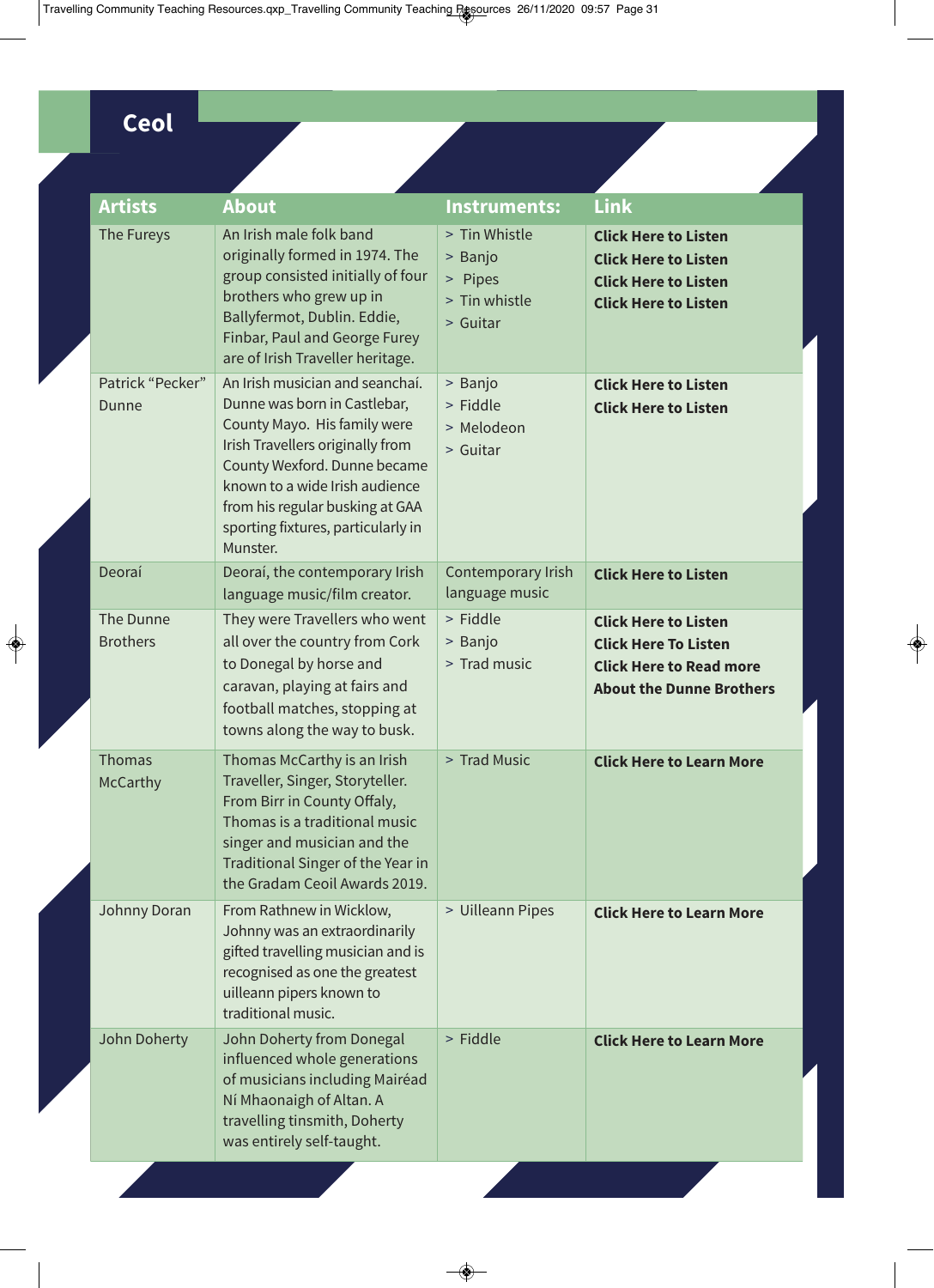#### 32/33 **Traveller Artists/Museum Exhibitions**

| <b>Artist or Exhibition Name About</b>             |                                                                                                                                                                                                                                                                                                                                                                                                                                                                                                                                                                                       | <b>Links</b>                                          |
|----------------------------------------------------|---------------------------------------------------------------------------------------------------------------------------------------------------------------------------------------------------------------------------------------------------------------------------------------------------------------------------------------------------------------------------------------------------------------------------------------------------------------------------------------------------------------------------------------------------------------------------------------|-------------------------------------------------------|
| Leanne McDonagh                                    | Leanne McDonagh is a<br>young Traveller woman<br>born in 1990 and the 5th<br>child of ten children. At<br>school she excelled at art<br>and was strongly<br>encouraged by her<br>teachers to fulfil her<br>potential. Leanne began<br>practicing art at<br>Crawford College of Art &<br>Design in 2007 and five<br>years later she<br>graduated with an<br>Honours Degree in Fine<br>Art as well as a Higher<br>Diploma in Art & Design<br><b>Education. As a visual</b><br>artist she feels she has a<br>unique opportunity to<br>represent and record her<br>community from within. | <b>Click here to visit Leanne's</b><br><b>Website</b> |
| National Museum of Ireland                         | Explore a selection of<br>material related to the<br>culture, traditions and<br>crafts of the Traveller<br>community in Ireland.                                                                                                                                                                                                                                                                                                                                                                                                                                                      | <b>Click here to learn more</b>                       |
| Cork City Public Museum,<br><b>Fitzgerald Park</b> | Visit and get to see a<br>Traveller wagon at Cork's<br>public museum. "Barrel<br>Top" a full sized<br>traditional barrel top<br>wagon is a centrepiece in<br>"Toraig on the Tobar",<br>the Traveller Culture<br><b>Exhibit at Cork Public</b><br>Museum in Fitzgerald's<br>Park.                                                                                                                                                                                                                                                                                                      | <b>Click Here to Learn More</b>                       |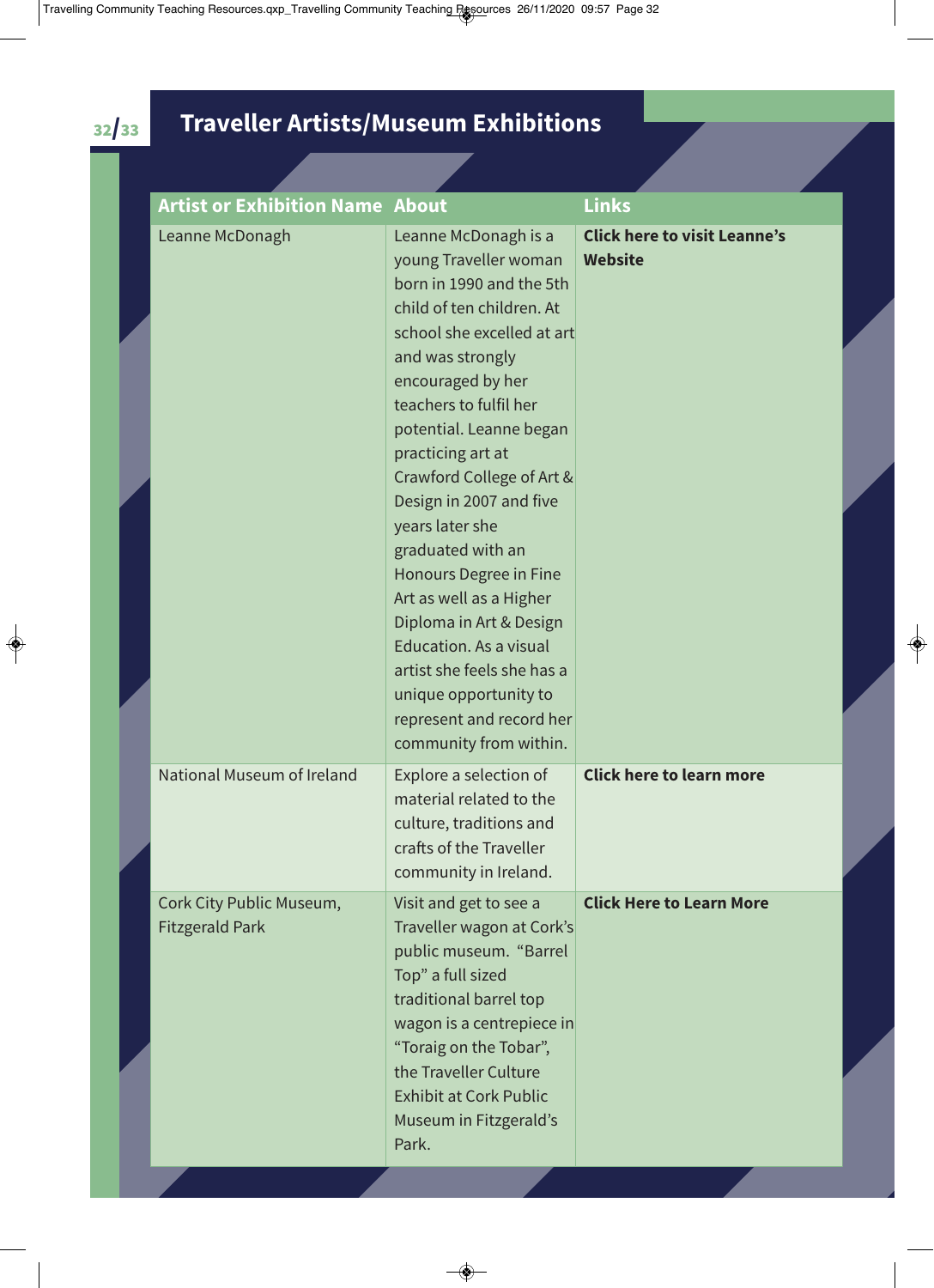#### **Traveller Actors, Films and Documentaries**

| The Pecker Dunne<br><b>Click Here to Watch</b><br><b>TG4 Documentary</b><br>> Everyone<br>about Patrick "Pecker"<br>> Music Teachers<br><b>Click Here to watch</b><br>Dunne, He is one of<br>> Trad Music<br>Ireland's most noted<br>> Gaeilge<br>banjo players (also<br>proficient with fiddle,<br>melodeon and guitar),<br>and is among an elite<br>of Traveller musicians.<br>History of an Irish Musical Family<br><b>Click to Watch</b><br>Mickey Dunne and his<br>> Everyone<br>pipes are a unique and<br>> Music Teachers<br>well-known<br>> Trad Music<br>phenomenon in the<br>> Gaeilge<br>world of traditional<br>Irish music. Mickey's<br>style of piping<br>embodies the free-<br>flowing traveller<br>piping style. Mickey<br>now provides the next<br>generation of pipers<br>with inspiration by his<br>playing and his<br>generosity with his<br>other musical skills.<br><b>Movie Trailer Link</b><br>> Adults<br>> Cardboard Gangsters<br>John Connors is an<br>Irish actor,<br>> Love/Hate<br>screenwriter, and<br>documentary<br>filmmaker and<br>playwright as well as<br>winner of Best Actor at<br>the 2018 Irish film and<br>television awards.<br>> Glenroe<br>Michael Collins is an<br>> Adults<br>Irish actor. In 2011<br>> Man About Dog<br>Collins was awarded a<br>> Pavee Lackeen: The Traveller Girl<br>lifetime achievement<br>> Killinaskull<br>award for his | <b>Film/Documentary Name</b> | <b>About</b>          | <b>Suitable for</b> | <b>Links</b> |
|-------------------------------------------------------------------------------------------------------------------------------------------------------------------------------------------------------------------------------------------------------------------------------------------------------------------------------------------------------------------------------------------------------------------------------------------------------------------------------------------------------------------------------------------------------------------------------------------------------------------------------------------------------------------------------------------------------------------------------------------------------------------------------------------------------------------------------------------------------------------------------------------------------------------------------------------------------------------------------------------------------------------------------------------------------------------------------------------------------------------------------------------------------------------------------------------------------------------------------------------------------------------------------------------------------------------------------------------------------------------------------------------------|------------------------------|-----------------------|---------------------|--------------|
|                                                                                                                                                                                                                                                                                                                                                                                                                                                                                                                                                                                                                                                                                                                                                                                                                                                                                                                                                                                                                                                                                                                                                                                                                                                                                                                                                                                                 |                              |                       |                     |              |
|                                                                                                                                                                                                                                                                                                                                                                                                                                                                                                                                                                                                                                                                                                                                                                                                                                                                                                                                                                                                                                                                                                                                                                                                                                                                                                                                                                                                 |                              |                       |                     |              |
|                                                                                                                                                                                                                                                                                                                                                                                                                                                                                                                                                                                                                                                                                                                                                                                                                                                                                                                                                                                                                                                                                                                                                                                                                                                                                                                                                                                                 |                              |                       |                     |              |
| around Travellers'<br>rights.                                                                                                                                                                                                                                                                                                                                                                                                                                                                                                                                                                                                                                                                                                                                                                                                                                                                                                                                                                                                                                                                                                                                                                                                                                                                                                                                                                   |                              | contribution and work |                     |              |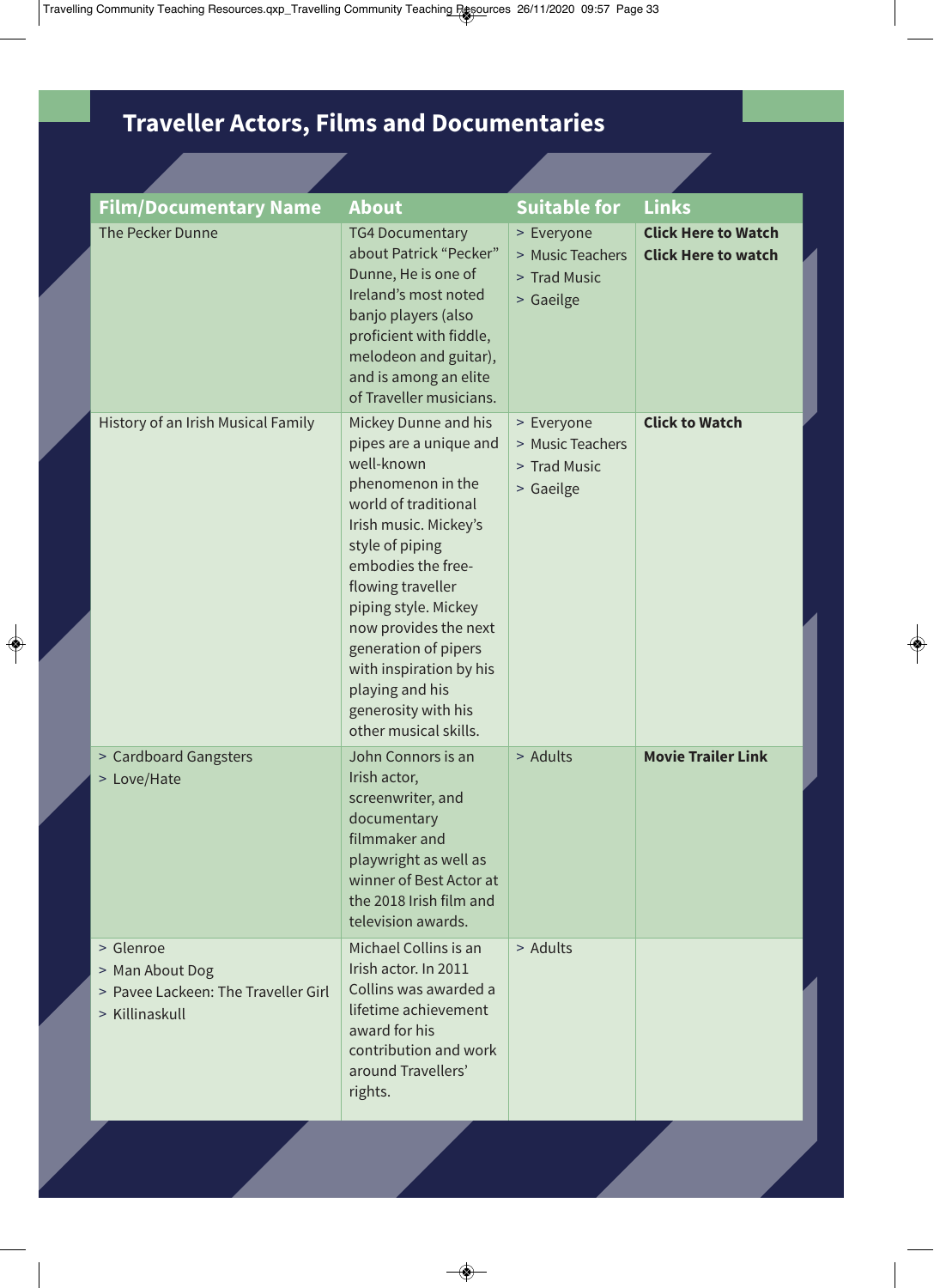#### 34/35 **Podcasts / Radio Interviews**

| <b>About</b>                                                                                                                                                                                                                                                          | <b>Type</b>     | <b>Suitable for</b>           | <b>Link</b>                 |
|-----------------------------------------------------------------------------------------------------------------------------------------------------------------------------------------------------------------------------------------------------------------------|-----------------|-------------------------------|-----------------------------|
| Labhair Bláthnaid Ní<br>Chofaigh le Jack<br>Delaney, duine den<br>lucht siúil, ar a clár<br>Bláthnaid Libh ar RTÉ<br>Raidió na Gaeltachta<br>faoi staid reatha an<br>lucht siúil agus an<br>cheangail a fheiceann<br>sé idir an lucht siúil<br>agus lucht na Gaeilge. | Podchraoladh    | > Gach duine<br>> Mhúinteoirí | <b>Click Here to Listen</b> |
| Kathleen Lawerance<br>talks to Ryan Tubridy<br>about her school<br>experiences as an early<br>school leaver, being<br>bullied and being<br>discriminated against.                                                                                                     | Radio Interview | > Everyone<br>> Teachers      | <b>Click Here to Listen</b> |
| <b>Actor John Connors</b><br>talks to the Guardian<br>about his controversial<br>award speech: 'I have a<br>spotlight. People listen<br>to me.'                                                                                                                       | Interview       | > Everyone                    | <b>Click Here to Watch</b>  |
| <b>Actor John Connors</b><br>Interview: Advice for<br>breaking into film                                                                                                                                                                                              | Interview       | Everyone                      | <b>Click Here to Watch</b>  |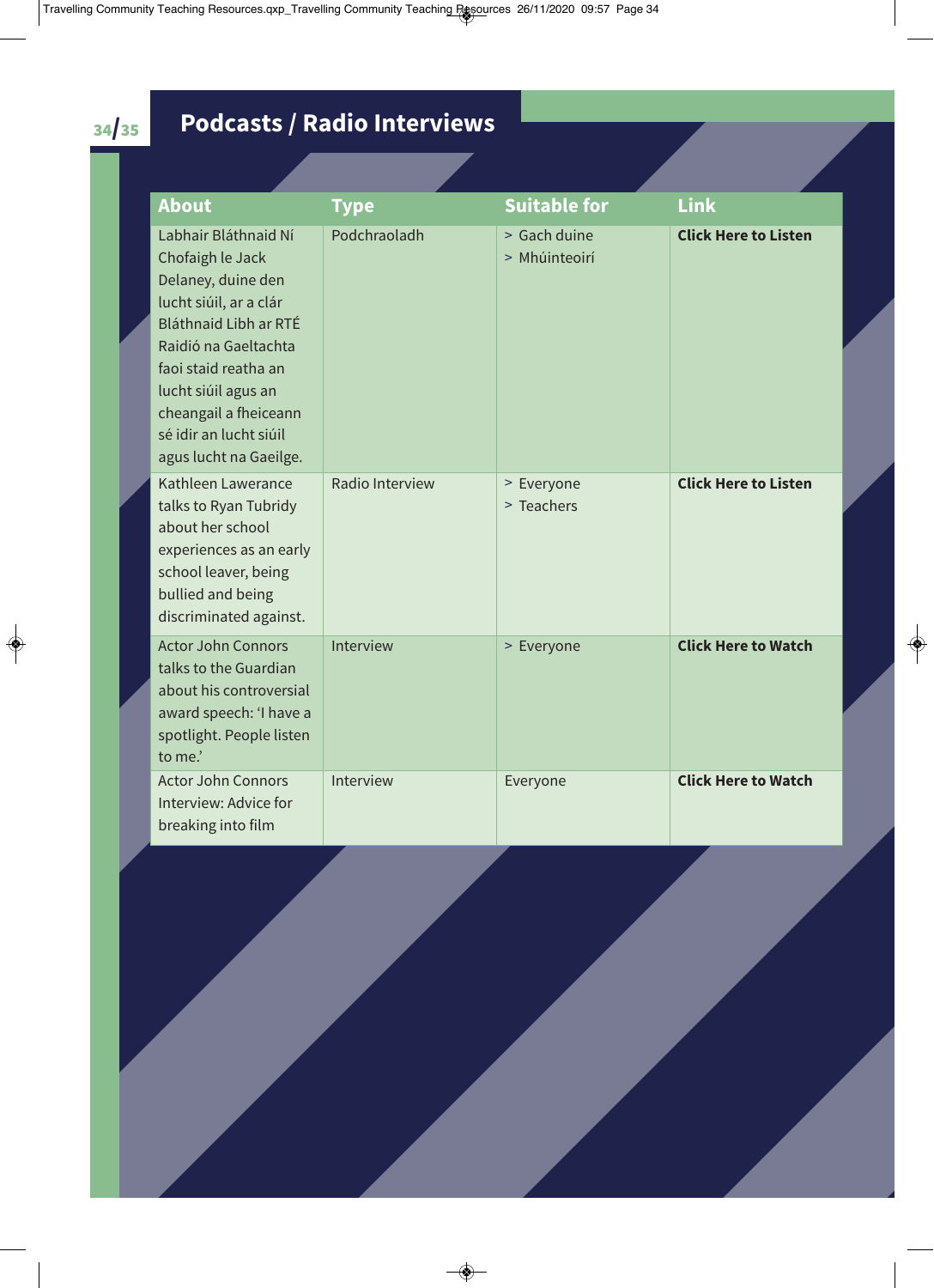#### **Sport**

| <b>Athlete</b>         | <b>Sport</b>        | <b>About</b>                                                                                                                                                                                                                                              | <b>Link</b>                    |
|------------------------|---------------------|-----------------------------------------------------------------------------------------------------------------------------------------------------------------------------------------------------------------------------------------------------------|--------------------------------|
| <b>Francie Barrett</b> | <b>Boxing</b>       | Irish Traveller represented<br>Ireland at the 1996 Olympics.                                                                                                                                                                                              | <b>Click Here to Read More</b> |
| Jimmy Maughan          | <b>GAA Football</b> | Jimmy scored the first of four<br>Mayo goals which helped floor a<br>hotly tipped Dublin in the All-<br>Ireland minor football final.                                                                                                                     | <b>Click Here to Read More</b> |
| Andy Lee               | <b>Boxing</b>       | Andy took part in the 2004<br>Olympics and became the first<br>Traveller to win a professional<br>boxing world championship<br>when he won the WBO<br>middleweight title in 2014.                                                                         | <b>Click Here to Read More</b> |
| <b>Tyson Fury</b>      | <b>Boxing</b>       | In 2015 Fury became the unified<br>heavyweight world champion.                                                                                                                                                                                            |                                |
| <b>Community Work</b>  | <b>GAA</b>          | Cora Staunton is widely<br>regarded as one of the finest<br>players in the history of Ladies<br>Football. But off the pitch, the<br>Mayo star is incredibly active in<br>her local community, and<br>working with members of the<br>Travelling community. | <b>Click Here to Read</b>      |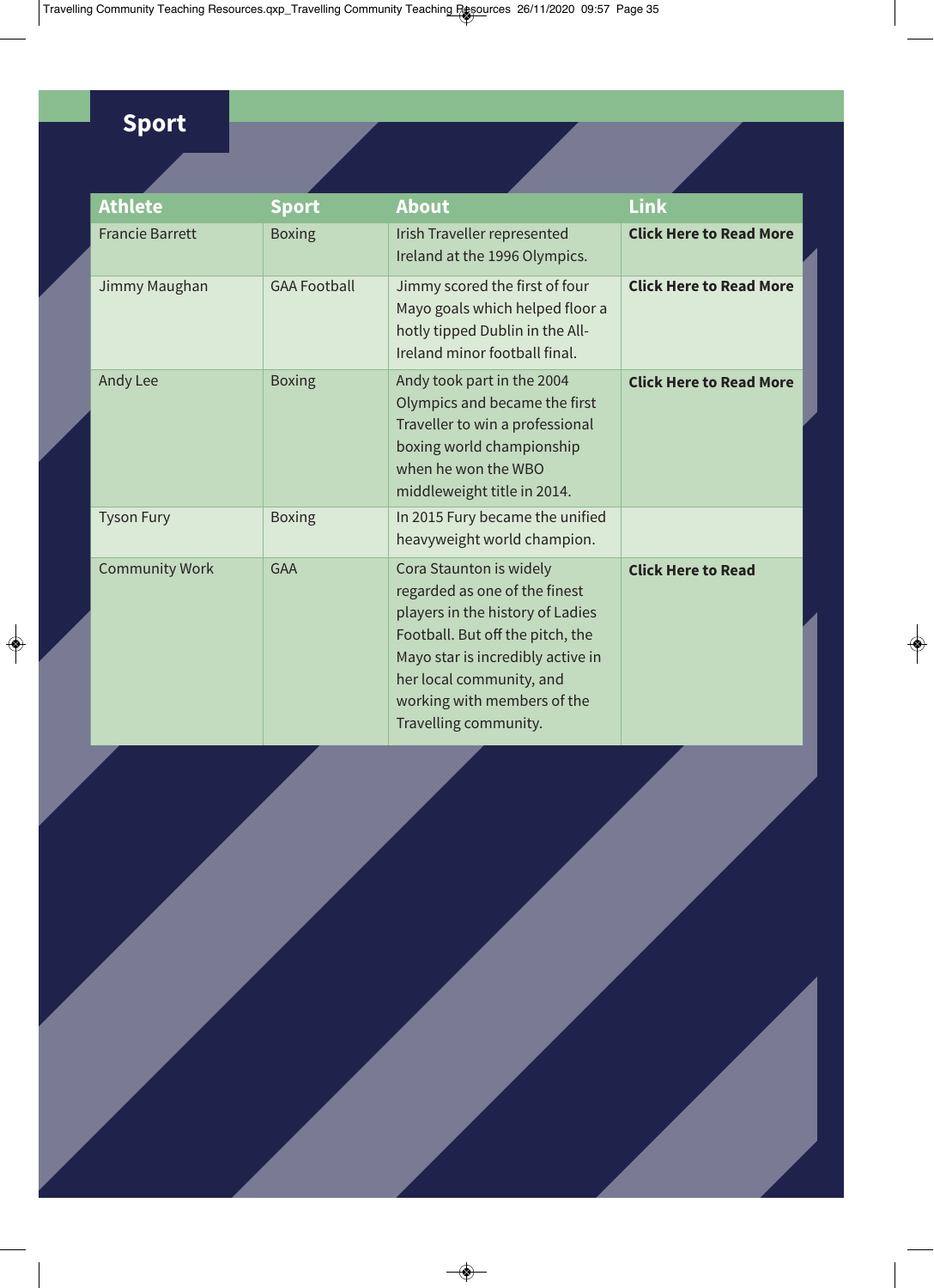36/37

Travelling Community **Teaching Resource** 

## TEACHER TRAINING PROGRAMMES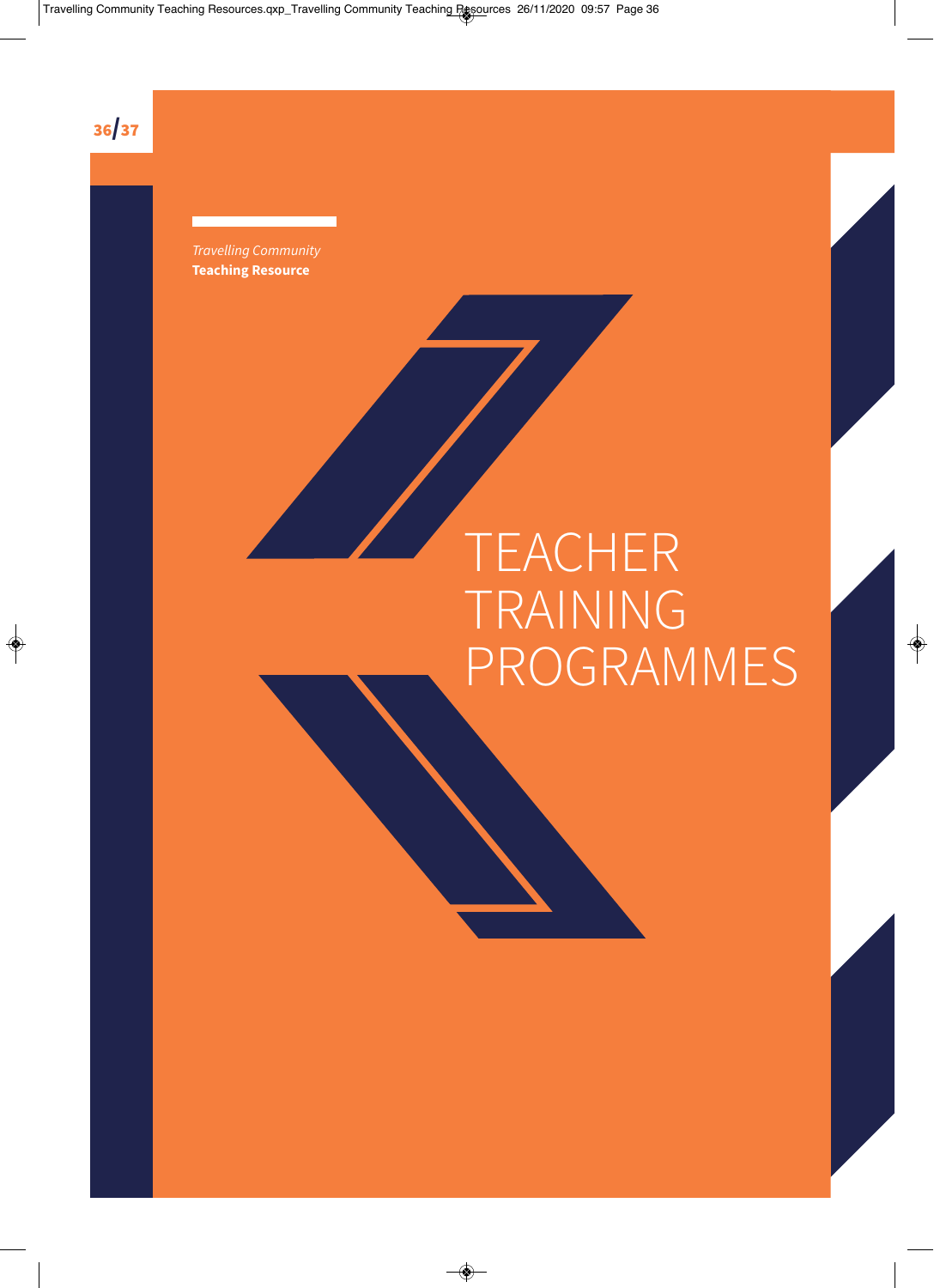| <b>Programme Name</b> | <b>About</b>                                                                                                                                                                                                                                                                                                                                                                                                                                                                                                                                                                                                                                                                                                                                                                                                                                                  | <b>Suitable for</b>      | <b>Link</b>                               |
|-----------------------|---------------------------------------------------------------------------------------------------------------------------------------------------------------------------------------------------------------------------------------------------------------------------------------------------------------------------------------------------------------------------------------------------------------------------------------------------------------------------------------------------------------------------------------------------------------------------------------------------------------------------------------------------------------------------------------------------------------------------------------------------------------------------------------------------------------------------------------------------------------|--------------------------|-------------------------------------------|
| <b>TCAT</b>           | <b>TCAT</b> is an initiative that offers<br>quality client-based training in<br>Traveller culture. It is delivered by<br>Travellers who are experienced<br>trainers and have completed a<br>special course in TCAT training<br>delivery. It is coordinated by a<br>steering group comprising all<br>Traveller led organisations in Cork<br>city and county as well as<br>representatives from the HSE. The<br>training is part of an overall<br>Interagency strategy to support<br>better service provision for<br>Travellers.                                                                                                                                                                                                                                                                                                                                | > Teachers<br>> Students | <b>Click here to</b><br>learn more        |
| <b>Yellow Flag</b>    | The Yellow Flag Programme is a<br>practical programme that<br>supports primary and secondary<br>schools to become more inclusive<br>of all cultures and ethnicities,<br>celebrate diversity and challenge<br>racism and discrimination. The<br><b>Yellow Flag Programme provides</b><br>a practical series of 8 steps that<br>brings issues of interculturalism,<br>equality and diversity into the<br>whole-school programme and<br>allows schools to apply them to<br>the day to day running of the<br>school. On successfully<br>completing the following 8 steps<br>and being evaluated externally,<br>the school is awarded its Yellow<br>Flag in recognition of its work in<br>promoting diversity & inclusion.<br>The award is published locally,<br>and the school can fly its flag with<br>pride and use the logo on its<br>official correspondence. | > Teachers               | <b>Click Here to</b><br><b>Learn More</b> |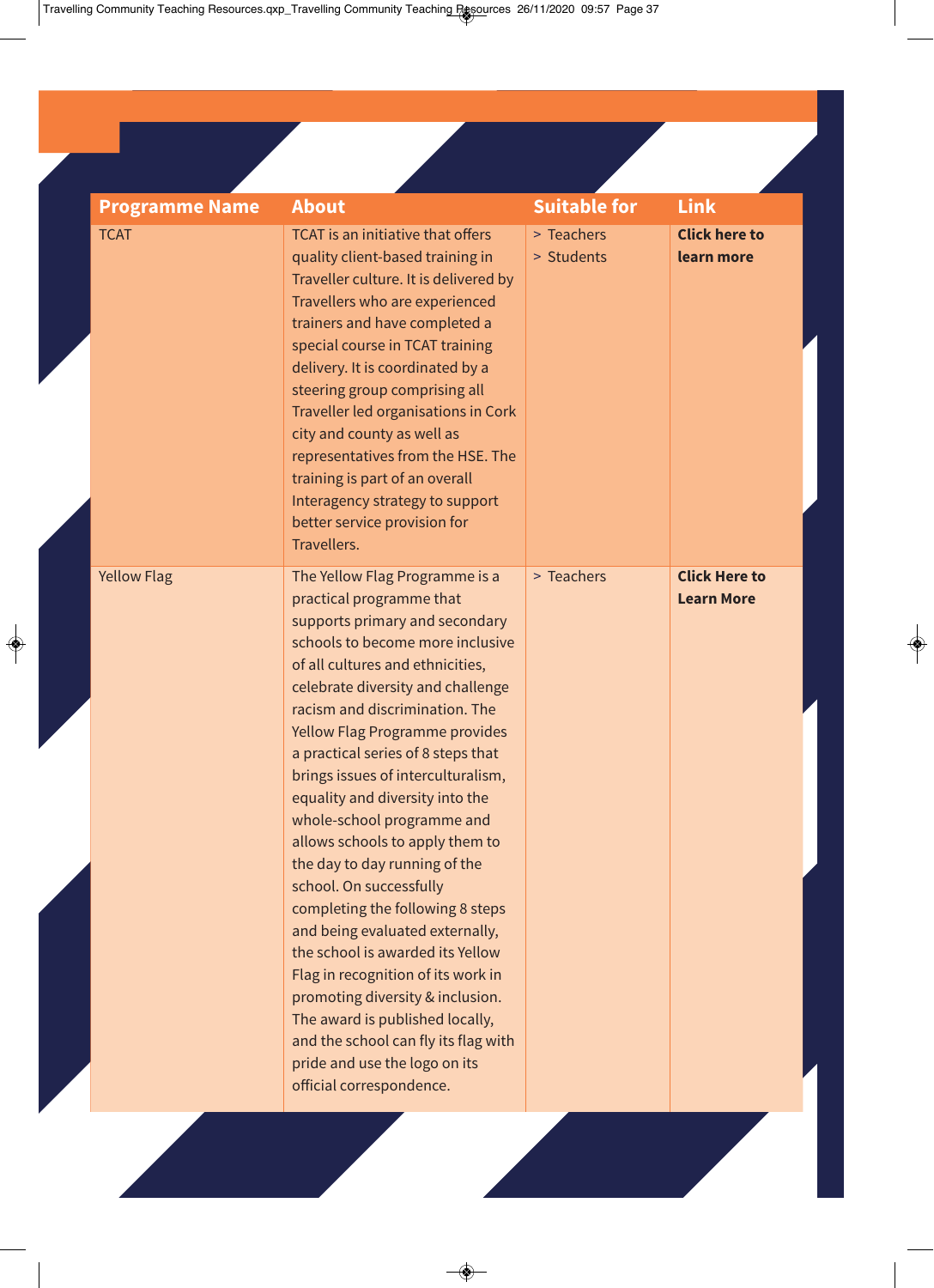38/39

Travelling Community **Teaching Resource** 

## TRAVELLER ORGANISATIONS BY COUNTY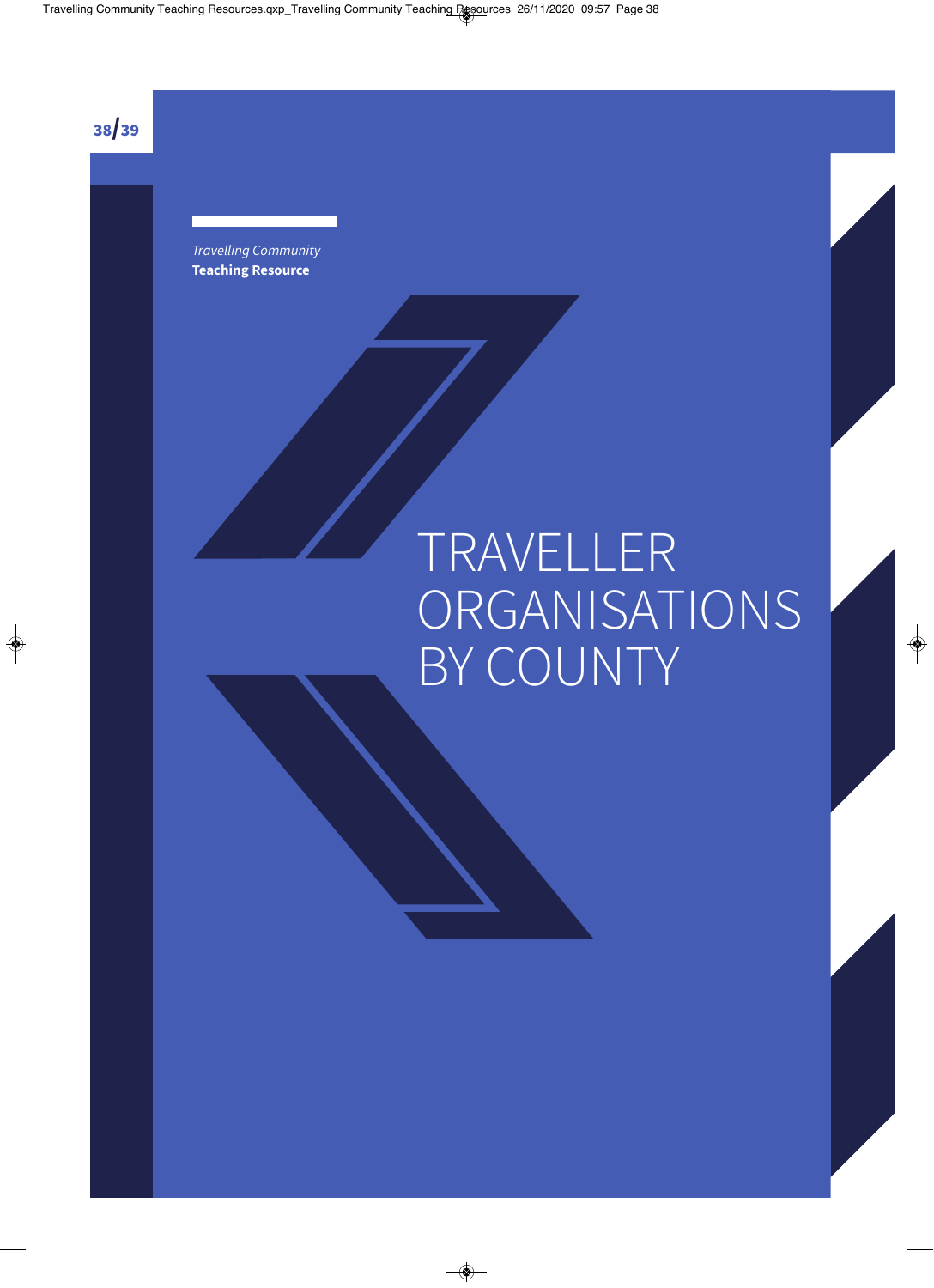| <b>County</b>          | <b>Organisation</b>                                           | <b>Address</b>                                                                                                       | <b>Telephone</b>                                                                        | <b>Email</b>                          |
|------------------------|---------------------------------------------------------------|----------------------------------------------------------------------------------------------------------------------|-----------------------------------------------------------------------------------------|---------------------------------------|
|                        | <b>Name</b>                                                   |                                                                                                                      |                                                                                         |                                       |
| <b>Armagh</b>          | Armagh Traveller<br><b>Support Group</b>                      | 16 Russell Street,<br>Armagh, BT61<br>9AA                                                                            | 07702184355 or<br>028 3753 7595                                                         | fidelma.mccoy@southerntrust.hscni.net |
| <b>Carlow</b>          | St. Catherine's<br><b>Traveller</b><br>programmes             | St Catherine's,<br>Community<br>Services Centre,<br>St. Joseph's<br>Road, R93 T4C6<br>Carlow                         | 059 9138700 or<br>086 0148484                                                           | teresar@catherines.ie                 |
| Cavan                  | <b>Cavan Traveller</b><br>Movement                            | <b>Bridge Street</b><br>Community<br>Centre, Cavan<br>town                                                           | 087 1753007                                                                             | cavantravellermovement2020@gmail.com  |
| <b>Cork City</b>       | <b>Cork Traveller</b><br><b>Visibility Group LTD</b><br>(TVG) | TVG, 25 Lower<br>John Street,<br>Cork, Ireland                                                                       | 021 450 3786                                                                            | tvgcork@gmail.com                     |
| <b>Cork City</b>       | <b>Cork Traveller</b><br><b>Women's Network</b>               | Triskle Art gallery<br><b>Tobin Street</b><br>Cork.                                                                  | 086 7777651/<br>086 3850136                                                             | corktravellerwomen@hotmail.com        |
| <b>Cork</b><br>(North) | <b>Travellers of North</b><br>Cork                            | Riverside,<br>Doneraile, Co.<br>Cork                                                                                 | 02271035                                                                                | travellersnorthcork@live.com          |
| <b>Cork</b><br>(East)  | <b>East Cork Traveller</b><br>Project                         | <b>Cumann Na</b><br>Daoine,<br>Community<br>Development<br>Resource Centre,<br>Catherine Street,<br>Youghal Co. Cork | 024 91900                                                                               | Cumannnadaoine@gmail.com              |
| <b>Cork</b><br>(West)  | The West Cork<br><b>Travellers</b><br>Association             | Western Garage,<br>Western<br>Road, Clonakilty<br>Co. Cork                                                           | (023) 883 5039                                                                          | wctamail@gmail.com                    |
| <b>Donegal</b>         | <b>Donegal Travellers</b><br>Project                          | Port House, Port<br>Rd, Letterkenny,<br>Co. DonegalMain<br>Street,<br>Ballyshannon,<br>Co. Donegal                   | Ballyshannon<br>Office<br>$(074)$ 98 51936<br>Letterkenny<br>Office<br>$(074)$ 912 9281 | travcom@eircom.net                    |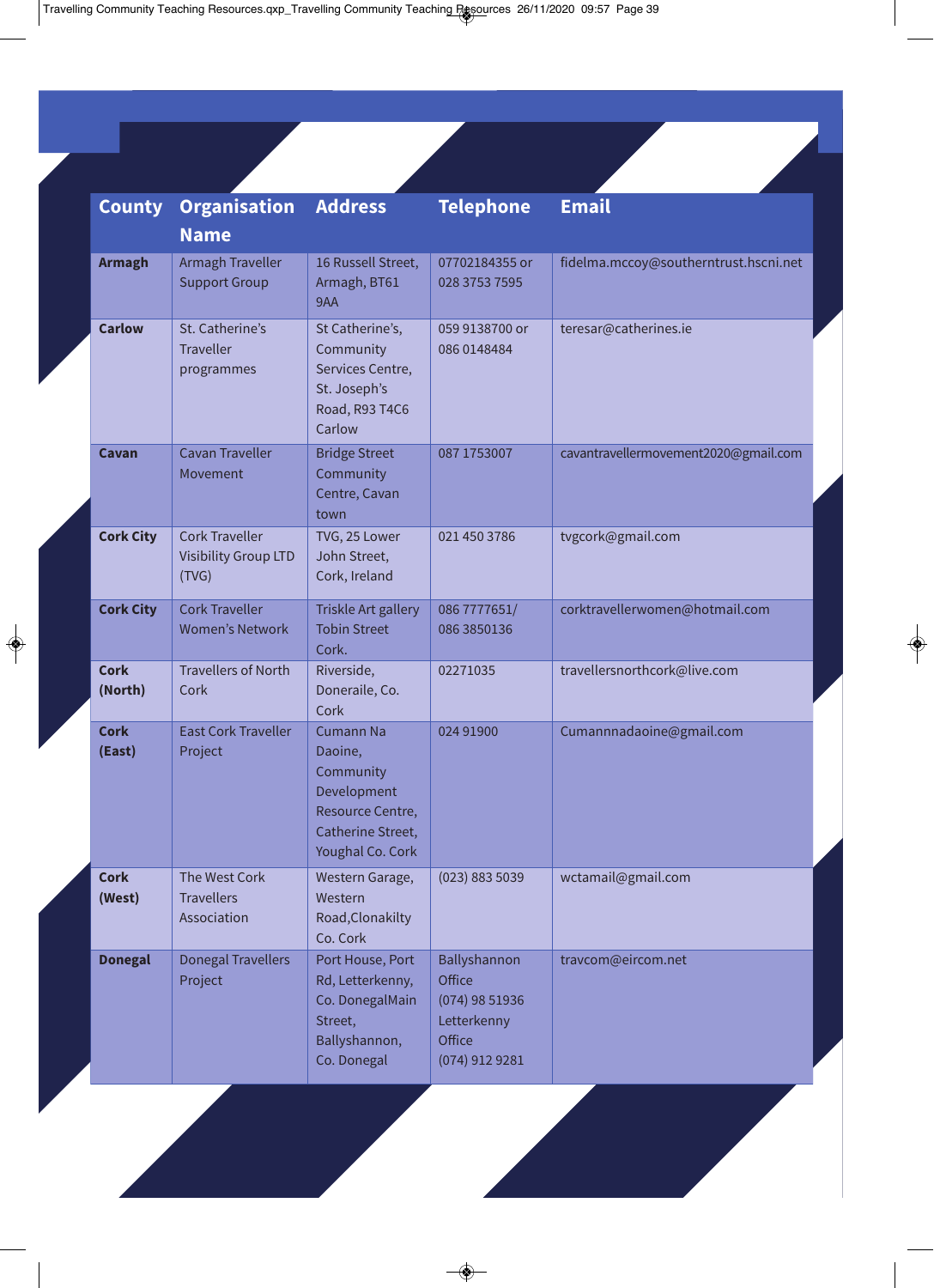#### 40/41 **Traveller Organisations by County**

| <b>County</b>    | <b>Organisation</b><br><b>Name</b>                                                         | <b>Address</b>                                                                                               | <b>Telephone</b>  | <b>Email</b>                |
|------------------|--------------------------------------------------------------------------------------------|--------------------------------------------------------------------------------------------------------------|-------------------|-----------------------------|
| <b>Dublin 1</b>  | <b>Pavee Point</b>                                                                         | <b>Pavee Point Traveller</b><br>& Roma Centre<br>46 Charles Street<br>Great<br>Dublin 1 (Eircode<br>DO1XC63) | +353 (01) 8780255 | info@pavee.ie               |
| <b>Dublin 2</b>  | <b>Irish Traveller</b><br>Movement (ITM)                                                   | 4/5 Eustace<br>StreetDublin 2                                                                                | 01 679 65 77      | itmtrav@indigo.ie           |
| <b>Dublin 2</b>  | <b>National Traveller's</b><br>Women's Forum                                               | 5 Eustace St, Temple<br>Bar, Dublin 2                                                                        | 353 (0) 91 771509 |                             |
| <b>Dublin 1</b>  | <b>Exchange House</b><br><b>National Travellers</b><br>Service                             | 61 Great Strand<br>Street, Dublin 1                                                                          | 01 872 1094       | info@exchangehouse.ie       |
| <b>Dublin 24</b> | <b>Tallaght Travellers</b><br>Community<br>Development<br>Project                          | 12 Brookfield Court,<br>Brookfield Road,<br>Tallaght, Dublin 24                                              | 01-4664334/5      |                             |
| <b>Dublin 18</b> | Southside<br><b>Travellers</b>                                                             | Unit 5 Furze Road,<br>St.Kiernans,<br>Enterprise Centre,<br>Industrial Estate,<br>Sandyford, Dublin 18       | 01-2957372        | info@southsidetravellers.ie |
| <b>Dublin 17</b> | <b>TRAVACT CDP</b><br><b>Outreach Centre</b>                                               | Clonshough Drive,<br>Coolock Dublin 17                                                                       | 01-8486515        | travact@eircom.net          |
| <b>Dublin 15</b> | Blanchardstown<br><b>Traveller Support</b><br>Group                                        | Parslickstown<br>House, Ladyswell,<br>Mulhuddart,<br>Blanchardstown,<br>Dublin 15                            | 01-8207812        | btdg@eircom.net             |
| Dublin 11        | St Margaret's<br><b>Traveller</b><br>Community<br>Association                              | St. Margaret's<br>Traveller Centre, St.<br>Margaret's Park, St.<br>Margaret's Road,<br>Ballymun, Dublin 11   | 01-8622144        | saintmargarets@eircom.net   |
| <b>Dublin 7</b>  | <b>Traveller</b><br><b>Counselling Service</b><br>Administrator:<br><b>Beatrice Hughes</b> | 6, Cabra Road,<br>Phibsboro, Dublin 7.                                                                       | 086 3081476       | travcounselling@hotmail.com |
| <b>Dublin 22</b> | Clondalkin<br><b>Travellers</b><br>Development<br>Group                                    | Unit 1 Neilstown<br><b>Enterprise Centre</b><br>Clondalkin<br>Dublin 22                                      | 01-4575124        | ctdg@eircom.net             |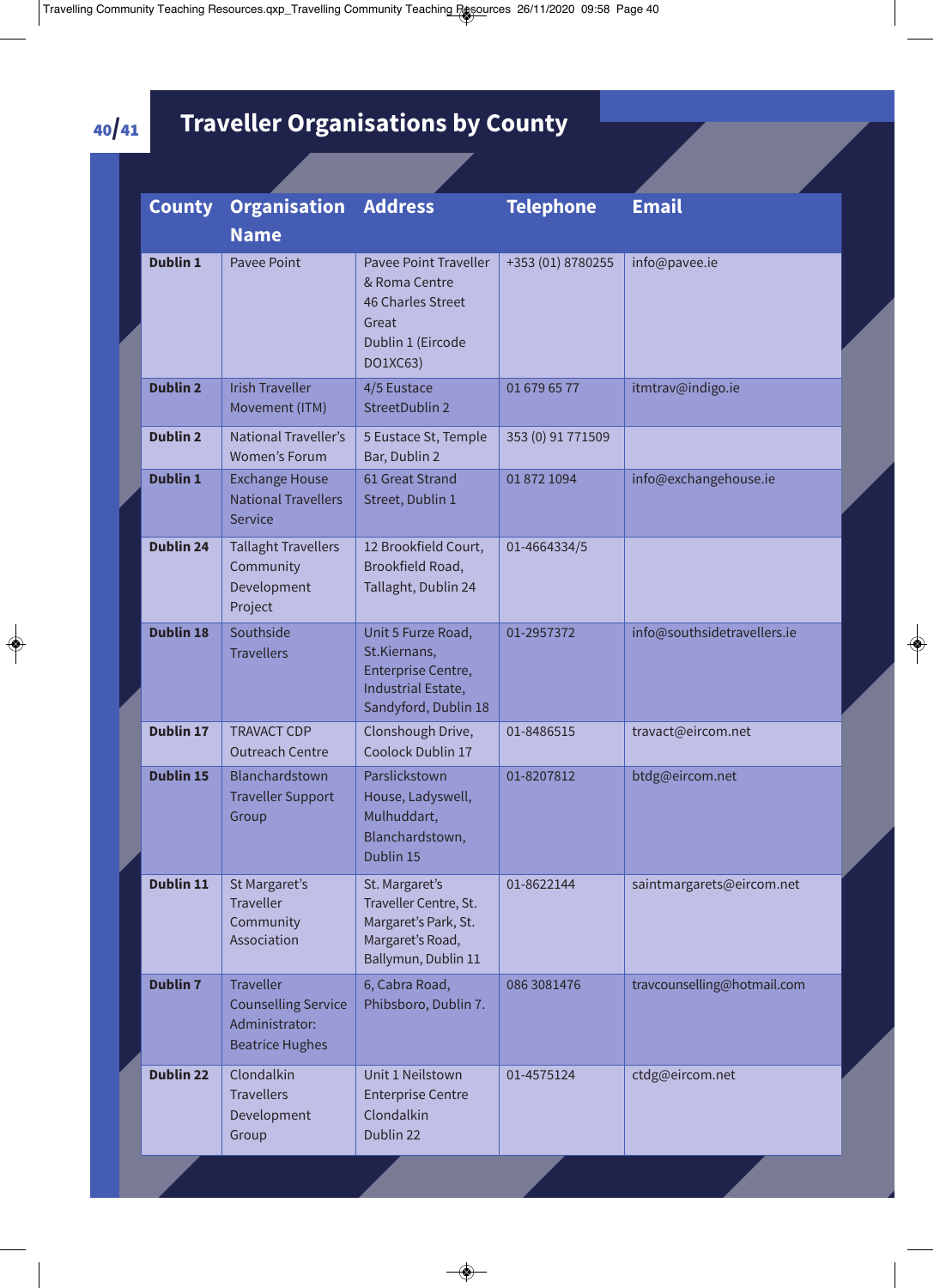| <b>County</b>         | <b>Organisation</b><br><b>Name</b>                                               | <b>Address</b>                                                                                                       | <b>Telephone</b>                            | <b>Email</b>                                                        |  |  |
|-----------------------|----------------------------------------------------------------------------------|----------------------------------------------------------------------------------------------------------------------|---------------------------------------------|---------------------------------------------------------------------|--|--|
| <b>Dublin 10</b>      | Ballyfermot<br><b>Travellers Action</b><br>Project                               | Ballyfermot<br><b>Community Civic</b><br>Centre<br><b>Ballyfermot Road</b><br>Dublin 10                              | 01-6264166                                  | adminbtap@eircom.net                                                |  |  |
| <b>Dublin 11</b>      | <b>Finglas Traveller</b><br><b>Development Group</b>                             | Abigail Centre, 106<br>Kildonan Road,<br>Finglas West,<br>Dublin 11.                                                 | $01 - 5493761$                              | angelaftdg@gmail.com                                                |  |  |
| Galway<br><b>City</b> | <b>Galway Traveller</b><br>Movement                                              | No. 1 The Plaza<br><b>Headford Road</b><br><b>Galway City</b>                                                        | 091-765390                                  | info@gtmtrav.ie<br>www.gtmtrav.ie/                                  |  |  |
| <b>Co. Galway</b>     | South East Galway<br><b>Rural Traveller</b><br><b>Health Project</b>             | c/o GTM,<br>61 Main Street<br>Loughrea,<br>Co. Galway                                                                | 091-880916                                  |                                                                     |  |  |
| Tuam,<br>Galway       | <b>Western Traveller</b><br>and Intercultural                                    | Development Centre,<br>Church View, Vicar<br>Street, Corralea<br>West, Tuam,<br>Co. Galway                           | $(093)$ 25244                               | admin@westrav.ie                                                    |  |  |
| <b>Kerry</b>          | <b>Kerry Travellers</b><br><b>Health and</b><br>Community<br>Development Project | St Anthony's House<br>Mitchells' Place<br><b>Tralee</b><br>Co. Kerry                                                 | 066-7120054                                 | ktdp@eircom.net<br>http://kerrytravellersproject.<br>wordpress.com/ |  |  |
| <b>Kildare</b>        | <b>Kildare Traveller</b><br><b>Action Group</b>                                  | C/O Aras, Main<br>Street, Newbridge,<br>Co. Kildare                                                                  | 087 2523424                                 | kildaretravellers@gmail.com                                         |  |  |
| <b>Kilkenny</b>       | Kilkenny Traveller<br>Community<br>Movement                                      | c/o Co. Kilkenny<br>Leader Partnership<br><b>Wolfe Tone House</b><br><b>Wolf Tone Street</b><br><b>Kilkenny City</b> | 056-7752811                                 | kktravellers@eircom.net                                             |  |  |
| Laois                 | <b>Laois Traveller Action</b><br>Group                                           | James Fintan Lawlor<br>Avenue,<br><b>Peppers Court</b><br>Portlaoise<br>Co Laois                                     | 057 8682210/<br>057 8687134/<br>057 8687135 |                                                                     |  |  |
| <b>Longford</b>       | Longford Traveller<br><b>Primary Health Care</b><br>Project                      |                                                                                                                      | 087 9478135<br>(Tues/Wed/Thurs<br>only)     |                                                                     |  |  |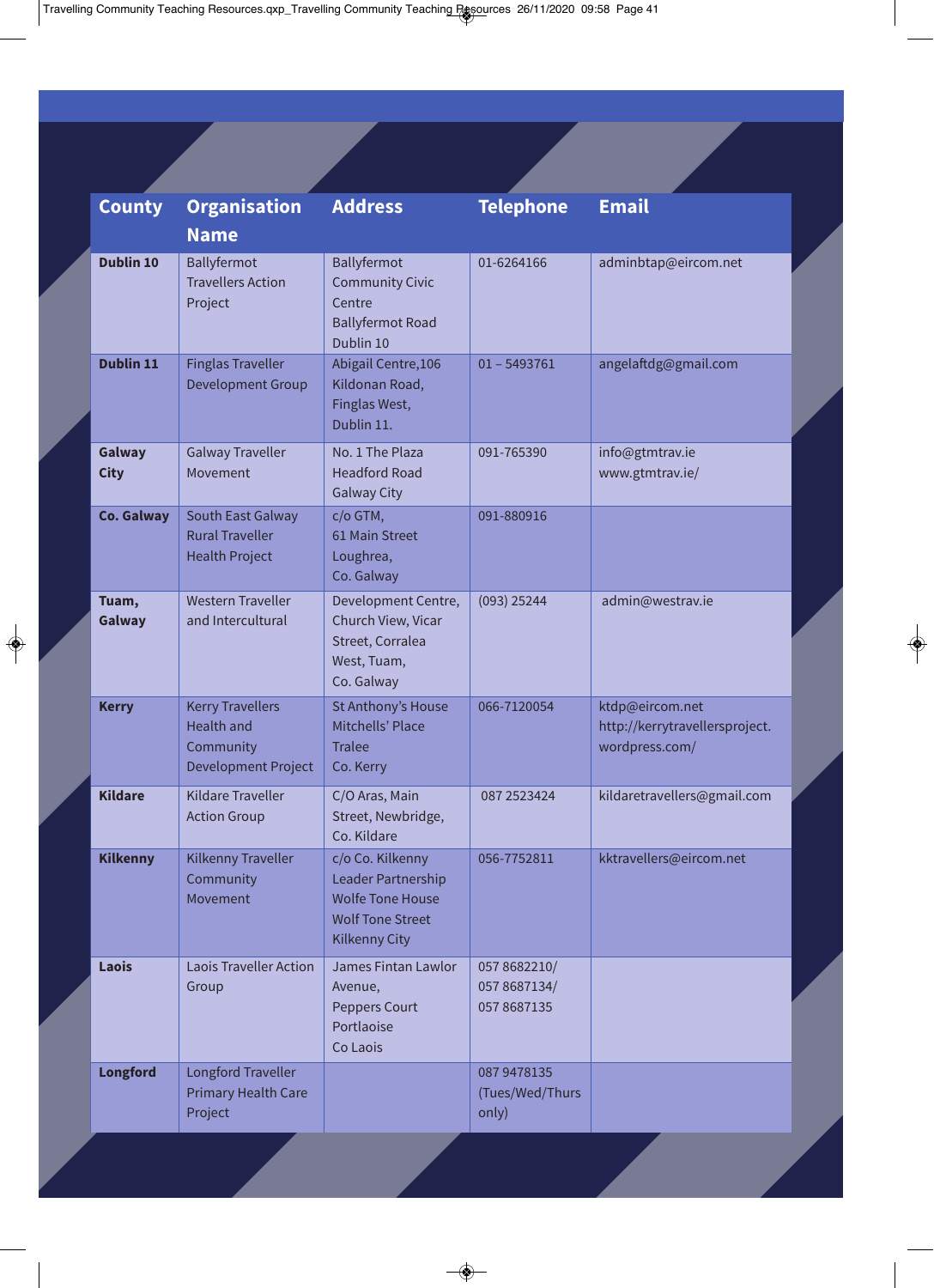#### **Traveller Organisations by County**

| <b>County</b>                        | <b>Organisation</b><br><b>Name</b>                                                                             | <b>Address</b>                                                                    | <b>Telephone</b>                         | <b>Email</b>                                                       |
|--------------------------------------|----------------------------------------------------------------------------------------------------------------|-----------------------------------------------------------------------------------|------------------------------------------|--------------------------------------------------------------------|
| <b>Mayo</b>                          | <b>Mayo Travellers</b><br><b>Support Group</b>                                                                 | <b>Mosiac Community</b><br>centre<br>Castlebar, co Mayo                           | 094-9028400                              | mayotravsg@gmail.com<br>info@mtsg.ie                               |
| <b>Meath</b>                         | <b>Navan Travellers</b><br>Workshop                                                                            | PO Box 28<br><b>CYMS Hall</b><br>Fairgreen<br>Navan<br>Co. Meath                  | 046-9027801                              | infontw@eircom.net                                                 |
| <b>Offaly</b>                        | <b>Offaly Traveller</b><br>Movement                                                                            | <b>Bury Quay</b><br>Tullamore<br>Co. Offaly                                       | T: 057 93 52438<br>F: 057 93 22786       | reception@otm.ie                                                   |
| <b>Sligo</b>                         | <b>Sligo Traveller</b><br><b>Support Group</b>                                                                 | 1A St Annes,<br>Cranmore Road,<br>Sligo                                           | Tel: (071) 9145780<br>Fax: (071) 9145782 | Email: stsg@eircom.net<br>www.stsg.ie                              |
| <b>Tipperary</b><br><b>Town</b>      | <b>Tipperary Rural</b><br><b>Traveller Project</b>                                                             | 13 Michael Street<br><b>Tipperary Town</b>                                        | 062-31138                                | tipptraveller@eircom.ne                                            |
| <b>Tipperary</b><br><b>Roscrea</b>   | Roscrea 2000                                                                                                   | Community<br><b>Resource Centre</b><br><b>Newline</b><br>Roscrea<br>Co. Tipperary | 0505-23379                               | ireidy@roscrea2000.com                                             |
| Tipperary,<br><b>Nenagh</b>          | Nenagh<br>Community<br><b>Network</b>                                                                          | 84 Silver Street<br>Nenagh<br>Co. Tipperary                                       | 067-34900                                | siobhanabbott@hotmail.com                                          |
| <b>Waterford</b><br><b>City</b>      | <b>Waterford Traveller</b><br>Community<br>Development<br>Project                                              | <b>Parish Centre</b><br><b>Ballybeg</b><br><b>Waterford City</b>                  | 051-357016                               | www.waterfordtravellercdp.com/<br>waterfordtravellercdp@eircom.net |
| <b>Waterford</b><br><b>Dungarvan</b> | Co Waterford<br><b>Traveller Support</b><br>Group                                                              | c/o VEC.<br><b>Shopping Centre</b><br>Dungarvan<br>Co. Waterford                  | 058-51238                                | countywaterfordtsg@gmail.com                                       |
| <b>Westmeath</b>                     | Westmeath<br><b>Traveller Project</b>                                                                          | <b>ACT building</b><br><b>Ball alley lane</b><br><b>Parnell Square</b><br>Athlone | 090 6494555                              |                                                                    |
| <b>North</b><br><b>Wexford</b>       | North Wexford<br><b>Traveller</b><br><b>Community Health</b><br>Project<br><b>Wexford Local</b><br>Development |                                                                                   | 087 131 1855                             | Email: Imyles@wld.ie                                               |

42/43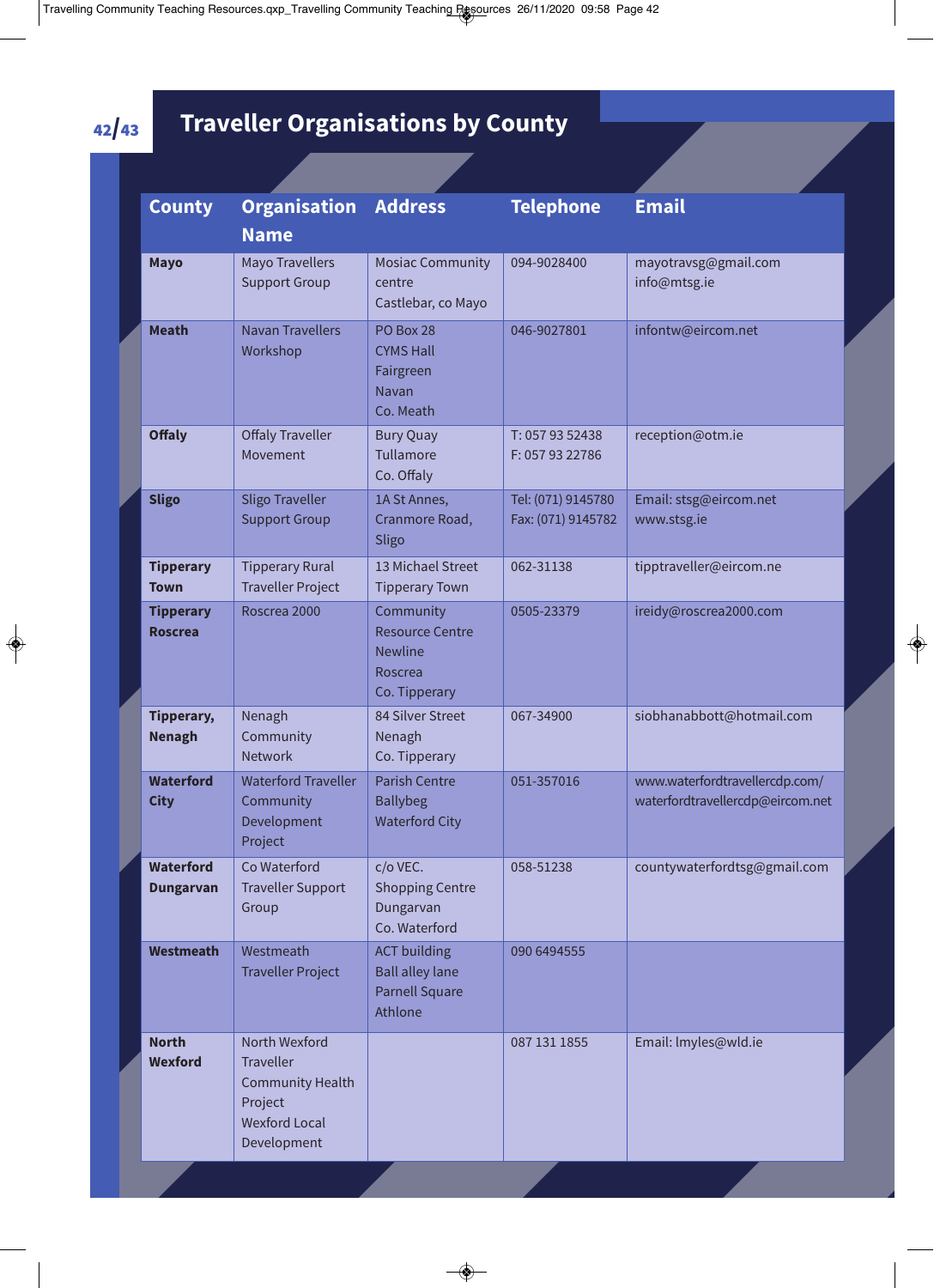| <b>County</b>                  | <b>Organisation</b><br><b>Name</b>                                                                          | <b>Address</b>                                                  | <b>Telephone</b> | <b>Email</b>                                                            |
|--------------------------------|-------------------------------------------------------------------------------------------------------------|-----------------------------------------------------------------|------------------|-------------------------------------------------------------------------|
| <b>South</b><br><b>Wexford</b> | South Wexford<br><b>Traveller Community</b><br><b>Health Project</b><br><b>Wexford Local</b><br>Development |                                                                 | 087 097 5828     | voflaherty@wld.ie                                                       |
| <b>Wicklow</b><br><b>Bray</b>  | <b>Bray Travellers</b><br><b>Development Group</b>                                                          | 97 rear off Main<br><b>Street</b><br><b>Bray</b><br>Co. Wicklow | 01-2762075       | btcdgadmin@eircom.net<br>www.btcdg.ie/                                  |
| <b>Wicklow</b><br>Town         | <b>Wicklow Travellers</b><br>Group                                                                          | <b>Crinion Park</b><br><b>Wicklow Town</b>                      | 0404-61878       | coordinator@wicklowtravellersgroup.ie<br>www.wicklowtravellersgroup.ie/ |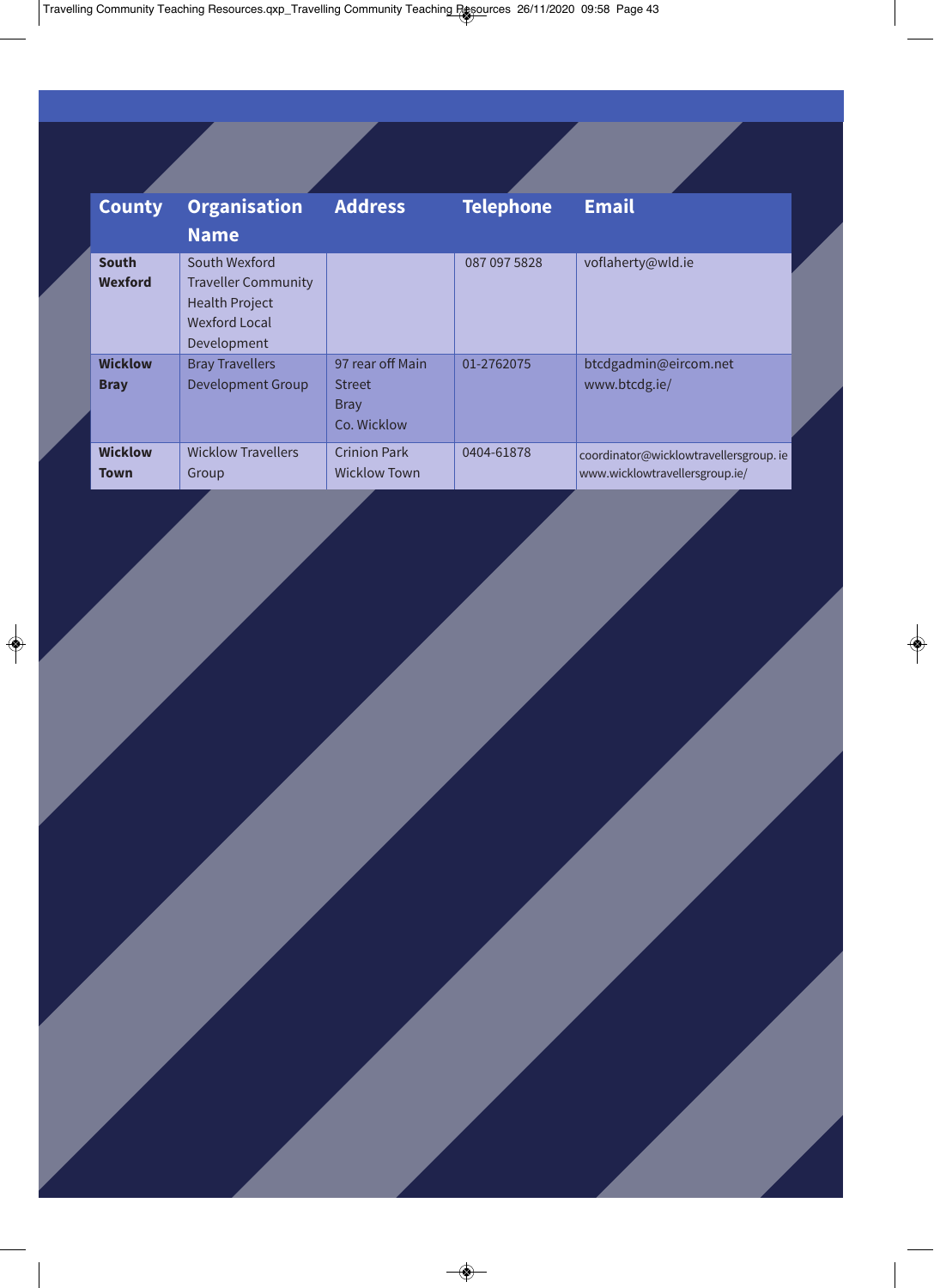

**Teaching Resource** 

## ACCESS CONTACTS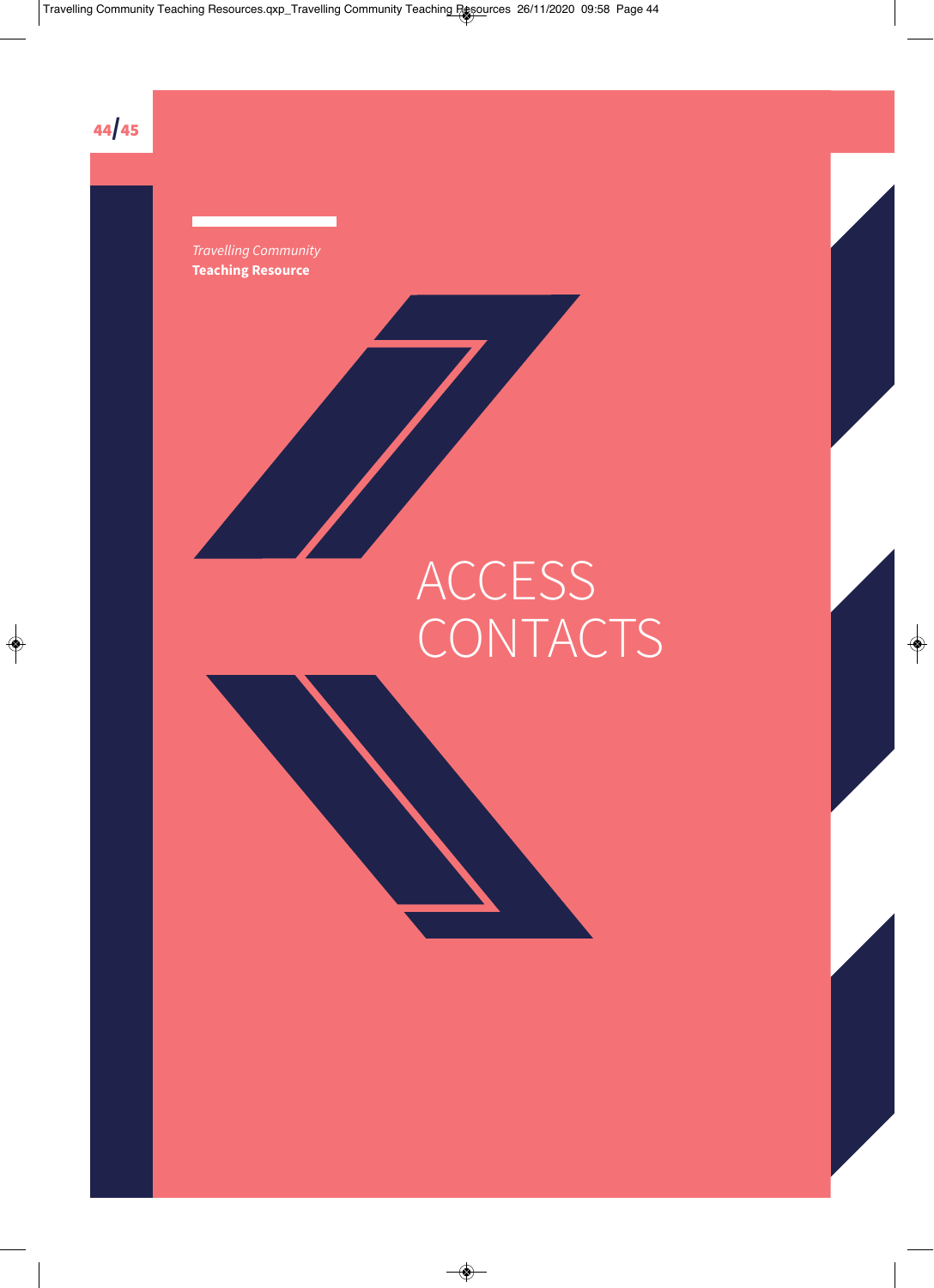| <b>University</b>                                        | <b>County</b> | <b>Website</b>                            | <b>Contact details</b>                          | <b>Twitter</b>   | Instagram                     |
|----------------------------------------------------------|---------------|-------------------------------------------|-------------------------------------------------|------------------|-------------------------------|
| or                                                       |               |                                           |                                                 |                  |                               |
| <b>Institute</b>                                         |               |                                           |                                                 |                  |                               |
| Marino<br>Institute of<br>Education                      | <b>Dublin</b> | <b>Click Here to</b><br><b>Learn More</b> | access@mie.ie<br>Tel.: 01 805 7752              | @MarinoInstitute | marinoinstitute               |
| <b>Dublin City</b><br>University<br>(DCU)                | <b>Dublin</b> | Click here to<br>learn more               | access@dcu.ie<br>Tel: +353 1 700 8052           | @DCUAccess       | dcuaccess                     |
| Maynooth<br>University                                   | Kildare       | Click here to<br>learn more               | access.office@mu.ie<br>Tel: +353-1-708-6025     | @MU_MAP          | maynoothuni                   |
| National<br>University of<br>Ireland, Galway             | Galway        | Click here to<br>learn more               | access@nuigalway.ie<br>Tel: (091) 493553        | @nuigalway       | nuigaccesscentre              |
| <b>Trinity College</b><br>Dublin (TCD)                   | <b>Dublin</b> | Click here to<br>learn more               | tapadmin@tcd.ie                                 | @AccessTCD       | trinity_access_progr<br>ammes |
| Technological<br>University<br>Dublin (TU<br>Dublin)     | <b>Dublin</b> | Click here to<br>learn more               | access.city@tudublin.ie<br>Tel: +353 1 402 7604 | @tudublinaccess  | tudublin_accesssoc            |
| University<br><b>College Cork</b><br>(UCC)               | Cork          | Click here to<br>learn more               | uccplus@ucc.ie<br>Tel: +353 (0)21 490 4805      | @UCCPLUS         | universitycollegecork         |
| University<br><b>College Dublin</b><br>(UCD)             | <b>Dublin</b> | Click here to<br>learn more               | thomond.coogan@ucd.ie                           | @UCDforALL       | ucdforall                     |
| Mary<br>Immaculate<br>College                            | Limerick      | <b>Click Here to</b><br><b>Learn More</b> | accessOffice@mic.ul.ie                          | @MICLimerick     | miclimerick                   |
| National<br>College of Art<br>and Design<br>(NCAD)       | <b>Dublin</b> | <b>Click Here to</b><br>Learn More        | admissions@ncad.ie                              | @NCAD_Dublin     | ncad_dublin                   |
| <b>Royal College</b><br>of Surgeons in<br>Ireland (RCSI) | <b>Dublin</b> | <b>Click Here to</b><br><b>Learn More</b> | Tel: (01) 402 2100<br>admissions@rcsi.ie        | @RCSI_Irl        | rcsi_irl                      |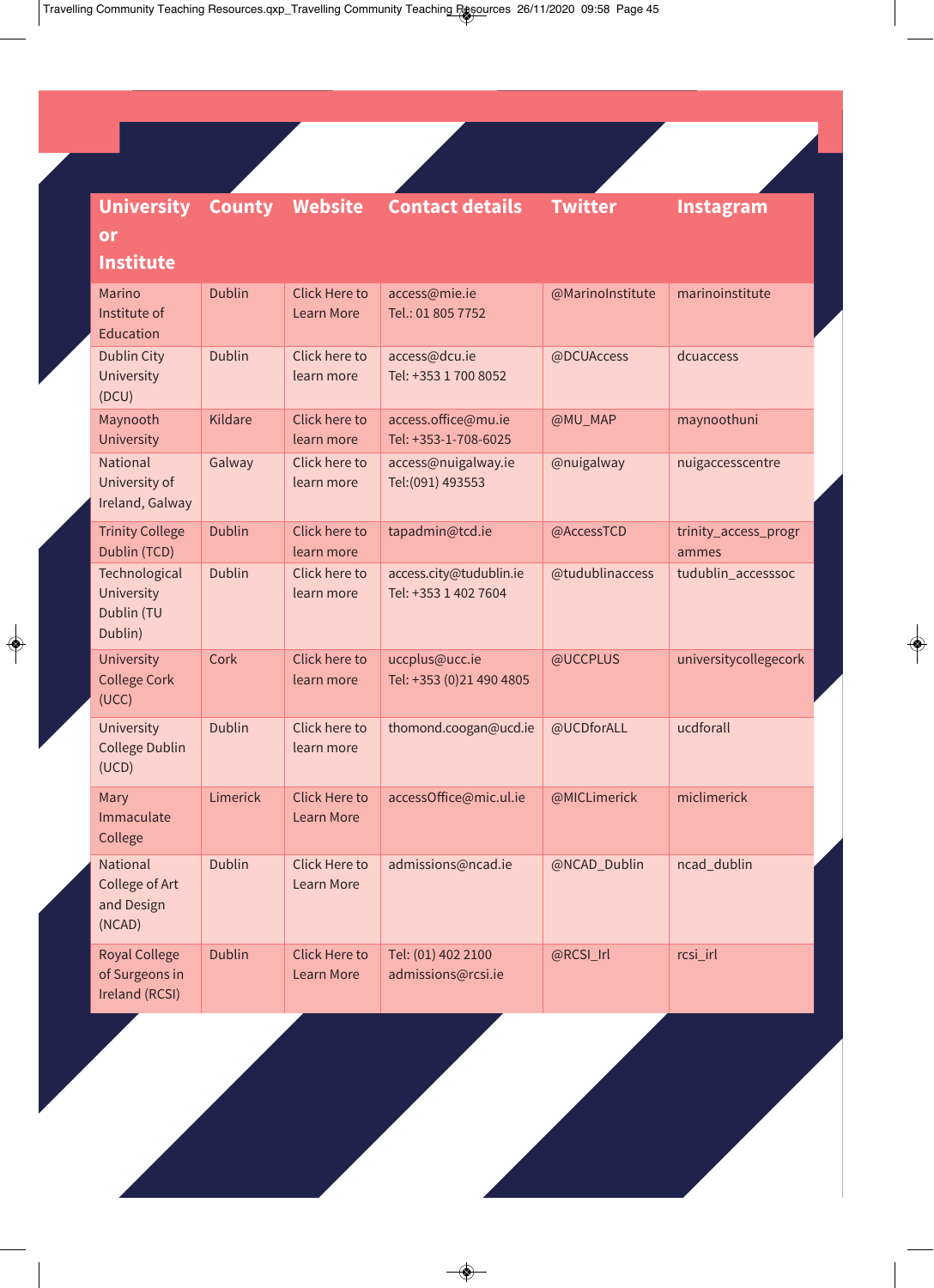

## **References**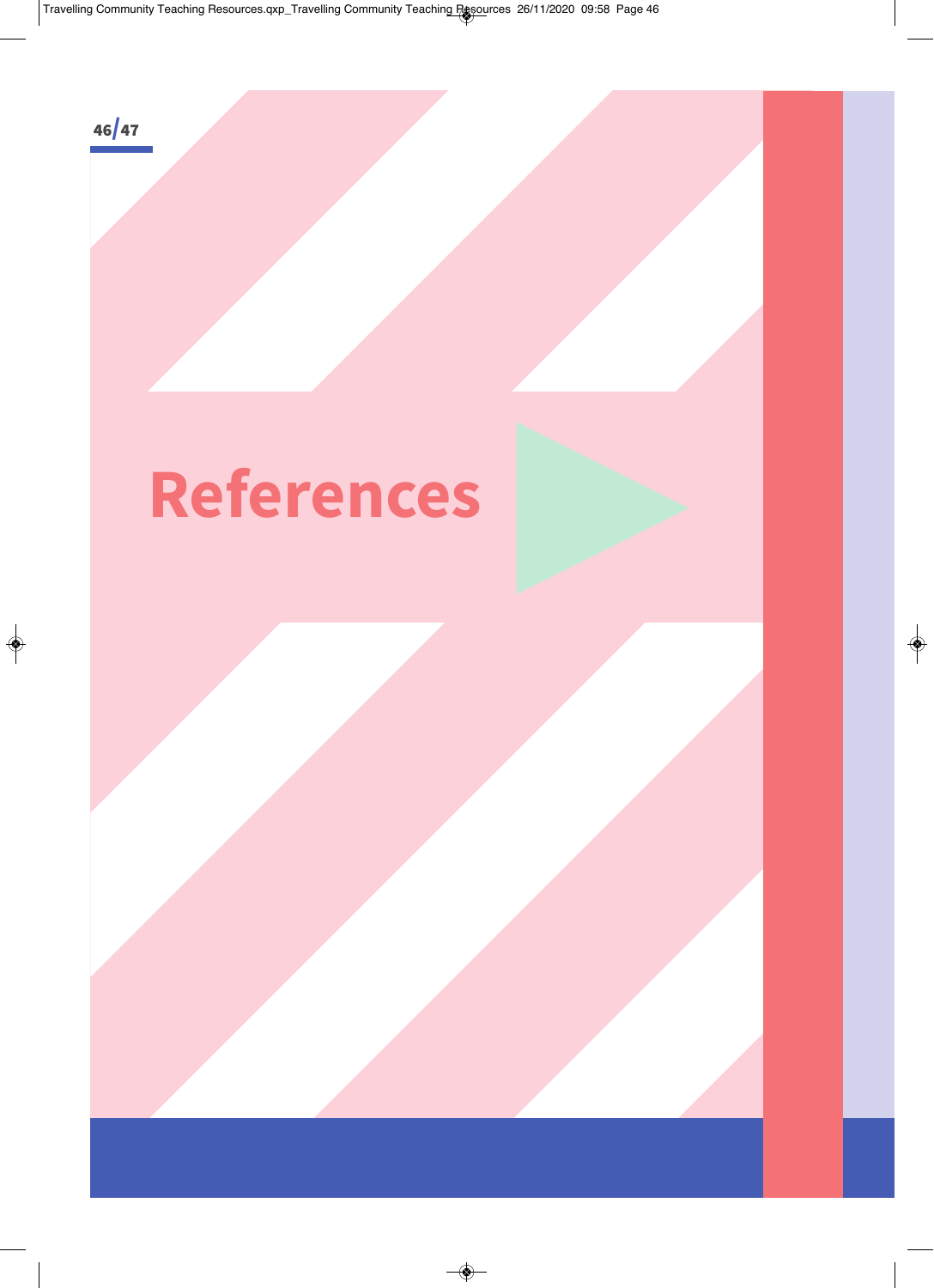Bannon Ward, S. (2019). An Irish Traveller's path to college. Trinity News, p. 13.

Bowers, J. (2013). Gypsies and Travellers: Their lifestyle, history and culture. Traveller Times Online FAQ Pack Brookfield, S. (2017). Becoming a critically reflective teacher (2nd Ed.). San Francisco: Jossey-Bass.

Carr, S. (2017). An Investigation into the Impact of The Phasing Out of The Resource Teacher for Travellers in Three Schools in The West of Ireland: Views of Teachers and Travellers (Masters). Marino Institute of Education.

Children's Rights Alliance. (2014). Report Card 2014. Dublin. Retrieved from https://www.childrensrights.ie/sites/default/files/ [submissions\\_reports/files/REPORTCARD2014\\_0.pdf](https://www.childrensrights.ie/sites/default/files/submissions_reports/files/REPORTCARD2014_0.pdf) 

Community Consultants. (2018). East Cork Travellers Report. Cork: Community Consultants, Ardsallagh, Co. Waterford. CSO. 2017. Population Estimates: Irish Travellers, Ethnicity and Religion. Government of Ireland, Central Statistics Office. [Google Scholar]

Devine, D., & McGillicuddy, D. (2019). Explorations of care and care injustice in the everyday lives of Irish Traveller children. Gender and Education, 31:5, 618-630. doi: [https://doi.org/10.1080/09540253.2019.1609653](https://www.tandfonline.com/doi/full/10.1080/09540253.2019.1609653)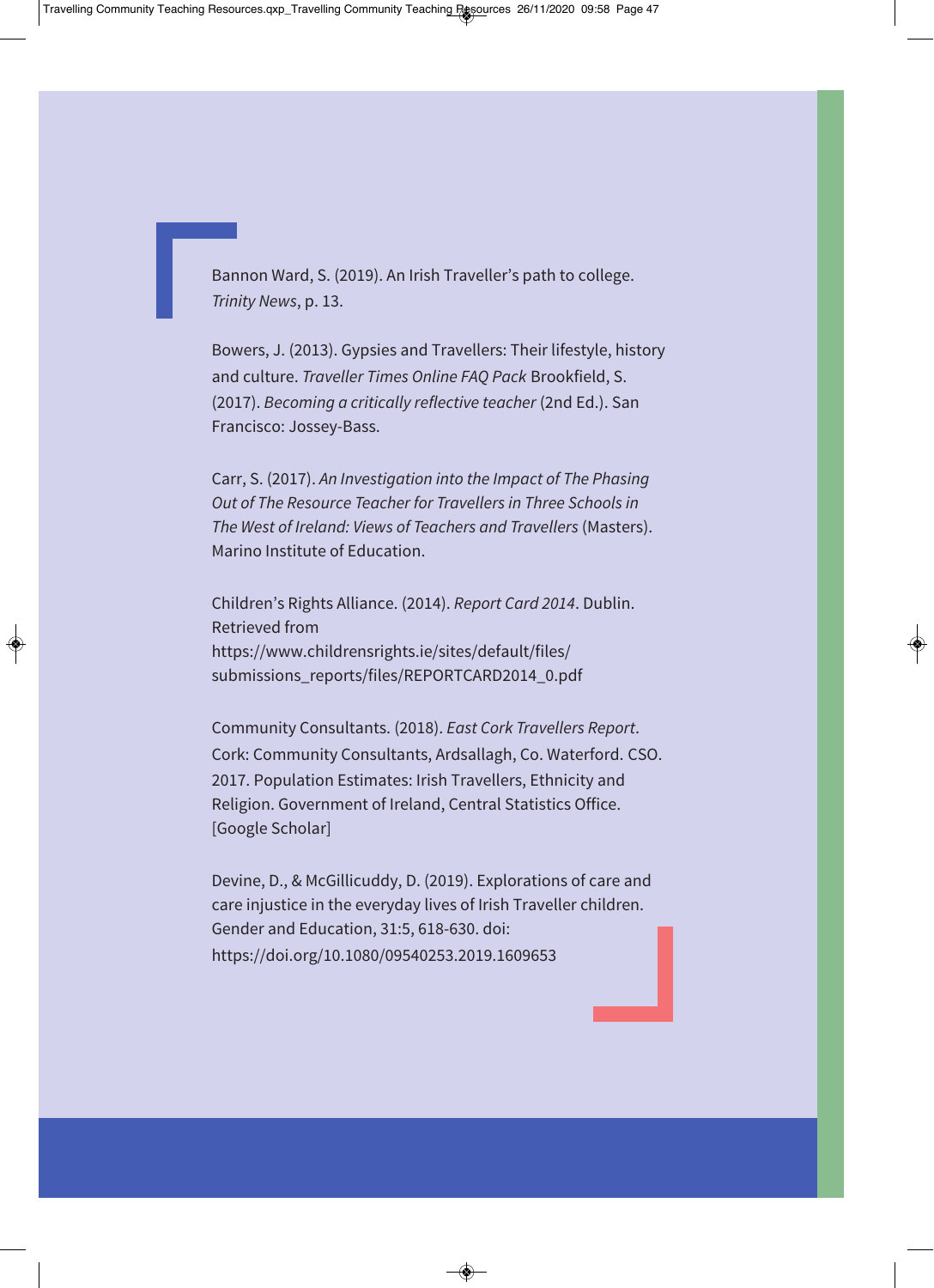

Department of Education and Skills. (2011). Report and Recommendations for a Traveller Education Strategy. Circular No. 0017/2011. Dublin: The Stationery Office.

Dulee-Kinsolving, A., & Guerin, S. (2018). FET in Numbers 2018 Traveller Community (pp. 3-10). Dublin: SOLAS.

Forkan, C. (2006). Traveller Children and Education: Progress and Problems. Youth Studies Ireland, 1(1), 77-92

Hayes, M. (2006). Indigenous Otherness: Some Aspects of Irish Traveller Social History. Éire-Ireland: Representations of Irish Travellers, 41(3), 133-161. http.//doi.org/10.1353/eir.2007.0006

Hamilton, J., Bloomer, F., & Potter, M. (2012). The adequacy of Traveller Education in Northern Ireland. Race, Ethnicity and Education, 15(4),501-524.

Kennedy White, K., Zion, S., & Kozleski, E. (2005). Cultural Identity and Teaching [Ebook] (1st ed., pp. 4-6). Arizona: National Institute for Urban School Improvement.

Leahy, S. (2014). "Demonising discourse": The Traveller Community's struggle against the elite voice of RTÉ. Romani Studies, 24(2), 165-201. [http://doi.org/10.3828/rs.2014.8](https://www.liverpooluniversitypress.co.uk/journals/article/47968)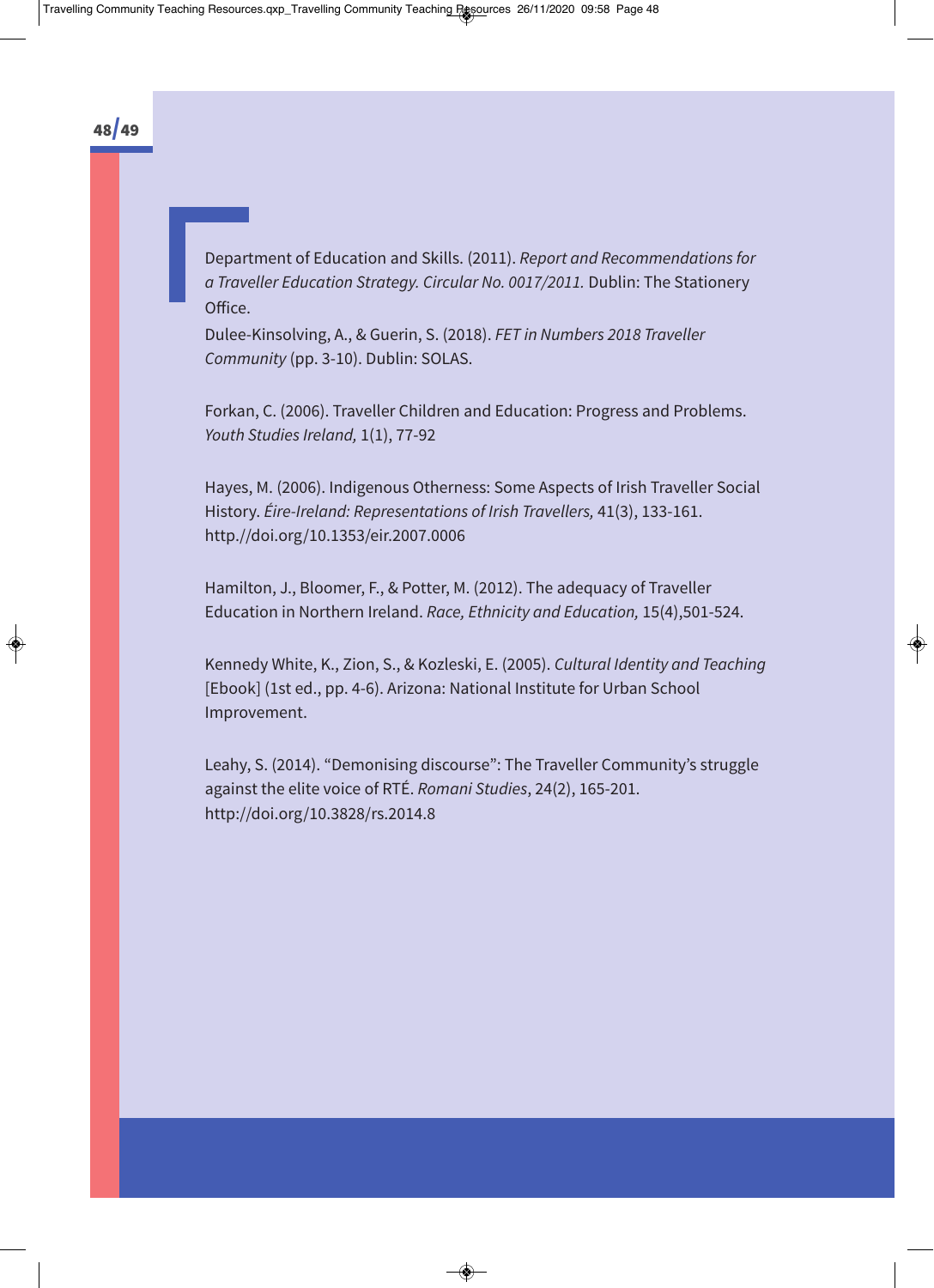O'Halloran, M., & O'Regan, M. (2017, March 1). Travellers formally recognised as an ethnic minority. The Irish Times. Dublin.

Patrick, M. (2016). Traveller Ethnicity Needs to be Recognised. Trinity News, p. 1.

Schacter, D., Gilbert, D., Wegner, D., & Hood, B. (2012). Psychology (1st ed., p. 532). New York: Palgrave Mcmillian. The Department of Justice and Equality. (2017). National Traveller and Roma Inclusion Strategy 2017-2021. Dublin: The Department of Justice and Equality.

Tyagi, G. (2016). Role of Teacher in Inclusive Education. International Journal Of Education And Applied Research, 6(1), 1-2.

University College Dublin. (2010). All Ireland Traveller Health Study. Dublin: University College Dublin.

Watson, D., Kenny, O., & McGinnity, F. (2017). A Social Portrait of Travellers in Ireland. Dublin 2: The Economic and Social Research Institute.